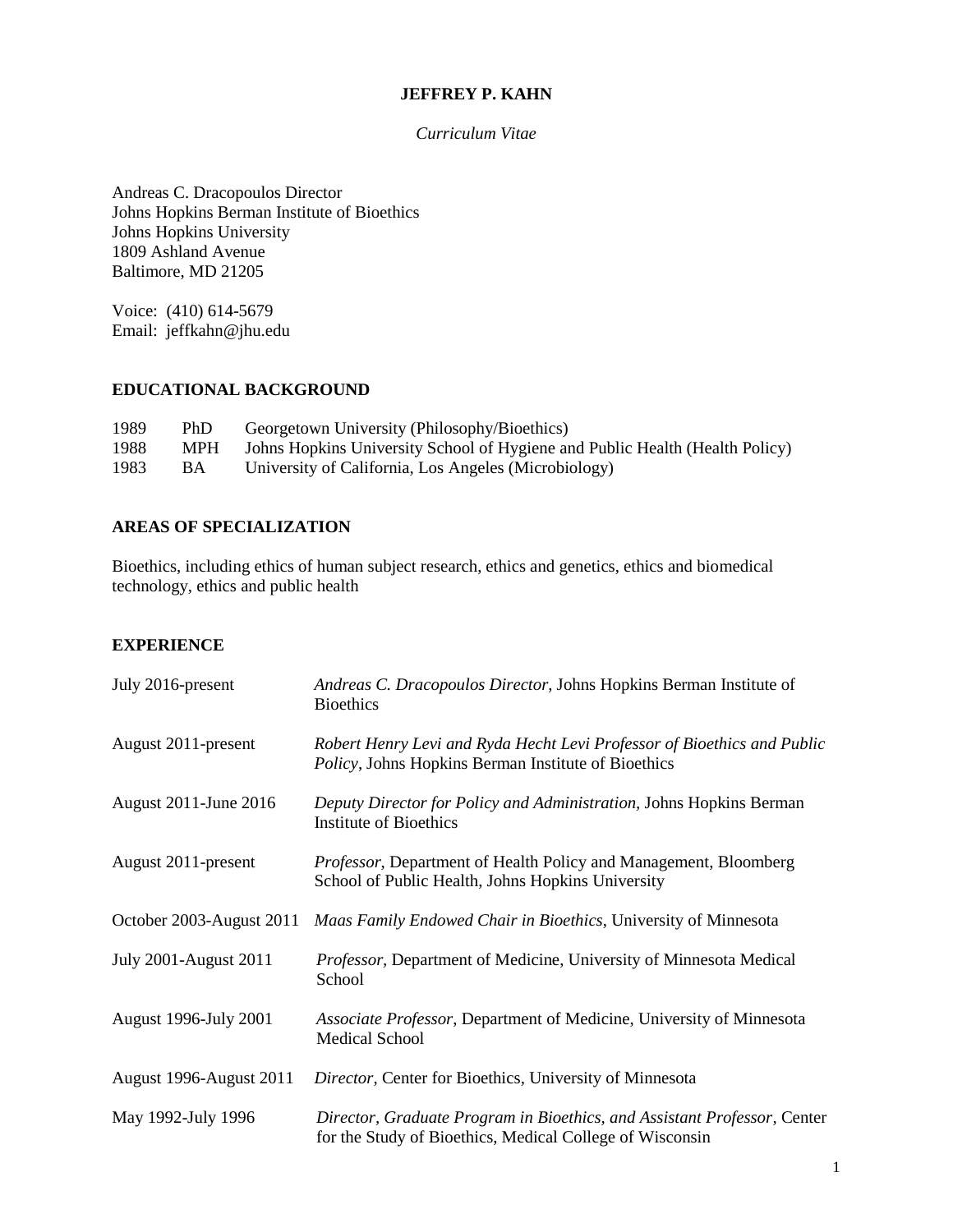| April 1994-October 1995 | Associate Director, White House Advisory Committee on Human Radiation<br>Experiments                          |
|-------------------------|---------------------------------------------------------------------------------------------------------------|
| July 1989-April 1992    | <i>Assistant Professor</i> , Department of Medical Humanities, East Carolina<br>University School of Medicine |

# **OTHER FACULTY APPOINTMENTS**

| January 2009-June 2009 | Visiting Professor, Institute for Biomedical Ethics, University of Zurich<br>(Switzerland)                                       |
|------------------------|----------------------------------------------------------------------------------------------------------------------------------|
| October 2001-2011      | Faculty Fellow, Law School, University of Minnesota                                                                              |
| November 1999-2011     | <i>Adjunct Faculty, Hubert H. Humphrey Institute of Public Affairs</i><br>University of Minnesota                                |
| May 1999-2011          | Associate Faculty, Clinical Research Graduate Program, University of<br>Minnesota                                                |
| August 1996-2011       | Adjunct Faculty (Graduate status), Division of Health Policy and<br>Management, School of Public Health, University of Minnesota |
| August 1996-2011       | Graduate Faculty, Department of Philosophy, University of Minnesota                                                              |

# **AWARDS, HONORS, AND ELECTED OFFICES**

| October 2016-present          | <i>Member</i> (elected), National Academy of Medicine                                                                                                                   |
|-------------------------------|-------------------------------------------------------------------------------------------------------------------------------------------------------------------------|
| June 2016-present             | National Associate, National Academies of Science, Engineering, and<br>Medicine                                                                                         |
| April 2014-present<br>Chapter | Member (elected), Delta Omega Honorary Society in Public Health, Alpha<br>(Johns Hopkins Bloomberg School of Public Health)                                             |
| September 2007-Oct 2010       | <i>Founding President, Association of Bioethics Program Directors (Board of</i><br>Directors 2007-2014; Emeritus Director 2014-present)                                 |
| July 2007-2011                | Member, Faculty Consultative Committee, University of Minnesota                                                                                                         |
| December 2004-2008            | Member-at-large, American Association for the Advancement of Science<br>Steering Committee of the Section on Societal Impacts of Science and<br>Engineering (Section X) |
| September 2003-present        | Fellow (elected), The Hastings Center                                                                                                                                   |
| January 1998-2011             | <b>Faculty Ambassador</b> , University of Minnesota                                                                                                                     |
| Oct 1993-July 1996            | Member (elected), Milwaukee Academy of Medicine                                                                                                                         |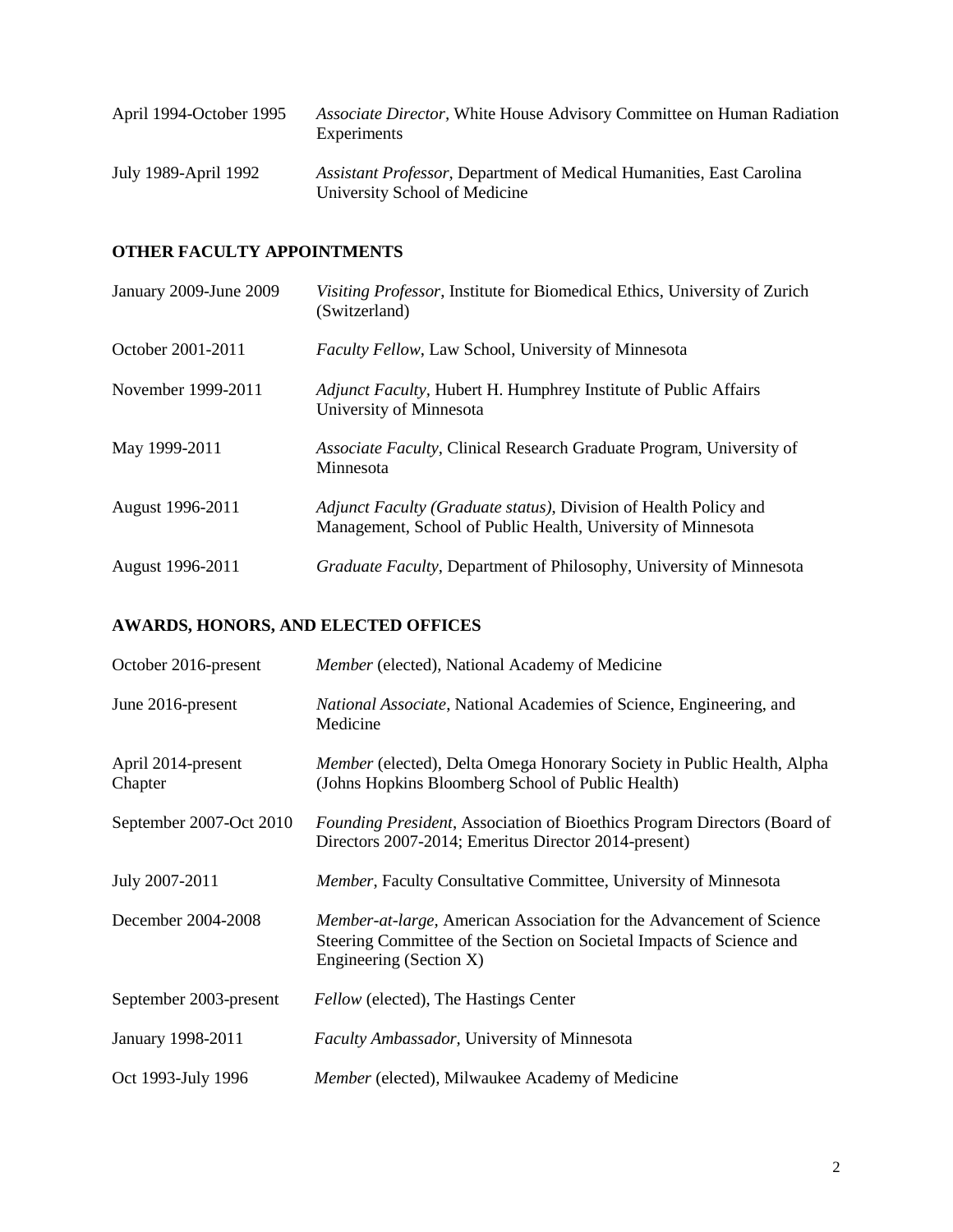# **GRANT PARTICIPATION**

| April 2016-March 2020        | Co-Principal Investigator, "Ethical, Legal and Social Issues for Precision<br>Medicine and Infectious Disease," grant from NIH/NHGRI, Grant #<br>1RM1HG009038-01.                                               |
|------------------------------|-----------------------------------------------------------------------------------------------------------------------------------------------------------------------------------------------------------------|
| January 2016-Dec 2016        | Co-Investigator, "Altruism, Ethics and Markets: A Behavioral and<br>Neuroscientific Experimental Study," Johns Hopkins University Practical<br>Ethics Award.                                                    |
| September 2015-Aug 2018      | Co-Principal Investigator, "Ethics Issues in Public Health Containment for<br>Ebola and other Infectious Outbreaks in Low and Middle Income<br>Countries," grant from Wellcome Trust, Grant #109291/Z/15/Z.     |
| <b>August 2015-July 2016</b> | Co-Principal Investigator, "Animals, Public Health, and Ethics," Johns<br>Hopkins Discovery Award.                                                                                                              |
| June 2013-May 2016           | Co-Principal Investigator, "Genomic Uses in Infectious Diseases and<br>Epidemics (GUIDE)," grant from NIH/NHGRI, Grant #1P20HG007261-<br>01.                                                                    |
| October 2009-July 2012       | Co-Investigator, "Nanodiagnostics and Nanotherapeutics: Building<br>Research Ethics and Oversight," grant from NIH/NHGRI, Grant #<br>1RC1HG005338-01.                                                           |
| September 2009-July 2011     | Co-Investigator, "Managing Incidental Findings and Research in Genomic<br>Biobanking and Archives," grant from NIH/ NHGRI, Grant #2R01 HG003<br>178-03.                                                         |
| October 2009-April 2011      | Principal Investigator, "EthicShare: A Collaborative/Virtual Community<br>Planning Project," continuation grant from Andrew W. Mellon Foundation.                                                               |
| November 2009-Dec 2010       | Principal Investigator, "EthicShare: Program Development," grant from<br>Andrew W. Mellon Foundation, Grant #3-0900723.                                                                                         |
| April 2008-March 2013        | Section Director, "UMN MRSEC REU," grant from National Science<br>Foundation, Grant # NSF 07-569.                                                                                                               |
| January 2008-June 2009       | Principal Investigator, "EthicShare Pilot Implementation," grant from<br>Andrew W. Mellon Foundation.                                                                                                           |
| January 2007-October 2009    | Principal Investigator, "Development of Ethical Framework for Influenza<br>Epidemic," grant from Minnesota Department of Health, Grant #B106791-<br>10681.                                                      |
| Dec 2006-Dec 2007            | Principal Investigator, "EthicShare: A Collaborative/Virtual Community<br>Planning Project," proposal with the Council on Library Resources (CLIR),<br>grant from Andrew W. Mellon Foundation, Grant # GRT-017. |
| Oct 2006-Dec 2007            | Principal Investigator, "Oscar M. Ruebhausen Visiting Lectureship<br>Program," grant from The Greenwall Foundation.                                                                                             |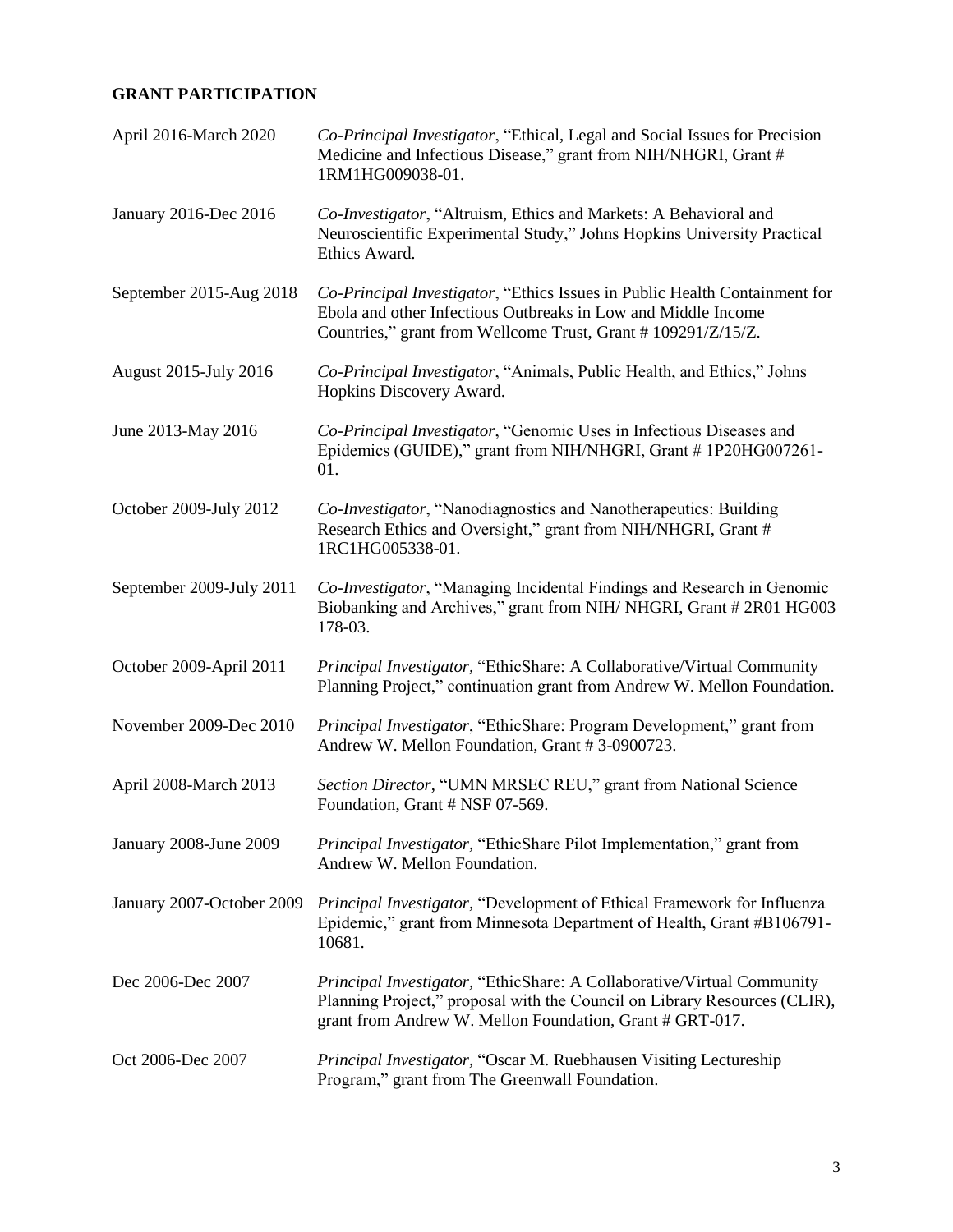| Sept 2006-August 2010   | Co-Investigator, "Evaluating Oversight Models for active Nanostrucutres"<br>and Nanosystems," grant from National Science Foundation/NIRT, Grant<br>#SES-0608791.                                                                                               |
|-------------------------|-----------------------------------------------------------------------------------------------------------------------------------------------------------------------------------------------------------------------------------------------------------------|
| July 2006-June 2011     | Mentor, "Understanding Barriers to Living Donor Lung Transplantation,"<br>grant from NIH /NHLBI, K23, Grant #HL076210 $-$ 01A2.                                                                                                                                 |
| April 2006-March 2011   | Co-Investigator, "Clinical Center-Outcomes of Live Organ Donors," grant<br>from NIH, Grant $#A1-05-015$ .                                                                                                                                                       |
| Dec 2005-Nov 2010       | Principal Investigator, University of Minnesota site, "An Observational<br>Descriptive Study of IRB Practices," grant from NIH / REHS, Grant #1R01-<br>CA107295.                                                                                                |
| Nov 2005-Oct 2008       | Co-Investigator, "Helping Hands: Computer Support for Community-<br>Maintained Artifacts of Lasting Value," grant from National Science<br>Foundation, Grant #IIS-0534420.                                                                                      |
| July 2005-June 2007     | Co-Investigator, "Managing Incidental Findings in Human Subjects<br>Research," grant from NIH, Grant #NHGRI1R01HG00317801.                                                                                                                                      |
| 2003-2005               | Co-Investigator, "Promoting Responsible Conduct of Clinical Research," in<br>collaboration with the American Society of Bioethics and Humanities, grant<br>from Association of American Medical Colleges and Office of research<br>Integrity Grant #US2MP0R101. |
| July 2003-October 2004  | Principal Investigator, "Would Your Decision on Competing Interest Pass<br>Public Scrutiny," grant from Office of Research Integrity, DHHS, Grant<br>#03T00304001D.                                                                                             |
| February 2003-June 2004 | Principal Investigator, "Towards Guidelines for Conflicts of Interest for<br>Centers and Programs in Bioethics," grant from The Greenwall Foundation,<br>Presidential Grant.                                                                                    |
| September 2002-Aug 2006 | Consultant, "Genetic and Environmental Determinants of Triglycerides,"<br>grant from NIH/NHLBI, Grant #U01 HL72524-01, Donna Arnett, PI.                                                                                                                        |
| September 2002-May 2004 | Consultant, "Science Education Partnership Award: International Bioethics<br>Education and Career Development", grant from NIH, Grant #TW06071.                                                                                                                 |
| October 2001-Sept 2004  | Consultant, "USDA Agriculture and Food Systems Initiative: Consortium<br>to Address Social, Economic, and Ethical Aspects of Biotechnology," grant<br>from US Department of Agriculture (USDA), Grant #USDA/CSREES 00-<br>52100-9617.                           |
| October 2000-Dec 2004   | Principal Investigator, "Genetics and Disability Insurance: Ethics, Law and<br>Policy," grant from NIH, Grant #R01HG02089-01A1.                                                                                                                                 |
| April 2000-Aug 2003     | Working Group Chair, Association of Schools of Public Health - HRSA<br>Curriculum Development Project In Ethics and Public Health, grant from<br>US Centers for Disease Control (CDC).                                                                          |
| February 2000-2001      | Member, Working Group, "Pilot Project on Ethical Issues in Public Health,"<br>supported by The Greenwall Foundation.                                                                                                                                            |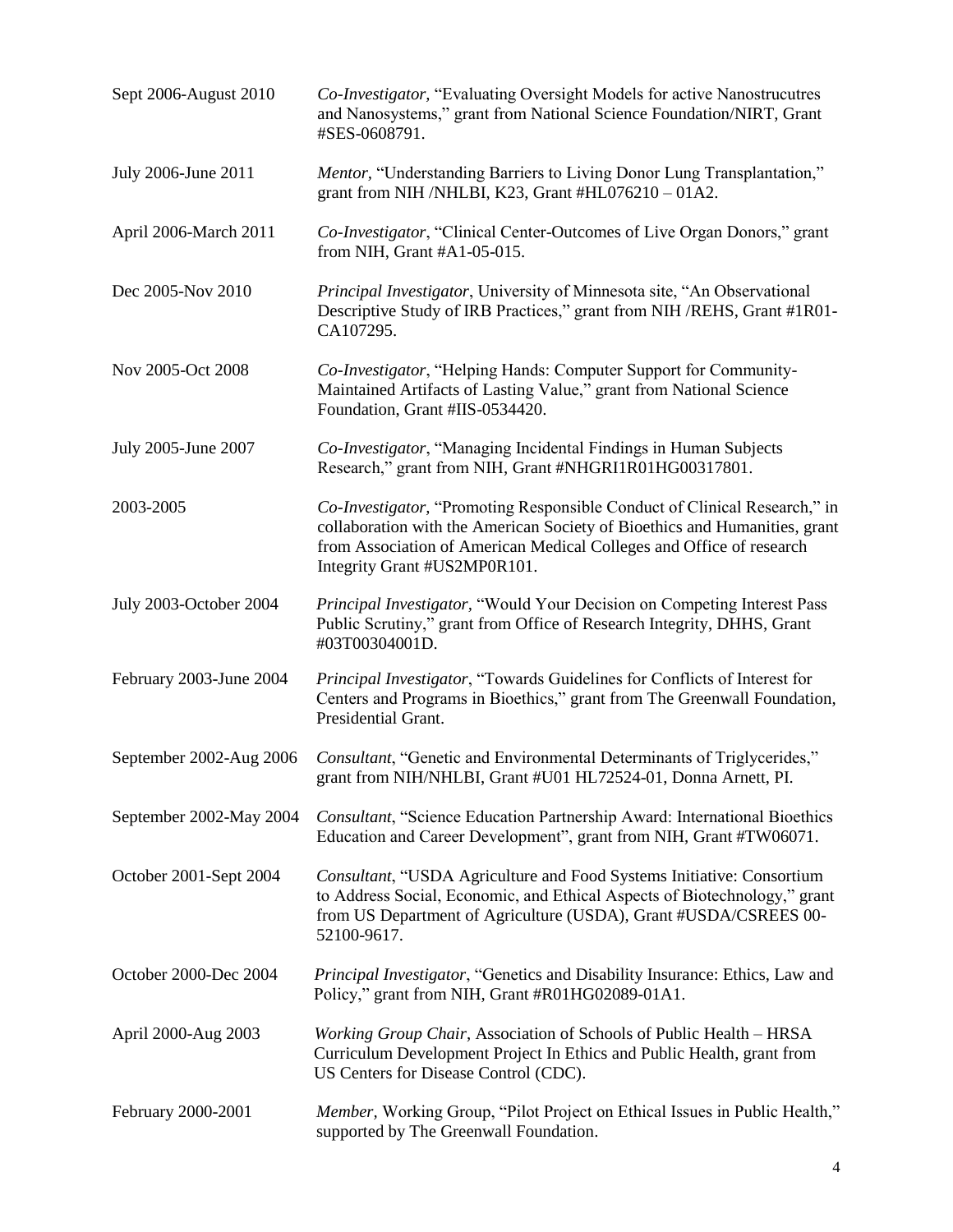| June 1999-Aug 2004      | Primary Mentor, "An Ethnographic Study of Institutional Review Boards,"<br>NIH Mentored Scientist Development Award in Research Ethics, Awardee:<br>Ray DeVries, Ph.D., St. Olaf College.                 |
|-------------------------|-----------------------------------------------------------------------------------------------------------------------------------------------------------------------------------------------------------|
| April 1999-May 2007     | Faculty Coordinator for Ethics Component, "NSF Research Experiences for<br>Undergraduates," REU Site for Molecular Biology, Grant #DBI-9605127.                                                           |
| July 1999-June 2005     | Co-Investigator, "New Initiatives in Interdisciplinary Research and Post-<br>baccalaureate Education," Center of Excellence in Critical Care Medicine,<br>program grant from the University of Minnesota. |
| September 1998-Aug 2001 | Advisor, "Research Ethics: Instruction in the Clinical, Biomedical and<br>Public Health Sciences," University of Illinois - Chicago, College of<br>Medicine.                                              |
| May 1992-June 1996      | Advisor, "Genetic Counselors as Educators on Human Genome Issues,"<br>ELSI Program grant from NIH/NHGRI, awarded to Northwestern<br>University.                                                           |

# **NATIONAL AND INTERNATIONAL COMMITTEE AND PANEL APPOINTMENTS**

| December 2018-present  | Chair, Standing Committee on Aerospace Medicine and Medicine of<br>Extreme Environments (CAMMEE), Health and Medicine Division,<br>National Academy of Sciences, Engineering and Medicine (NASEM) |
|------------------------|---------------------------------------------------------------------------------------------------------------------------------------------------------------------------------------------------|
| November 2018-present  | Co-chair, Brain Neuroethics Subcommittee, Advisory Committee to the<br>Director, National Institutes of Health (NIH)                                                                              |
| December 2015-Feb 2017 | Member, Committee on Human Gene Editing: Scientific, Medical, and<br>Ethical Considerations, National Academy of Sciences (NAS) and National<br>Academy of Medicine (NAM)                         |
| January 2015-Feb 2016  | Chair, Committee on Ethical and Social Policy Considerations of Novel<br>Techniques for Prevention of Maternal Transmission of Mitochondrial<br>DNA Diseases, Institute of Medicine (IOM)         |
| March 2014-March 2015  | Member, Health in All Professions Expert Panel, for ASPPH Task Force on<br>Framing the Future: The Second Hundred Years of Education for Public<br><b>Health Task Force</b>                       |
| December 2013-present  | Chair, Board on Health Sciences Policy, Institute of Medicine<br>(IOM)/National Academy of Medicine (NAM); Board member since June<br>2012                                                        |
| June 2013-July 2016    | Member, National Advisory Board, Program in Genomics and Ethics,<br>Medical College of Wisconsin                                                                                                  |
| May 2013-April 2014    | Chair, Committee on Ethics Principles and Guidelines for Health Standards<br>for Long Duration and Exploration Spaceflights, Institute of Medicine<br>(ION)                                       |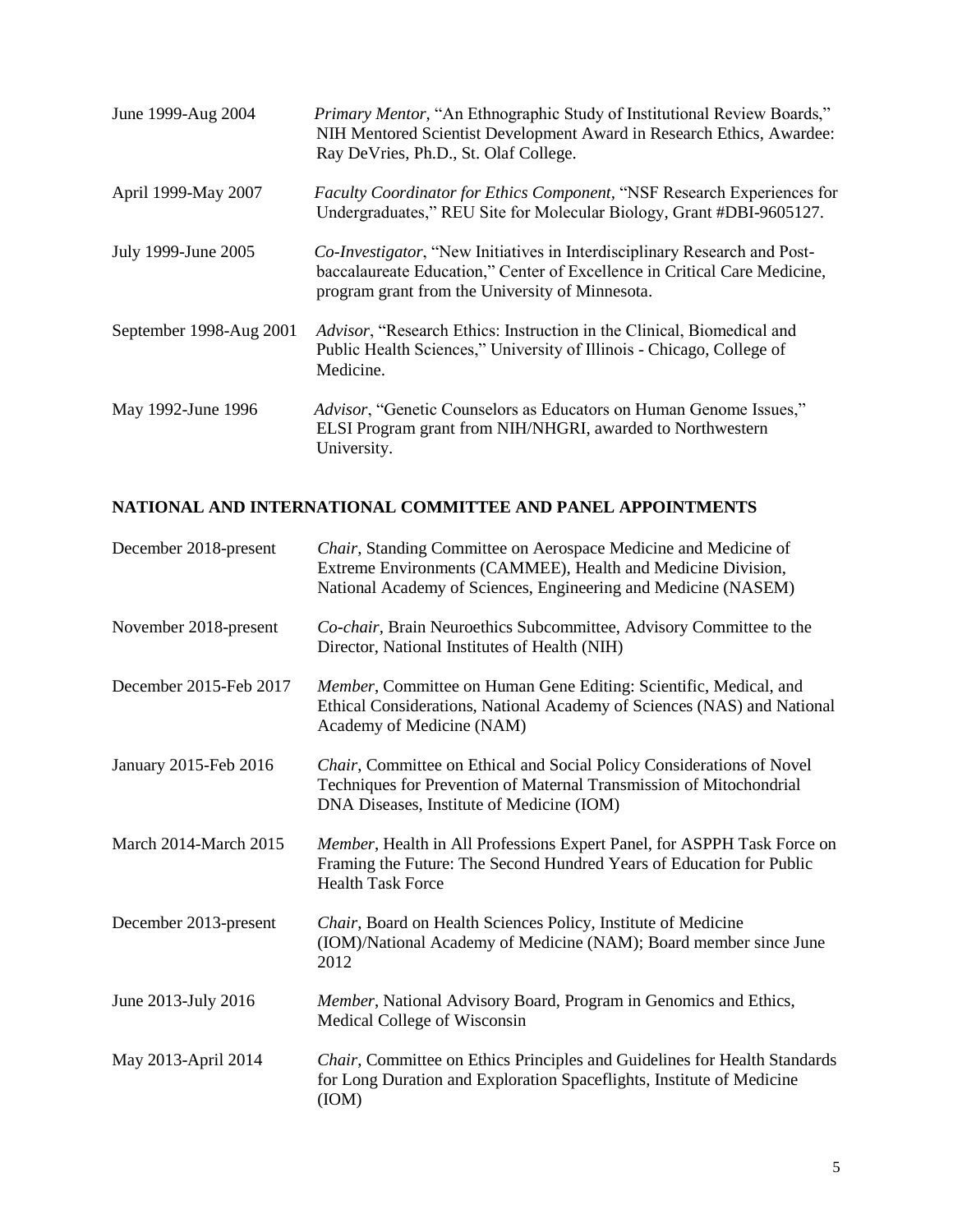| May 2013-Dec 2013        | Member, Committee on the Independent Review and Assessment of the<br>Activities of the NIH Recombinant DNA Advisory Committee, Institute of<br>Medicine (IOM)                                       |
|--------------------------|-----------------------------------------------------------------------------------------------------------------------------------------------------------------------------------------------------|
| October 2012-May 2013    | Member, Committee to Review the Clinical and Translational Science<br>Awards (CTSA) Program at the National Center for Advancing<br>Translational Sciences (NIH-NCATS), Institute of Medicine (IOM) |
| October 2012-present     | Member (Chair since 2018), Standing Committee on Aerospace Medicine<br>and the Medicine of Extreme Environments, Institute of Medicine (IOM)                                                        |
| May 2011-May 2013        | Member, Ethics Subcommittee, Advisory Committee to the Director, US<br>Centers for Disease Control and Prevention (CDC)                                                                             |
| April 2011-Dec 2011      | Chair, Committee on the Use of Chimpanzees in Biomedical and<br>Behavioral Research, Institute of Medicine of the National Academies<br>(ION)                                                       |
| Mar 2011-Mar 2013        | Member, Data Safety and Monitoring Board, Gene Transfer for EB Trial,<br>National Institute of Arthritis and Musculoskeletal and Skin Diseases,<br>(NIAMS), NIH                                     |
| December 2010-July 2016  | Member, Co-infections and Complications Data and Safety Monitoring<br>Board (CCDSMB) Division of AIDS (DAIDS), National Institute of<br>Allergy and Infectious Disease (NIAID), NIH                 |
| November 2008-Sept 2011  | Consultant, Stem Cell and Advisors, (Independent ESCRO)                                                                                                                                             |
| February 2008-present    | Member, National March of Dimes Bioethics Advisory Committee                                                                                                                                        |
| September 2007-present   | Member, Science Review Committee, Genome Canada                                                                                                                                                     |
| June 2007-present        | Member, Scientific Advisory Board, Stem Cell Network (CANADA)                                                                                                                                       |
| November 2006-2011       | <i>Consultant</i> , U.S. Civilian Research & Development Foundation                                                                                                                                 |
| June 2006-September 2011 | Member, NIH Recombinant DNA Advisory Committee (RAC)                                                                                                                                                |
| January 2005-June 2010   | Member, Data Safety and Monitoring Board, Division of AIDS,<br><b>NIAID/NIH</b>                                                                                                                     |
| Feb 2004                 | Member, Scientific Advisory Panel, SBER, NHGRI/NIH                                                                                                                                                  |
| February-November 2004   | Member, ASBH Task Force on Ethics Consultation Liability                                                                                                                                            |
| May 2003-present         | Member, Data Safety and Monitoring Board, The Environmental<br>Determinants of Diabetes in the Young Study (TEDDY), NHLBI/NIH                                                                       |
| March 2003               | Chair, NHGRI/NIH Special Emphasis Panel: Ethical, Legal, and Social<br><b>Implications of Genetics</b>                                                                                              |
| <b>July 2002</b>         | Member, National Institute of Environmental Health Sciences/NIH Special<br>Emphasis Panel on Ethical Challenges in Environmental Health                                                             |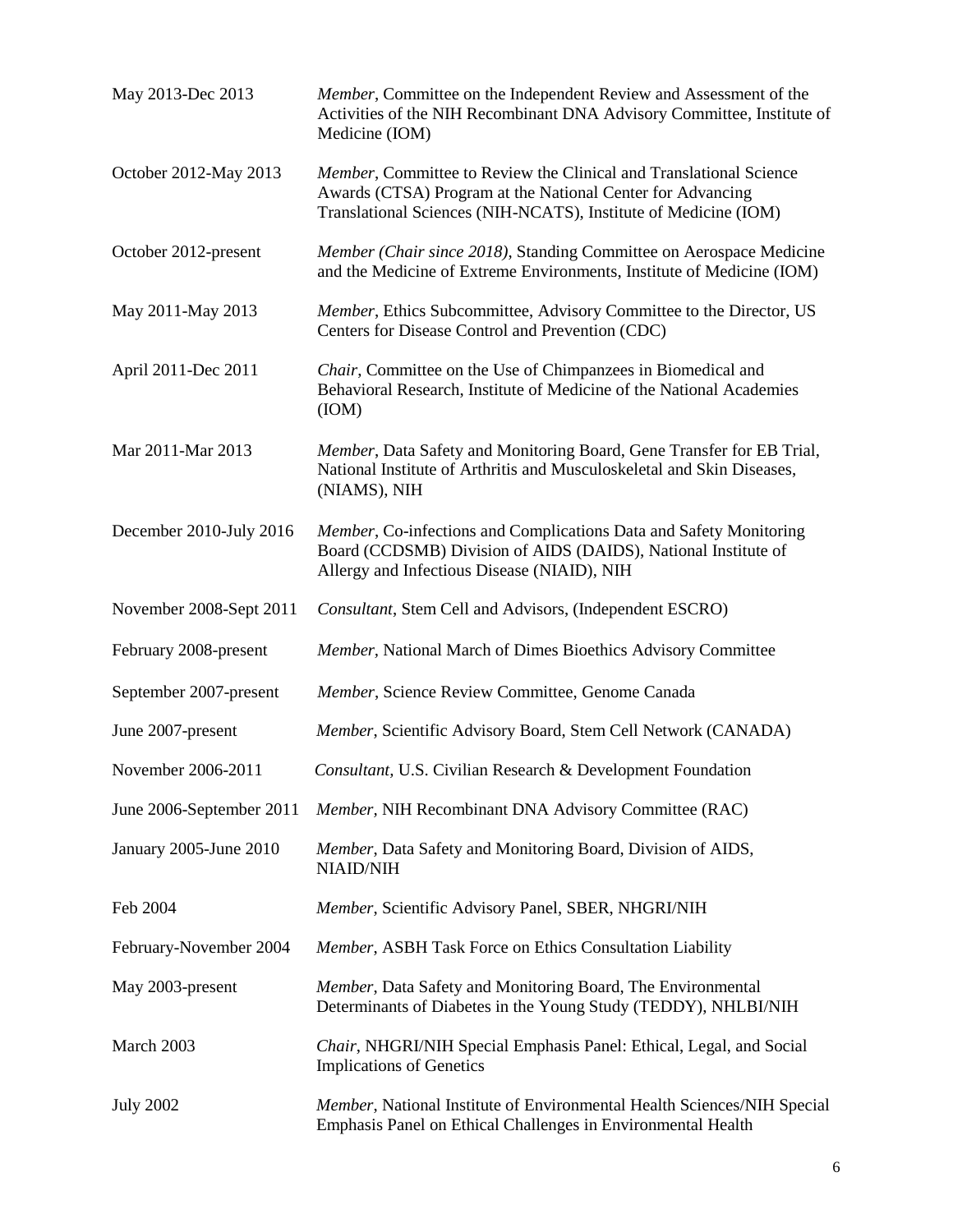| March 2002                   | Member, Fogarty International Center/NIH Special Emphasis Panel on<br><b>International Research Ethics</b>                                                                     |
|------------------------------|--------------------------------------------------------------------------------------------------------------------------------------------------------------------------------|
| December 2001-May 2003       | Member, National Children's Study Ethics Working Group                                                                                                                         |
| August 2001                  | Chair, NIH Special Emphasis Study Section on Informed Consent in<br>Research                                                                                                   |
| <b>August 2001-July 2003</b> | Member, American Medical Association-Health Resources and Services<br>Administration (HRSA) Advisory Committee on Organ Donation                                               |
| June 2001-July 2007          | Member, Ethics Committee, United Network of Organ Sharing (UNOS);<br>Vice chair, 2005-06                                                                                       |
| March 2001-June 2003         | Member, Association of American Medical Colleges Task Force on<br><b>Financial Conflicts of Interest</b>                                                                       |
| January 2001                 | Member, International Health Care Worker Safety Center Commission on<br>Legal, Ethical, and Medical Issues of Transmission of Blood borne<br>Pathogens, University of Virginia |
| September 2000-2003          | Member, Board of Directors, American Society of Law, Medicine and<br>Ethics                                                                                                    |
| <b>May 2000</b>              | Co-Chair, Donor Source Workgroup, National Kidney Foundation and<br>American Transplant Society Living Donor Consensus Conference                                              |
| January 2000-July 2001       | Member, Oversight Committee for the Geographic Information System<br>(GIS) for the Long Island Breast Cancer Study Project (LIBCSP), NCI                                       |
| October 1999-2001            | Member, Board of Directors, American Society for Bioethics and<br>Humanities                                                                                                   |
| October 1999-2003            | Member, Board of Directors, National Marrow Donor Program<br>(Jan 2001-March 2004: Nominating Committee)                                                                       |
| January 1999                 | Consultant, National Bioethics Advisory Commission, regarding ethics of<br>embryonic stem cell research                                                                        |
| January 1999-2002            | Member (ex officio), American College of Epidemiology Ethics Standards<br>and Practice Committee                                                                               |
| December 1998-2000           | Member, Environmental Protection Agency Science Advisory Board<br>Subcommittee on Data From Testing of Human Subjects                                                          |
| November 1998-2001           | Member, American Public Health Association Governing Council                                                                                                                   |
| September 1998-2000          | Member, Liaison Board, HUGE (Human Genome Epidemiology) Net<br>(CDC), representing the American Public Health Association                                                      |
| August 1997-March 2004       | Member, Data and Safety Monitoring Board (DSMB) of the Sudden<br>Cardiac Death in Heart Failure Trail (SCD-HeFT), National Institutes of<br>Health (NIH)                       |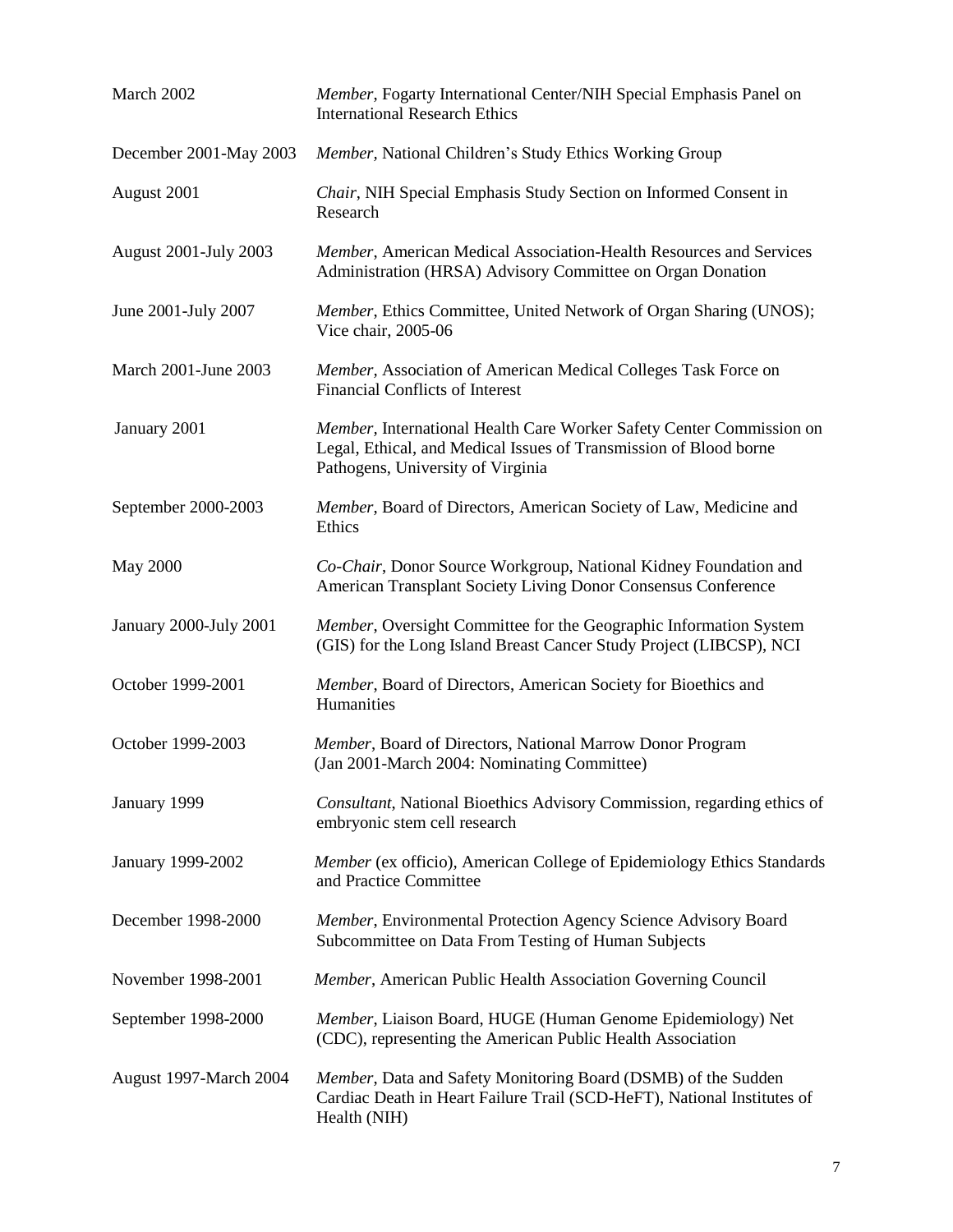| <b>July 1997</b>    | Member, Study Section on Informed Consent in Research Involving Human<br>Participants study section, NIH                                                                                                             |
|---------------------|----------------------------------------------------------------------------------------------------------------------------------------------------------------------------------------------------------------------|
| June 1997           | <i>Invited participant,</i> National Policy Forum on Marrow Donation and<br>Transplantation, Division of Transplantation, Health Resources and<br>Services Administration                                            |
| June 1997           | <i>Invited participant</i> , National Action Plan on Breast Cancer (NAPBC) and<br>the National Human Genome Research Institute (NHGRI) workshop                                                                      |
| January 1997-2011   | Member, Life Source (OPO) Medical Ethics Advisory Committee                                                                                                                                                          |
| September 1995-1996 | <i>Member</i> , Monitoring and Advisory Panel (MAP) for the Prostate, Colon,<br>Colorectal, and Ovarian Cancer Screening Trial (PLCO), Division of<br>Cancer Prevention and Control, National Cancer Institute (NCI) |

# **STATE COMMITTEE AND PANEL APPOINTMENTS**

| January 1999-2011     | Member, Minnesota Department of Human Services Transplant Advisory<br>Committee                                         |
|-----------------------|-------------------------------------------------------------------------------------------------------------------------|
| October 1996-Feb 1997 | Member, Technical Advisory Work Group, Minnesota State Department of<br>Health for the Birth Defects Information System |
| September1996-2000    | Member, Ad Hoc Advisory Committee on Genetics, Minnesota<br>Department of Health                                        |

# **UNIVERSITY COMMITTEE AND PANEL APPOINTMENTS**

# *Johns Hopkins University*

| November 2015-present   | <i>Chair</i> , Public Interest Investment Advisory Committee (advisory to<br>University Board of Trustees); member since January 2015     |
|-------------------------|-------------------------------------------------------------------------------------------------------------------------------------------|
| October 2014-present    | Member, MOOC Advisory Committee                                                                                                           |
| May 2014-October 2014   | <i>Chair</i> , Masters in Public Policy (MPP) program review committee                                                                    |
| January 2014-present    | Member, Provost's Faculty Advisory Committee on Digital Education                                                                         |
| October 2013-June 2015  | Co-chair, Search Committee, Bloomberg Distinguished Professorship on<br>Food, Agricultural Policy, and Ethics (Berman Institute and SAIS) |
| May 2013-July 2016      | Co-chair, Hecht-Levi Postdoctoral Fellowship Program Committee                                                                            |
| September 2011-May 2012 | Co-chair, Search Committee, Bunting Professorship in Clinical Ethics<br>(Berman Institute and School of Nursing)                          |

*University of Minnesota*

| March-May 2011 | <b>Chair, Open Access Publishing Evaluation Committee</b> |  |
|----------------|-----------------------------------------------------------|--|
|----------------|-----------------------------------------------------------|--|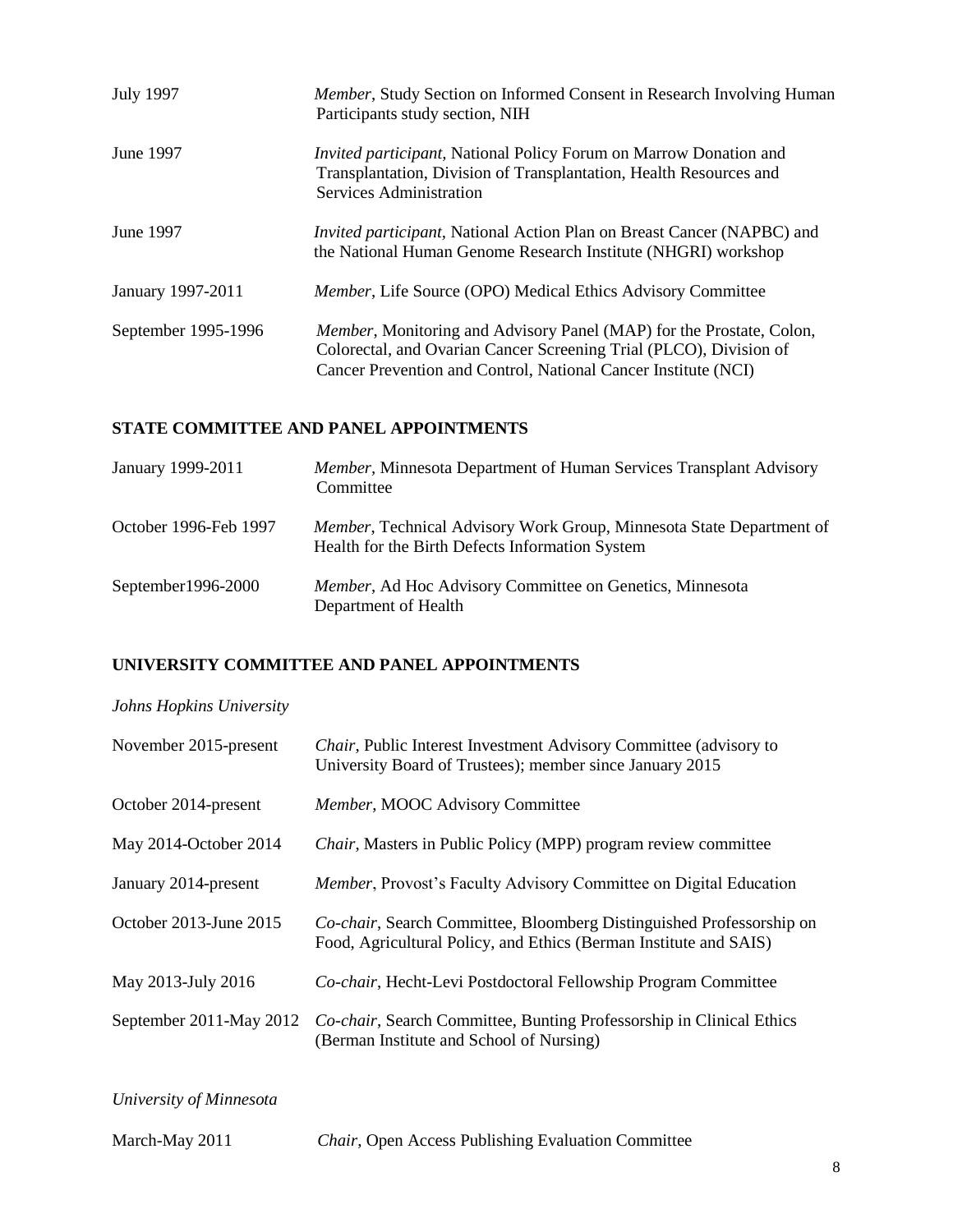| August 2010-2011             | Member, Graduate Education Council                                                                                                 |
|------------------------------|------------------------------------------------------------------------------------------------------------------------------------|
|                              | February 2010-August 2011 Member, Institutional Appetite for Risk Work Group                                                       |
| September 2009-Jan 2010      | Member, Graduate Education Academic Issues and Processes Work Group                                                                |
| <b>July 2009</b>             | Member, 2010 Andrew W. Mellon Foundation's New Directions Fellowship<br><b>Selection Committee</b>                                 |
| January 2009-2011            | Member, Embryonic Stem Cell Review Oversight Committee                                                                             |
| January 2008-May 2011        | Member, Distinguished McKnight Professor Selection Committee                                                                       |
| July 2007-May 2008           | Member, NCAA Division I Certification Academic Integrity Sub-<br>Committee                                                         |
| July 2007-December 2007      | Member, Embryonic Stem Cell Research Oversight (ESCRO) Steering<br>Committee                                                       |
| October 2006-2008            | Member, Blood Borne Diseases Panel, University of Minnesota Medical<br>School                                                      |
| August 2006-August 2011      | Member, Colleagues Advisory Board and Executive Committee, Weisman<br>Art Museum                                                   |
| September 2005-May 2006      | Member, Academic Steering Group, President's Strategic Positioning Effort                                                          |
| August 2005-May 2006         | Co-Chair, Task Force on Faculty Culture (of the President's Strategic<br>Positioning effort)                                       |
| September 2004-June 2005     | Member, Search Committee, Director of Health Sciences Library                                                                      |
| <b>August 2004-June 2006</b> | Member, Faculty Senate Committee on Committees                                                                                     |
| March 2003-August 2011       | Member, Center for Global Health Executive Committee                                                                               |
| July 2001-2007               | Chair, Stem Cell Ethics Advisory Board                                                                                             |
| September 2000-2011          | Member, Governing Committee, Joint Degree Program in Law, Health, and<br>the Life Sciences                                         |
| August 2000-January 2003     | Member, Center for Microbial and Plant Genomics Steering Committee                                                                 |
| June 2000-August 2011        | Member, Consortium on Law and Values in Health, Environment & the<br>Life Sciences (member, Executive Committee June 2003-present) |
| May 2000-June 2005           | Member, MD/PhD Steering Committee, University of Minnesota<br><b>Medical School</b>                                                |
| March 2000-August 2011       | Member, Blood-Borne Disease Policy, University of Minnesota Medical<br>School                                                      |
| November 1999-2009           | Member, Clinical Research Panel, The Graduate School                                                                               |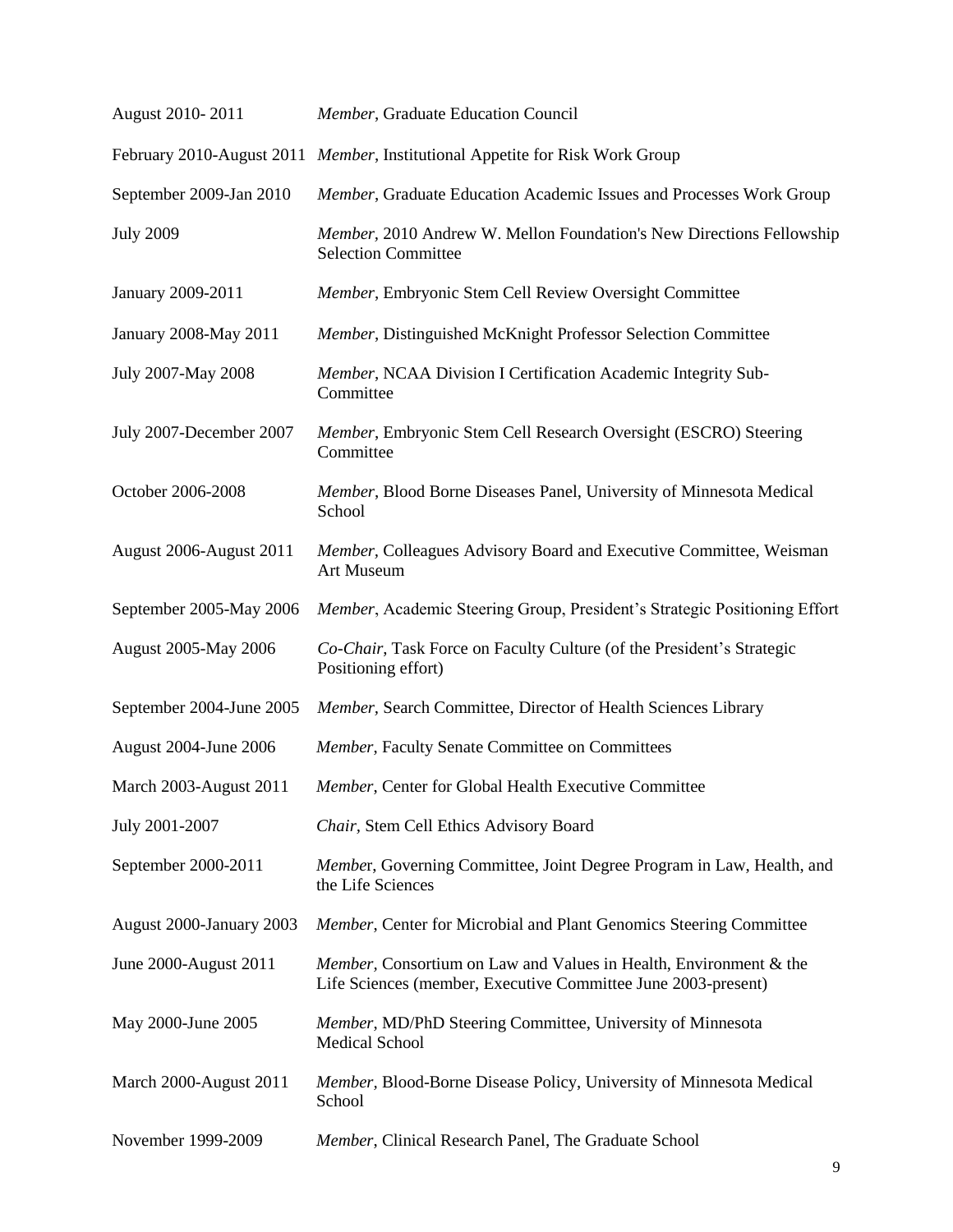| May 1999-June 2004     | <i>Member</i> , Steering Committee and lecturing faculty, On Doctoring Program<br>$(3rd$ and 4 <sup>th</sup> year medical students) |
|------------------------|-------------------------------------------------------------------------------------------------------------------------------------|
| September 1998-2011    | <i>Member</i> , Faculty Education Advisory Committee (Research Ethics),<br>University of Minnesota (Chair, 1999-2001)               |
| April 1998-August 2011 | Member, The University of Minnesota Center for Holocaust and Genocide<br><b>Studies Advisory Board</b>                              |

# *Medical College of Wisconsin*

| January 1996-July 1996   | Member, Medical College of Wisconsin Clinical Research Center (CRC)<br><b>Review Committee</b>                              |
|--------------------------|-----------------------------------------------------------------------------------------------------------------------------|
| January 1994-July 1996   | Member, Medical College of Wisconsin IAIMS Steering Committee (for<br>preparation and administration of IAIMS Center Grant) |
| November 1993-July 1996  | Member, Froedtert Memorial Lutheran Hospital/John Doyne Hospital<br><b>Ethics Committee</b>                                 |
| August1993-July 1996     | Member, Medical College of Wisconsin Recombinant DNA Committee                                                              |
| December 1992-July 1996  | Member, Wisconsin Ethics Committee Network (WECN) Advisory Board                                                            |
| October 1992-July 1996   | Member, Medical College of Wisconsin Human Research Review<br>Committee (IRB)                                               |
| May 1992-July 1996       | Member, Medical College of Wisconsin Graduate Studies Council                                                               |
| May 1992-May 1994        | Member, St. Francis Hospital (Milwaukee) Ethics Committee                                                                   |
| East Carolina University |                                                                                                                             |
| August 1990-April 1992   | Member, East Carolina University Policy and Review Committee on<br>Human Research (IRB)                                     |
| August 1989-April 1992   | Member, East Carolina University Animal Care and Use Committee<br>(Medical and Basic Sciences uses)                         |
| August 1989-April 1992   | Member, East Carolina University School of Medicine Basic Sciences<br><b>Computer Use and Education Committee</b>           |

# **EDITORIAL BOARD MEMBERSHIPS**

| July 2002-2006    | Journal of Law, Medicine and Ethics  |
|-------------------|--------------------------------------|
| October 1999-2008 | <b>American Journal of Bioethics</b> |

# **PROFESSIONAL ASSOCIATIONS**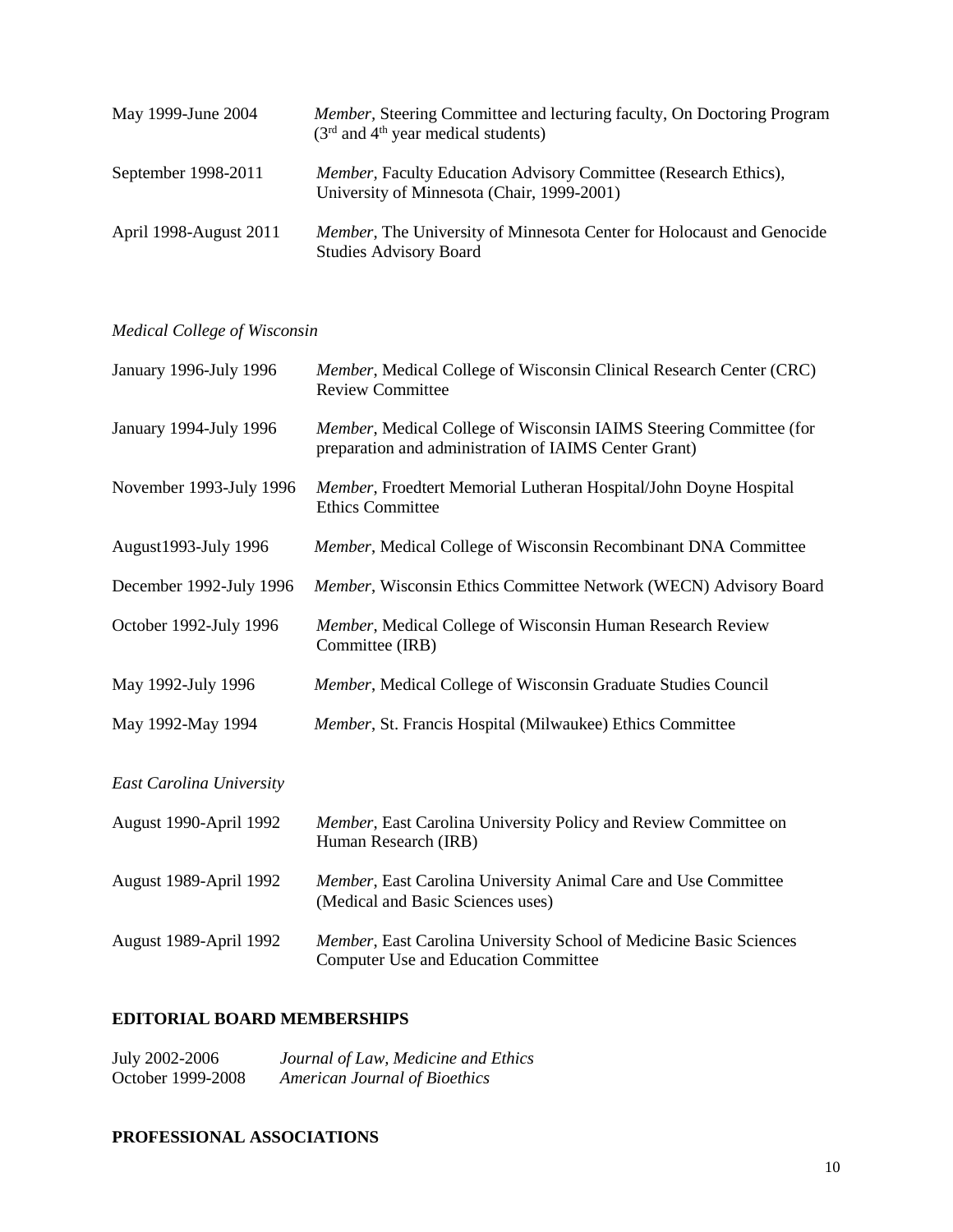Association of Bioethics Program Directors *Founding President*, 2007-2010 *Member*, Board of Directors, 2007-2014; Emeritus Director 2014-present American Association for the Advancement of Science *Member,* Societal Impacts of Science and Engineering (Section X) American Philosophical Association American Public Health Association *Program co-chair*, Forum on Bioethics, 1997 *Forum co-chair*, Forum on Bioethics, 1998 *Member,* Governing Council, 1998-2001 American Society for Bioethics and Humanities *Member,* Board of Directors, 1999-2001 The American Society of Law, Medicine and Ethics *Member*, Board of Directors, 2000-2003

### **REVIEWER**

Agency for Health Care Policy Research (AHCPR) *Archives of Internal Medicine American Journal of Bioethics Clinical Trials Community Genetics* Cornell University Press *Genetics in Medicine Hastings Center Report Health Affairs* Japan Foundation *Journal of the American Medical Association Journal of American Geriatrics Society Journal of Clinical Ethics Journal of Law, Medicine and Ethics Kennedy Institute of Ethics Journal Lancet* MacArthur Foundation Medical Research Council of Canada National Academy of Sciences, Institute of Medicine (IOM) National Human Genome Research Institute (NIH) National Research Council *New England Journal of Medicine* Oxford University Press *Perspectives in Biology and Medicine Political Psychology*  Research Council of Canada Research for Health in Humanitarian Crises (R2HC) *Science* Wellcome Trust

#### **PUBLICATIONS**

**Books and Monographs**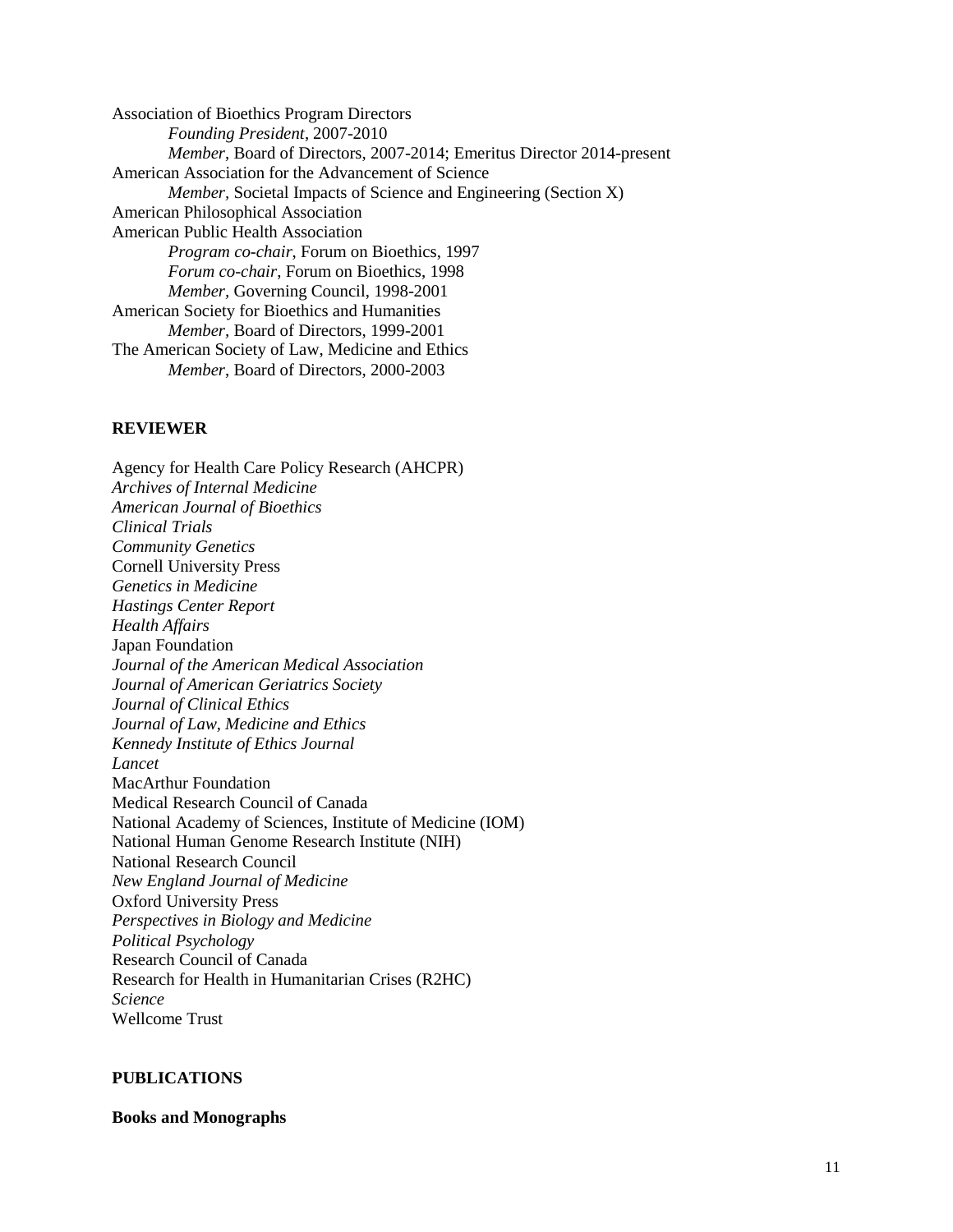- 1. Mastroianni AC, Kahn JP, and Kass N, eds., *Oxford Handbook of Public Health Ethics* (New York: Oxford University Press, forthcoming 2019).
- 2. Beauchamp TL, Walters L, Kahn JP, and Mastroianni AC, eds., *Contemporary Issues in Bioethics*, 7<sup>th</sup> and 8th editions (Cengage Publishing, 2008, 2013).
- 3. Altevogt BM, Pankevich DE, and Kahn JP, eds., *Chimpanzees in Biomedical and Behavioral Research: Assessing the Necessity* (Washington, DC: National Academies Press, 2011).
- 4. Kahn JP, Mastroianni AC, and Sugarman J, eds., *Beyond Consent: Seeking Justice in Research*, (New York: Oxford University Press, 1998), 2<sup>nd</sup> edition 2018.
- 5. Sugarman J, Mastroianni AC, and Kahn JP, eds., *Policies for Human Subjects Research,* (Frederick, MD: University Publishing Group, 1998).

#### **Editorships**

- 1. Kahn, JP, Wolf, SM, guest editors, Issue devoted to ethics, law, and policy issues in genetics in disability insurance, *Journal of Law, Medicine and Ethics,* 35(2 suppl): 2007.
- 2. Kahn JP, Mastroianni AC, guest editors, Issue devoted to the future of bioethics, *Journal of Law, Medicine and Ethics*, 32(2):2004.
- 3. Kahn JP, Mastroianni AC, guest editors, Issue devoted to research on specific populations, *Accountability in Research*, 7(1):1999.
- 4. Kahn JP, section editor, Bioethics and Law Forum, *Journal of Andrology*, 1998-2002.
- 5. Mastroianni AC, Kahn JP, guest editors, Issue devoted to the work of the Advisory Committee on Human Radiation Experiments, *Kennedy Institute of Ethics Journal* 6(3); September 1996.

#### **Articles and Book Chapters**

- 1. Kahn, JP, Masstroianni, AC. "Sunset on the RAC: When is it Time to End Special Oversight of an Emerging Biotechnology?," American Journal of Bioethics 18(12):1-2; 2018. DOI: [10.1080/15265161.2018.1540650.](https://philpapers.org/go.pl?id=KAHSOT-4&proxyId=&u=http%3A%2F%2Fdx.doi.org%2F10.1080%2F15265161.2018.1540650)
- 2. Collins, ME, Rum, S, Wheeler, J, et al incl. Kahn J. "Ethical Issues and Recommendations in Grateful Patient Fundraising and Philanthropy," Academic Medicine 93(11):1631-1637; July 17, 2018; DOI: 10.1097/ACM.0000000000002365.
- 3. Walker, A, Boyce, A, Geller, G, Thio, CL, Kahn, JP. "Direct-Acting Antivirals and Hepatitis C: The Ethics of Price and Rationing by Genotype (Letter to the Editor)," *Clinical Infectious Diseases*, 67(6): 983–984; August 31, 2018; [https://doi.org/10.1093/cid/ciy239,](https://doi.org/10.1093/cid/ciy239) March 29, 2018.
- 4. Van Pilsum Rasmussen, SE, Henderson ML, Kahn J, Segev D. "Considering Tangible Benefit for Interdependent Donors: Extending a Risk-Benefit Framework in Donor Selection," *American Journal of Transplantation*, e-pub ahead of print DOI: 10.1111/ajt.14319, April 20, 2017.
- 5. Mathews, DJH, Hester, MD, Kahn JP, et al. "A Conceptual Model for the Translation of Bioethics Research and Scholarship," *Hastings Center Report* 46 (2016): 34-39; September-October 2016.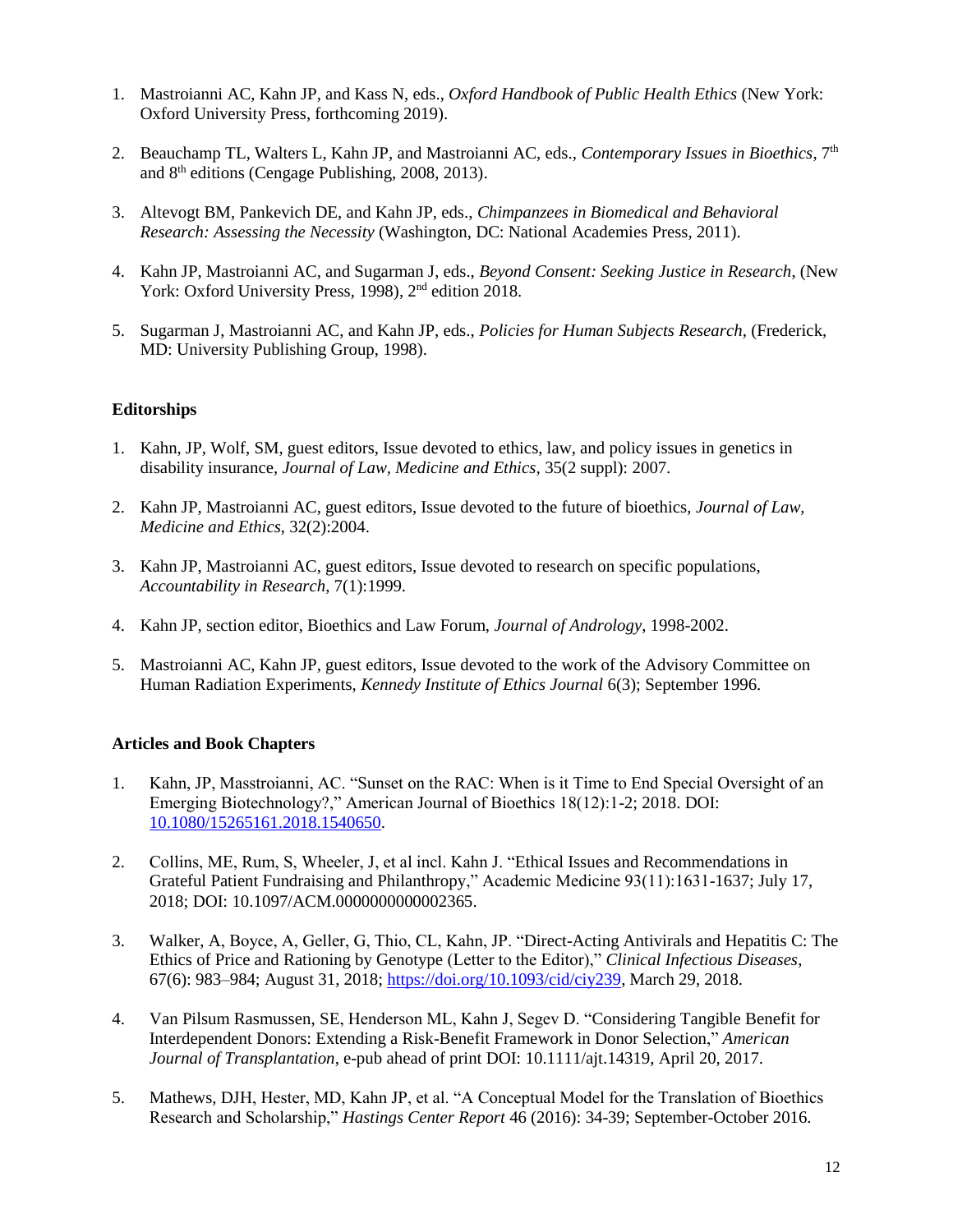- 6. Falk, MJ, Decherney A, Kahn JP. "Mitochondrial Replacement Techniques—Implications for the Clinical Community," *New England Journal of Medicine* 374:1103-1106; March 24, 2016.
- 7. Claiborne, AB, English, R, Kahn, JP. "Finding an Ethical Path Forward for Mitochondrial Replacement," *Science* 351(6274):668-670; February 12, 2016.
- 8. Vayena, E, Brownsword R, Edwards SJ, Greshake, B, Kahn JP, et al. "Research Led by Participants: A New Social Contract for a New Kind of Research," *Journal of Medical Ethics* 2015; doi:10.1136/medethics-2015-102663.
- 9. Geller, G, Dvoskin, R, Thio, CL, et al., and Kahn, JP. "Genomics and Infectious Disease: A Call to Identify the Ethical, Legal and Social Implications for Public Health and Clinical Practice," *Genome Medicine* 60:106; 2014.
- 10. Kahn, J, Vayena, E, Mastroianni A. "Learning as We Go: Lessons from the Publication of Facebook's Social-Computing Research," *Proceedings of the National Academy of Sciences* 111(38):13677-79; 2014.
- 11. Kahn, J. "Lessons Learned: Challenges in Applying Current Constraints on Research on Chimpanzees to Other Animals," *Theoretical Medicine and Bioethics* 35(2):97-104; Feb. 2014.
- 12. Wilfond, B, et al., incl. Kahn, J. "The OHRP and SUPPORT," *New England Journal of Medicine* 368 (25):e36; June 20, 2013.
- 13. Vayena, E, Mastroianni, A, Kahn, J. "Caught in the Web: Informed Consent for Online Research," *Science Translational Medicine* 5(173):1-3; February 20, 2013.
- 14. Vayena, E, Mastroianni A, Kahn, J. "Ethical Issues in Health Research with Novel Online Sources," *American Journal of Public Health* 102(12):2225-2230; December 2012.
- 15. Kahn, J. "Raising the Bar: The Implications of the IOM Report on the Use of Chimpanzees in Research," *Hastings Center Report* 42(6):S27-S30; November-December 2012.
- 16. Galpern, WR, Corrigan-Curay, J, Lang, AE, Kahn, J, et al. "Sham Neurosurgical Procedures in Clinical Trials for Neurodegenerative Diseases: Scientific and Ethical Considerations," *The Lancet Neurology* 11(7):643-650; July 2012.
- 17. Fatehi, L, et al., incl. Kahn, J. "Recommendations for Nanomedicine Human Subjects Research Oversight: An Evolutionary Approach for an Emerging Field," *Journal of Law, Medicine & Ethics* 40(4):716-750; Winter 2012.
- 18. Wolf, SM, Crock, BN, Van Ness, B, Lawrenz, FP, Kahn, JP, et al. "Managing Incidental Findings and Research Results in Genomic Research Involving Biobanks and Archived Data Sets," *Genetics in Medicine* 14(4):361-384; 2012.
- 19. Altevogt, BM, Pankevich, DP, Pope, AM, Kahn, JP. "Guiding Limited Use of Chimpanzees in Research," *Science* 335:41-42; January 6, 2012.
- 20. Valapour, M, Kahn, J, Bailey, RF, Matas, AJ. "Assessing Elements of Informed Consent Among Living Donors," *Clinical Transplantation* 25(2):185-90; March 2011.
- 21. Kahn, JP. "Ethical and Policy Issues in Organ Transplantation," in *Handbook of Kidney Transplantation*, (ed. Gabriel M. Danovitch), Lippincott Williams & Wilkins, 2010.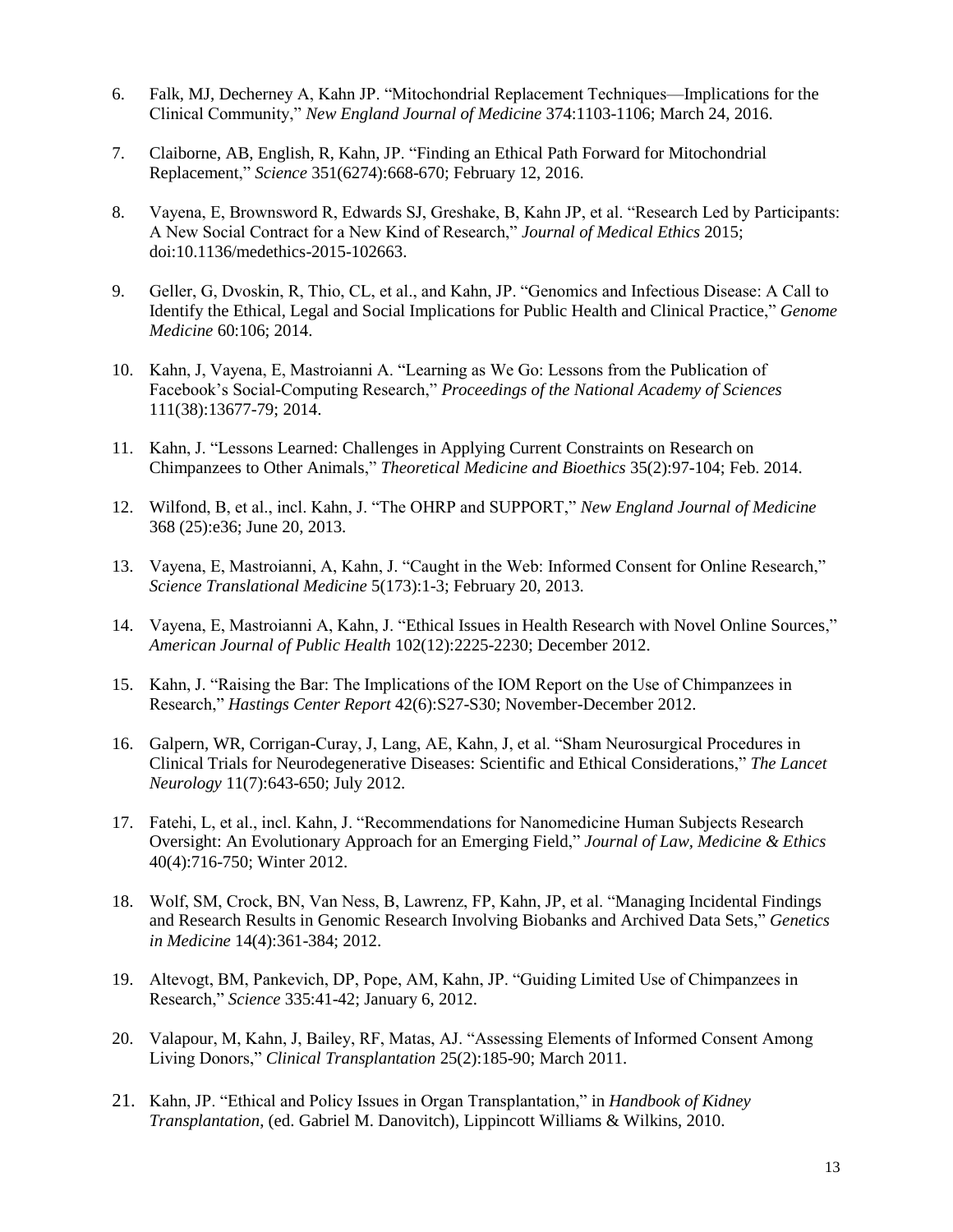- 22. Kahn, JP, Mastroianni AC. "Epidemiology and Informed Consent," in *Ethics and Epidemiology*, (eds. Steven S. Coughlin, Tom L. Beauchamp, and Douglas L. Weed), Oxford University Press, 2009; DOI:10.1093/acprof:oso/9780195322934.003.0004.
- 23. Kahn, J. "Commentary: Who's Afraid of the RAC? Lessons from the Oversight of Controversial Science," *Journal of Law, Medicine and Ethics* 37(4):685-687, Winter 2009.
- 24. Karp, DR, Carlin S, Cook-Deegan R, Kahn, J, et al. "Ethical and Practical Issues Associated with Aggregating Databases," *PLoS Medicine* 5(9):1333-1337; September 2008.
- 25. McCullough, J, Kahn J, Adamson, J, Anderlini, R, et al. "Hematopoietic Growth Factors Use in Normal Blood and Stem Cell Donors: Clinical and Ethical Issues." *Transfusion* 48(9):2008-2025; 2008.
- 26. Regenberg, A, Matthews, DJH, Blass, D, Kahn, J, et al. "The Role of Animal Models in Evaluating Reasonable Safety and Wfficacy for Human Trials of Cell-Based Interventions for Neurologic Conditions," *Journal of Cerebral Blood Flow and Metabolism* (2008) 1-9.
- 27. Kahn, J. "An Unprotected Public," *American Journal of Bioethics,* 8(6):3-4, 2008*.*
- 28. Kahn, J. "Human Embryonic Stem Cell Research Ethics and Policy Issues," in Sadoff, Ed. *Issues in Pharmacy, Law and Ethics* (Minneapolis, MN, College of Pharmacy), 2008, Chapter 12:159-166.
- 29. Wolf, SM, Lawrenz, FP, Nelson, CA, Kahn JP, et al. "Managing Incidental Findings in Human Subjects Research: Analysis and Recommendations," *Journal of Law, Medicine & Ethics,* 36(2): 219-248, 2008.
- 30. Mathews, D, Sugarman J, Bok H, Kahn J, et al. "Cell-based Intervention for Neurologic Conditions: Ethical Challenges for Early Human Trials." *Neurology* 71:288-293, 2008.
- 31. Kahn, Jeffrey. "Symposium: Creating Stem Cells by Research Cloning: Scientific, Ethical, Legal & Policy Challenges." *Minnesota Journal of Law, Science & Technology*, 9 (1):125-130 Winter 2008.
- 32. Faden, RR, Mastroianni, AC, Kahn, JP: "Health Research and the HIPAA Privacy Rule," [Letter] *JAMA,* 299 (11): 1259, March 19, 2008.
- 33. Kahn, Jeffrey. "Commentary: Informed Consent in Human Gene Transfer Clinical Trials," *Human Gene Therapy,* 19:7-8, 2008.
- 34. Kahn, JP, Wolf, SM. "Understanding the role of genetics in disability insurance," *Journal of Law, Medicine & Ethics,* 35(2 suppl):5, 2007.
- 35. Wolf, SM, Kahn JP, with input from the Working Group on Genetic Testing in Disability Insurance. "Genetic Testing and the Future of Disability Insurance: Ethics, Law & Policy," *Journal of Law, Medicine & Ethics,* 35(2 suppl): 6-32, 2007.
- 36. Gaston, RS, Danovitch, GM, Kahn, JP, Matas, AJ, Schnitzler MA. "Must all living donor compensation be viewed as valuable consideration?" *American Journal of Transplantation*, 7:1309- 1310, 2007.
- 37. Kahn, JP. "Why Public Health and Politics Don't Mix," *The American Journal of Bioethics,* 7(11): 3-4, 2007.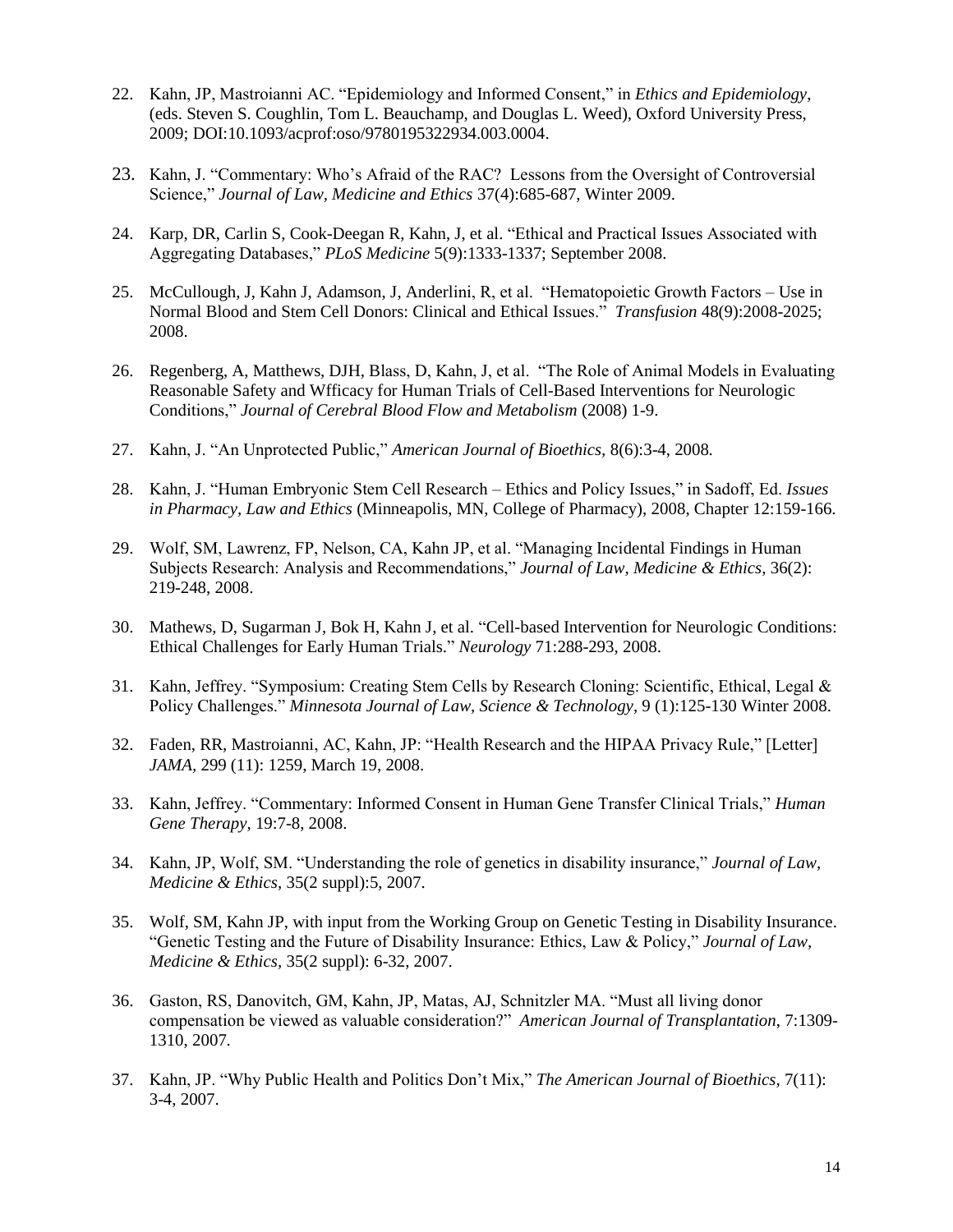- 38. Kahn, J. "Comments on 'Applying justice in clinical trials for diverse population' by J. Tilburt *et al*." *Clinical Trials* 4(3): 270, 2007.
- 39. Kahn, JP. "Baseball, Alcohol and Public Health," *The American Journal of Bioethics*, 7(7):3, July 2007.
- 40. Kahn, J, Mastroianni, A. "The Implications of Public Health for Bioethics," in *The Oxford Handbook of Bioethics*, (ed. Bonnie Steinbock), Oxford University Press, 2007.
- 41. Kahn, JP. "Organs and Stem Cells: Policy Lessons and Cautionary Tales," *Hastings Center Report,*  37(2): 11-12, March-April 2007.
- 42. Kahn, J. "What Vaccination Programs Mean for Research," *The American Journal of Bioethics,*  7(3):3-4, March 2007.
- 43. Kahn, JP. "Beyond Disclosure: The Necessity of Trust in Biomedical Research," *Cleveland Clinic Journal of Medicine*, 74(Supplement 2):S49-S50, March 2007.
- 44. DeBruin, DA, Scholder, SL, Kahn, JP, Mastroianni, AC, Marshall, MF, Lantos, J, Sugarman, J. "Educational Approaches to the Responsible Conduct of Clinical Research: An Exploratory Study" *Academic Medicine*, 82(1):32-39, January 2007.
- 45. Wolf SM. Kahn JP. Lawrenz FP. Nelson CA. "The Incidentalome**"** [Letter] *JAMA*, 296(23):2800-1; 2801-2, December 20, 2006.
- 46. Gaston RS, Danovitch GM, Epstein RA, Kahn JP, Matas AJ, Schnitzler MA. "Limiting Financial Disincentives in Live Organ Donation: A Rational Solution to the Kidney Shortage" *American Journal of Transplantation.* 6(11):2548-55, November 2006.
- 47. Kahn, JP. "What Happens When Politics Discovers Bioethics," *Hastings Center Report*, 36(3):10, May-June 2006.
- 48. Kahn, JP, Bartels, DM. "Bioethics: A Discipline That's Here to Stay: Improving Care Across Settings," *Minnesota Physician*, Vol. XIX(7):1, 14, October 2005.
- 49. Wolf, SM, Kahn, JP. "Bioethics Matures: The Field Faces the Future," *Hastings Center Report,* 35(4):22-24, July-August 2005.
- 50. Faden R, Mastroianni A, Kahn J. Beyond Belmont: Trust, Openness and the Work of the Advisory Committee on Human Radiation Experiments, in *The Belmont Report Revisited*: *Ethical Principles of Biomedical Research and Practice* (eds. JF Childress, EH Meslin, HT Shapiro), Georgetown University Press, 2005.
- 51. Kahn, JP. "Letter to the Editor," *American Journal of Bioethics*, 5(3):W13, May-June 2005.
- 52. Wagner, JE, Kahn, JP, Wolf, SM, Lipton, JM. "Preimplantation Testing to Produce an HLAmatched Donor Infant," [Letter] *JAMA,* 292(7):803-4; Aug 18 2004.
- 53. Jacobs, CL, Roman, D, Garvey, C, Kahn, J, Matas, A. "Twenty-Two Nondirected Kidney Donors: An Update on a Single Center's Experience," *American Journal of Transplantation*, 4(7):1110- 1116, July 2004.
- 54. Kahn, J, Mastroianni, AC. "Creating a Stem Cell Donor: A Case Study in Reproductive Genetics," *Kennedy Institute of Ethics Journal*, 14(1):81-96, March 2004.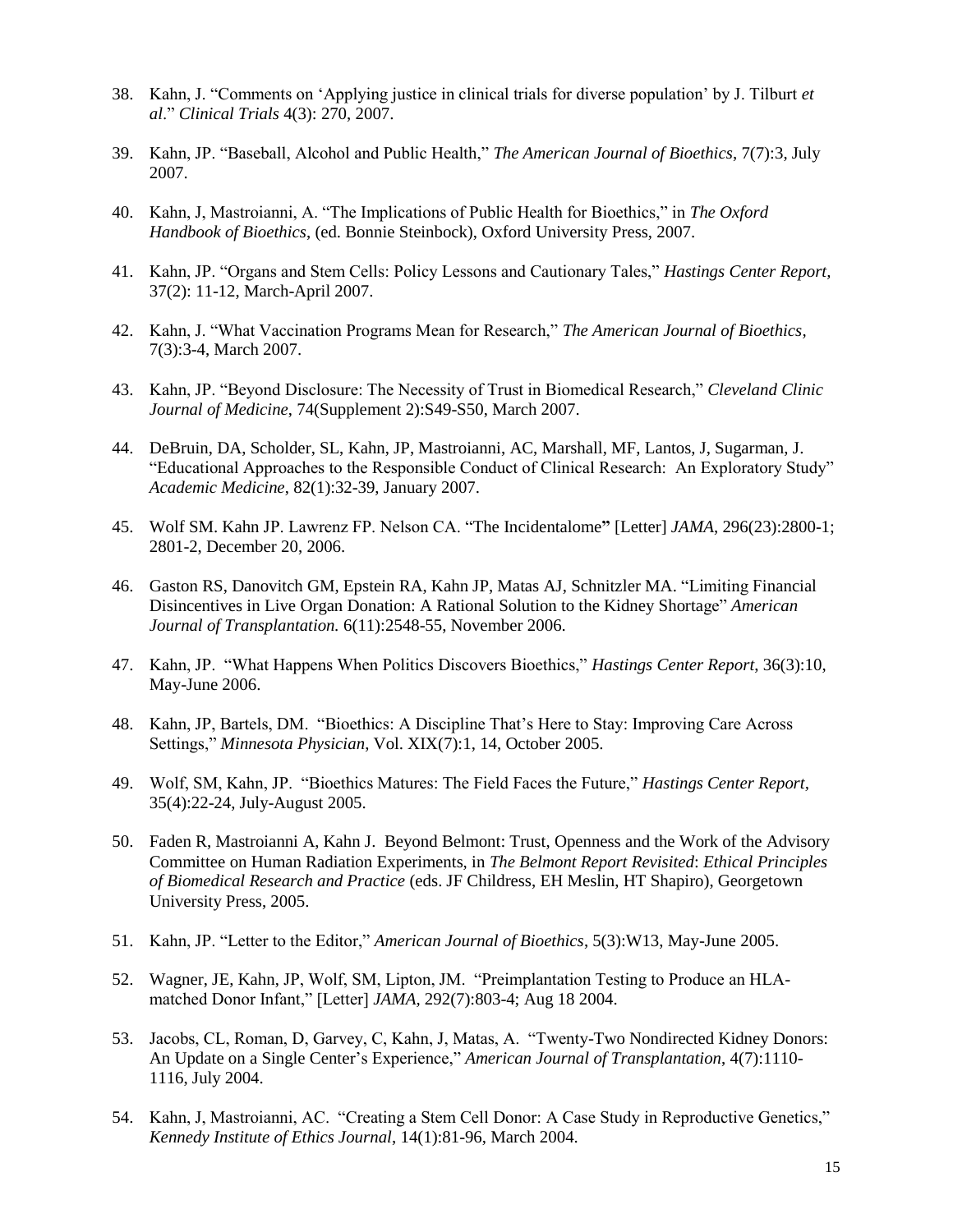- 55. Kahn, JP, Delmonico, FL. "The Consequences of Public Policy to Buy and Sell Organs for Transplantation," *American Journal of Transplantation,* 4(2):178-80, Feb 2004.
- 56. Grewel, SG, Kahn, JP, MacMillan, ML, Ramsay, NKC, Wagner, JE. "Successful Hematopoietic Stem Cell Transplantation for Fanconi Anemia from an Unaffected HLA-genotype-identical Sibling Selected Using Preimplantation Genetic Diagnosis," *Blood*, 103(3):1147-1151, Feb 1, 2004.
- 57. Kahn, J. "The Ethics of Organ Transplantation for Prisoners," *Seminars In Dialysis*, 16(5):365-366, September 2003.
- 58. Kahn, J. "Informed Consent in the Context of Communities," *Leadership in Public Health*, 6(3):5-9, Summer 2003.
- 59. Wolf, SM, Kahn, JP, Wagner, J. "Using Preimplantation Genetic Diagnosis to Create a Stem Cell Donor: Issues, Guidelines and Limits," *Journal of Law, Medicine and Ethics,* 31(3):327-339, Fall 2003. Reprinted in: Daar, J., ed., *Reproductive Technologies and the Law,* LexisNexis Law School, 2006.
- 60. McKeown, RE, Weed, DL, Kahn, JP, Stoto, MA. "American College of Epidemiology Ethics Guidelines: Foundations and Dissemination," *Science and Engineering Ethics*, 9(2):207-214, Summer 2003.
- 61. Jacobs, CL, Garvey, C, Roman, D, Kahn, J, Matas, A. "Evolution of a Nondirected Kidney Donor Program: Lessons Learned," in Cecka and Terasaki, Eds. *Clinical Transplants 2003* (Los Angeles, CA: UCLA Immunogenetics Center), 2004, Chapter 27:283-291.
- 62. Kahn, J. "It's a Small World After All: Ethics and the Response to SARS," *Hastings Center Report*, 33(3):6, May-June 2003.
- 63. Kahn, J. "Three Views of Organ Procurement Policy: Moving Ahead or Giving Up?," *Kennedy Institute of Ethics Journal*, 13(1):45-50, Spring 2003.
- 64. Uhlmann, W, Bennett, R, Botkin, J, Botstein, D, Boughman, J, Chakravarti, A, Clayton, EW, Kahn, J, et al. "Planning the Genome Institute's Future," commentary to Elizabeth Pennisi's Article "Genome Institute Wrestles Mightily with its Future," *Science*, Vol. 299:1515, March 2003.
- 65. Kahn, J. "Commentary: Making the Most of Strangers' Altruism," *Journal of Law, Medicine and Ethics*, 30(3):446-447, Fall 2002.
- 66. Kahn, J. "Choosing Our Children's Future or Choosing Our Future Children?" *Journal of Andrology,* 23(60):758, November/December 2002.
- 67. Kahn J, Matas AJ. "What's Special About the Ethics of Living Donors? Reply to Ross et al. *Transplantation,* 74(3):421-422, August 15, 2002.
- 68. Robertson, JA, Brody, B, Buchanan, A, Kahn J, McPherson, E. "Pharmacogenetic Challenges For the Health Care System," *Health Affairs*, 21(4):154-167, July/August 2002.
- 69. Cameron, J, Kahn, J. "Point/Counterpoint: A Prospective Study Should be Performed to Test the Hypothesis that an Increase in Background Radiation to Residents in the Gulf States will Increase their Longevity," *Medical Physics*, 29(7):1511-1513, July 2002.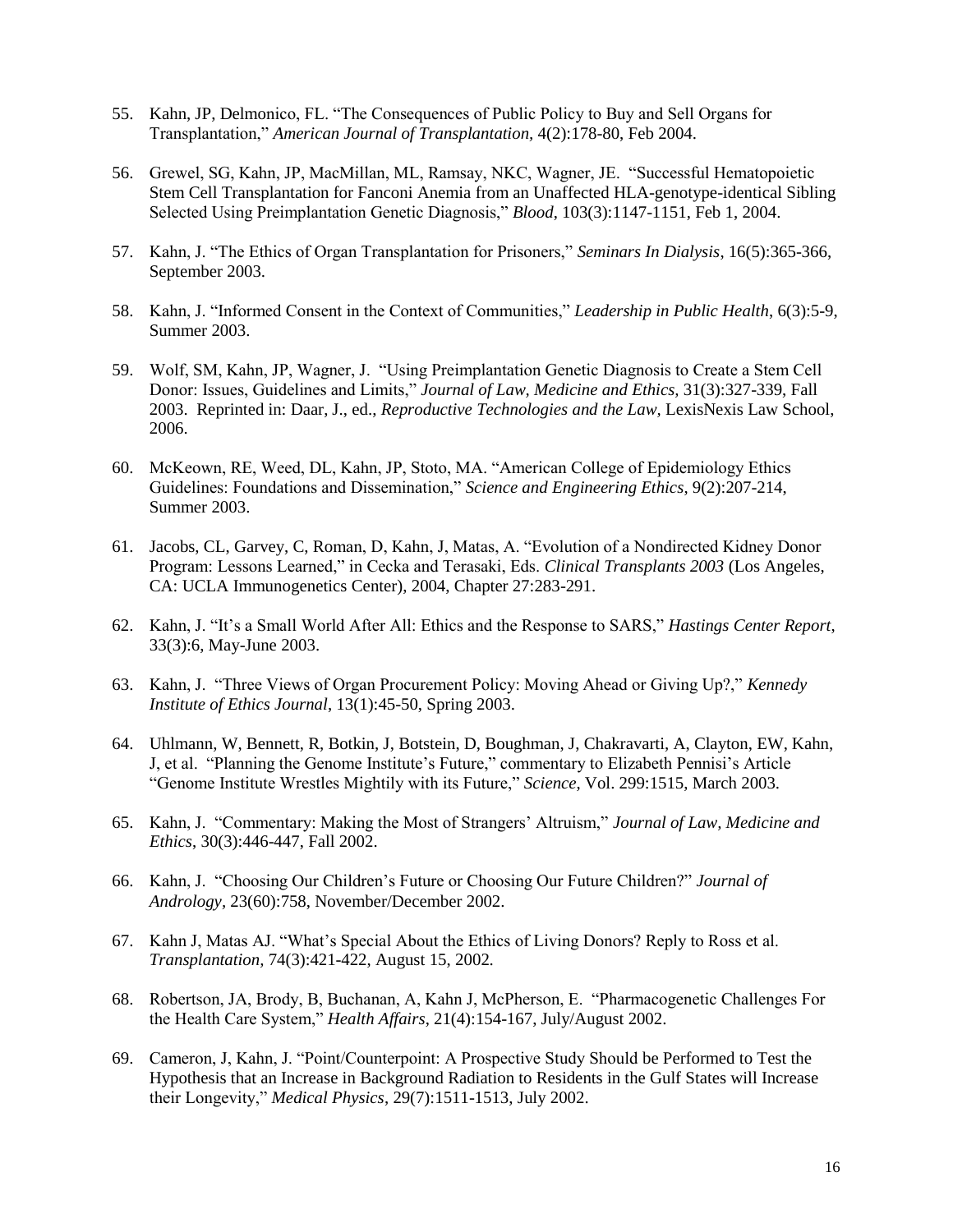- 70. Mastroianni, AC, Kahn, JP. "Risk and Responsibility: Ethics, *Grimes v Kennedy Krieger*, and Public Health Research Involving Children," *American Journal of Public Health*, 92(7):1073-1076, July 2002.
- 71. Kahn, JP. "The Questionable Future of Unregulated Reproductive Medicine," *Journal of Andrology,* 23(4):470, July/August 2002.
- 72. Delmonico, FL, Arnold, R, Scheper-Hughes, N, Siminoff, LA, Kahn, J, Youngner, SJ. "Ethical Incentives – Not Payment – For Organ Donation," *New England Journal of Medicine*, 346(25):2002-2005, June 20, 2002.
- 73. Robertson, JA, Kahn, JP, Wagner, JE. "Conception to Obtain Hematopoietic Stem Cells," *Hastings Center Report*, 32(3):34-40, May-June 2002.
- 74. Brody, B, Dubler, N, Bluestein, J, Caplan, A, Kahn, JP, Kass, N, Lo, B, Moreno, J, Sugarman, J, Zoloth, L. "Bioethics Consultation in the Private Sector," *Hastings Center Report*, 32(3):14-20, May-June 2002.
- 75. Childress, JF, Faden, RR, Gaare, RD, Gostin, LO, Kahn, JP, Bonnie, RJ, Kass, NE, Mastroianni, AC, Moreno, JD, Nieburg, P. "Public Health Ethics: Mapping the Terrain," *The Journal of Law, Medicine and Ethics*, 30(2):170-178, Summer 2002. Reprinted in: *The Ethics of Public Health* 55-63 (Michale Freeman ed., Ashgate Publishing, 2010).
- 76. Kahn, JP. "If it Looks Like a Clone and Acts Like a Clone, Is it Not a Clone?" *Journal of Andrology*, 23(3), May/June 2002.
- 77. Buchanan, A, Califano, A, Kahn, J, McPherson, E, Robertson, J, Brody, B. "Pharmacogenetics: Ethical Issues and Policy Options," *Kennedy Institute of Ethics Journal*, 12(1):1-15, March 2002.
- 78. Kahn, JP. "Why Pharmacogenomics is Good for Ethics," *Lahey Clinic Medical Ethics Newsletter*, 9(2):6, Spring 2002.
- 79. Arnold, R, Bartlett, S, Bernat J, Colonna J, Dafoe D, Dubler N, Gruber S, Kahn J, Luskin R, Nathan H, Orloff S, Prottas J, Shapiro R, Ricordi C, Youngner S, Delmonico FL. "Financial Incentives for Cadaver Organ Donation: An Ethical Reappraisal. *Transplantation*, 73(8):1361-1367, April 27, 2003.
- 80. Kahn, JP, member of the authorship group, "Ethics and Public Health: Forging a Strong Relationship," *American Journal of Public Health*, 92(2):169-176, February 2002.
- 81. Kahn, JP, "Doing Research Well By Doing Right," *Chronicle of Higher Education*, Section 2, February 15, 2002.
- 82. Kahn JP, "Rightful Recipients: Ethics and the Allocation of Organs," *Minnesota Medicine*, 84(12):12, 61, December 2001.
- 83. Bebeau MJ, Kahn JP, "Bioethics and Dentistry," in Gluck, George M., Morganstein, Warren M., eds., *Jong's Community Dental Health* , fifth edition, (St. Louis: Mosby-Year Book, Inc., 2001, ).
- 84. Kahn JP, "Can We Broker Eggs Without Making Omelets?" *American Journal of Bioethics*, 1(4):14-15, Fall 2001.
- 85. Kahn JP, "Missing the Mark on Stem Cells," *Journal of Andrology*, 22(6):22, November/December 2001.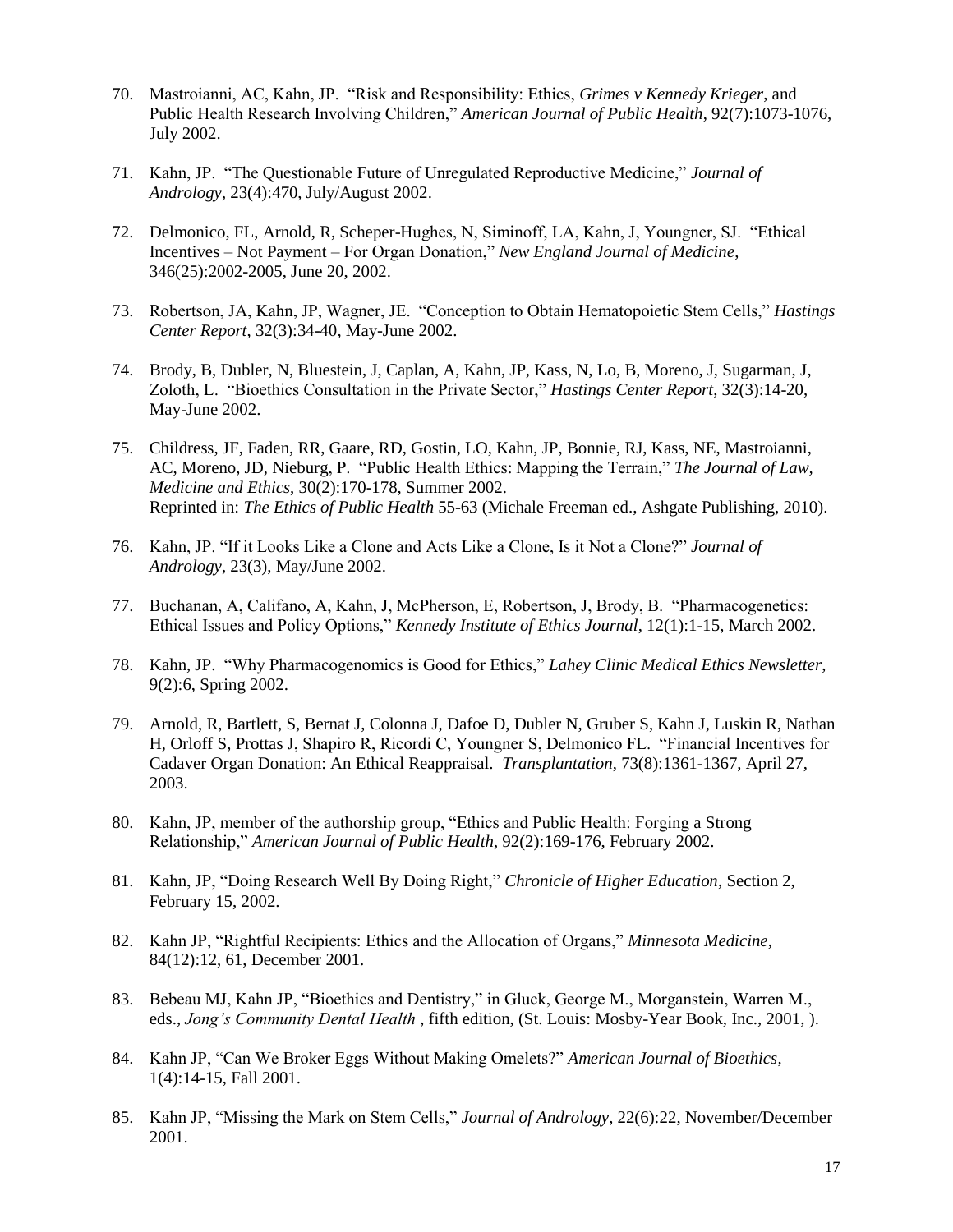- 86. Kahn JP, "Mechanical Hearts: How we Pursue High Tech Therapies," *Law and Bioethics Report: Institute for Bioethics, Health Policy, and Law,* 1(1):6, September 2001.
- 87. Kahn JP, "Venturing into New Territory," *Minnesota Medicine*, 84(9):12-14, September 2001.
- 88. Kahn JP, "Making a Production Over Reproductions," *Journal of Andrology*, 22(4):532, July/August 2001.
- 89. Mastroianni A, Kahn J. "Swinging on the Pendulum: Shifting Views of Justice in Human Subject Research," *Hastings Center Report* 31(3):21-28, May-June 2001. Reprinted in: *Harvard Health Policy Reviews* 3(1), Spring 2002. Reprinted in: Baylis, Downie, Sherwin and Hoffmaster, *Health Care Ethics in Canada*, 2nd Edition, Nelson Thomson Learning, 2004 Reprinted in: Lemmens and Waring, *New Directions in Biomedical Research: Regulation, Conflict of Interest and Liability*, University of Toronto Press, 2004 Reprinted in: Bioethics and the Law II, (Japanese) Norio Higuchi & Futoshi Iwata (eds.), Tokyo: Koubundo Publishers, 2008
- 90. Kahn JP, "Are We Falling Behind in the Stem Cell Race," *Journal of Andrology*, 22(3):357, May/June 2001.
- 91. Kahn JP, Mastroianni AC, "Moving from Compliance to Conscience: Why We Can and Should Improve on the Ethics of Clinical Research," *Archives of Internal Medicine*, 161:925-928, April 9, 2001.
- 92. Kahn JP, "Designer Babies Are they a Reality Yet. A Reply," *Reproductive BioMedicine Online (RBM Online)*, 2(1):5, January/February 2001 (webpaper 2000/036 on web 12/1/00).
- 93. Kahn JP, "Making Lives to Save Lives," *Journal of Andrology*, 22(2):191, March/April 2001.
- 94. Kahn JP, "Will Stem Cells Create a Market for Human Embryos?" *Journal of Andrology*, 22(1):12, January/February 2001.
- 95. Kahn JP, member of the authorship group for the Live Organ Donor Consensus Group, "Consensus Statement on the Live Organ Donor," *Journal of the American Medical Association*, 284(22):2919- 2926, December 13, 2000.
- 96. Kahn JP, Mastroianni AC, "Ethical Issues in Gene Therapy Research," invited paper for *The Official Report for the 52nd World Medical Association General Assembly*. (Edinburgh*,* Scotland, October 3- 7, 2000, pp. 39-41.
- 97. Kahn J, "Who Owns Our Genes?" *Journal of Andrology*, 21(5):609, September/October 2000.
- 98. Matas AJ, Garvey C, Jacobs C, Kahn J, "Nondirected Donation of Kidneys from Living Donors*,*" *New England Journal of Medicine*, 343(6):433-438, August 2000.
- 99. Kahn J, "Food Production will be Revolutionized by Biotechnology," *Allen D. Leman Swine Conference*, 27:45-47, August 2000.
- 100. Kahn J, "Equipoise and the Problem of Research Subjects with Diminished Capacity," *Accountability in Research*, 7(2):277-282, March/April 2000.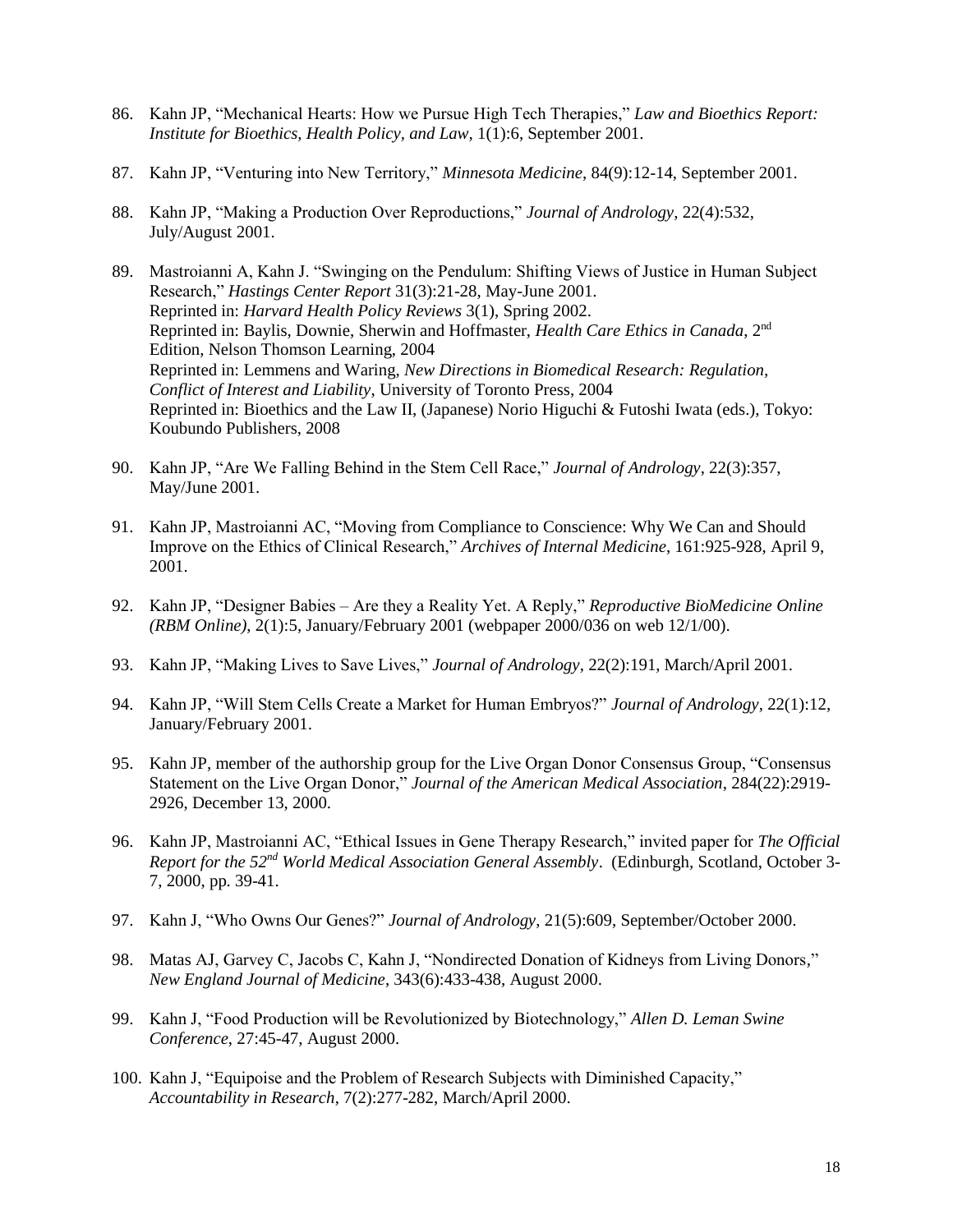- 101. Kahn J, Moldow C, "Conflict of Interest: Physicians' Multiple Roles Threaten Research Integrity," *Minnesota Physician*, 13(12):30-31, March 2000.
- 102. Kahn J, "Risky Business? Helping the HIV-Infected Have Babies," *Journal of Andrology*, 21(1):8-9, January/February 2000.
- 103. Kahn J, Mastroianni A, "Introduction," *Accountability in Research*, 7(1):1-2, October 1999.
- 104. Mastroianni A, Kahn J, "Encouraging Accountability in Research: A Pilot Assessment of Training Efforts," *Accountability in Research*, 7(1):85-100, October 1999.
- 105. Kahn J, "Bidding on the Future? The Limits of Paying for Gametes," *Journal of Andrology* 20(5):586-587, September/October 1999.
- 106. Kahn J, Mastroianni A, "Innocents Abroad? The Ethics of International Research," *Minnesota Medicine* 82:28-29, July 1999.
- 107. Kahn J, "When Research Calls: The Multiple Roles of Physicians Raise Ethical Issues," *Minnesota Physician* 13(1):20-21, April 1999.
- 108. Mastroianni A, Kahn J, "The Importance of Expanding Current Training in Responsible Conduct of Research," *Academic Medicine* 73(12):1249-1254, 1998.
- 109. Knopman D, Kahn J, Miles S, "Clinical Research Designs for Emerging Treatments for Alzheimer's Disease: Moving Beyond Placebo-Controlled Trials," *Archives of Neurology* 55:1425-1429, November 1998.
- 110. Kahn J, "The Ethics of Egg Donation," *Minnesota Medicine* 81:12-15, 1998.
- 111. Kahn JP, "Brave New Cloning," *Minnesota Physician* 12(5):38-40, 1998.
- 112. Kahn JP, "The New Politics of Apology," *The Journal of Nursing Administration (JONA)*, 28(2):1; February 1998.
- 113. Kahn JP, "A Temporary Halt: National Bioethics Commission and NBAC's Cloning Report," *Jurimetrics: Journal of Law, Science, and Technology*, 38:1-6; Fall 1997.
- 114. Kahn JP, "Ethical Issues In Genetic Testing For Alzheimer's Disease," *Geriatrics*, 52 (Suppl 2):S30-32; September 1997.
- 115. Bebeau MJ, Kahn JP, "Ethical Issues in Community Dental Health," in Gluck, George M., Morganstein, Warren M., eds., *Jong's Community Dental Health* , fourth edition, (St. Louis: Mosby-Year Book, Inc., 1997, pp. 287-306).
- 116. Mastroianni AC, Kahn JP, "Remedies for Human Subjects of Cold War Research: Recommendations of the Advisory Committee," *Journal of Law, Medicine, and Ethics*, 24(2):118- 126; Summer 1996.
- 117. Mastroianni AC, Kahn JP, "Research Ethics, the Cold War, and Protecting Human Subjects: The Report of the Advisory Committee on Human Radiation Experiments," *APA Journal of Philosophy and Medicine*, Summer 1996.
- 118. Kahn JP, Dell R, "Animal Research: Law and Policy," entry in *Encyclopedia of Bioethics*, second edition (New York: Macmillan and Co., 1995, pp. 153-158).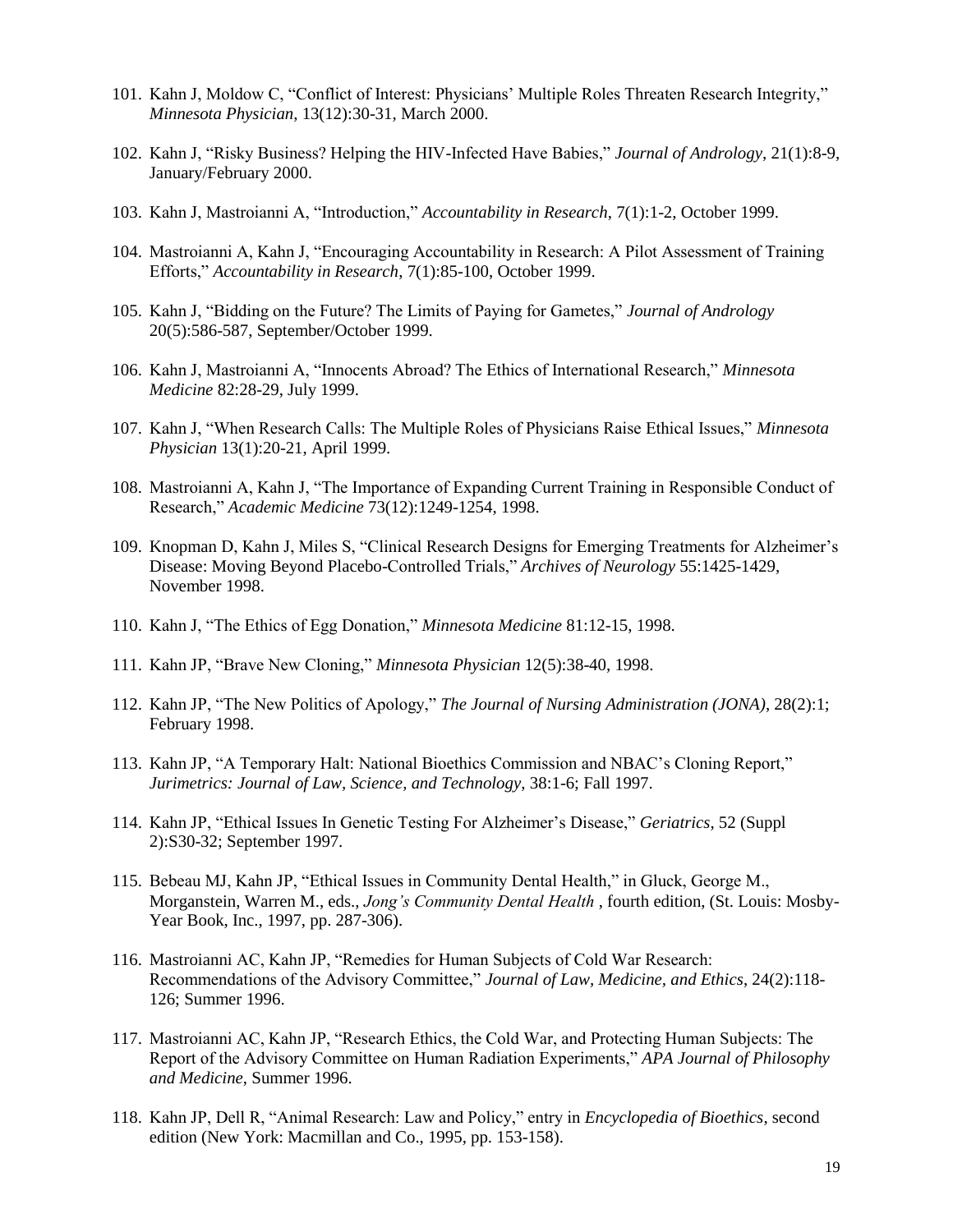- 119. Berkowitz MW, Kahn JP, Mulry G, Piette J, "Psychological and Philosophical Considerations of Prudence and Morality," in M. Killen & D. Hart, eds., *Morality in Everyday Life: Developmental Perspectives* (New York: Cambridge University Press, 1995, pp. 201-224).
- 120. Kahn JP, "Sin Taxes as a Mechanism of Health Care Finance: Moral and Policy Considerations," in JF Humber and RF Almeder, eds., *Allocating Health Care Resources: Biomedical Ethics Reviews 1994* (Totowa, NJ: Humana Press, 1995, pp. 177-202).
- 121. Elliott CE, Kahn JP, "Docs on the Box; Or, How We Learned to Stop Worrying and Love the Tube," *Hastings Center Report* 24(6):22-23; November/December 1994.
- 122. Kahn JP, "Genetics and the Problem of Harm," in David Thomasma and John Monagle, eds., *Health Care Ethics: Critical Issues* (Gaithersburg, MD: Aspen Publishers, 1994, pp.12-23).
- 123. Kahn JP, and Hasegawa TK, "The Dentist-Patient Relationship," in Bruce Weinstein, ed., *Dental Ethics* (Philadelphia: Lea and Febiger, 1993).
- 124. Kahn JP, "Your Ethics Committee: How to Set it Up for Success," *Long-Term Care Executive Network* 1(5):1-3; November 1992.
- 125. Kahn JP, "Exploitative Tobacco Policies and Practices: Encouraged Consumption, Importation, and Production of Tobacco in the Developing World," *AMSA Task Force Quarterly*, Fall 1992, 13-16.
- 126. Kahn JP, "'Sin Taxes' and Justifiable Limits on Liberty," *Bioethics Bulletin* 5(2):5-7; Fall 1992.
- 127. Kahn JP, "Genetic Harm: Bitten by the Body that Keeps You?," *Bioethics* 5(4):289-308; October 1991.
- 128. Kahn JP, "Commentary on Zohar's 'Prospects for Genetic Therapy--Can a Person Benefit From Being Altered?'" *Bioethics* 5(4):312-317; October 1991.

#### **Columns**

*USA Today*

"Avoid Medical Voyeurism – Releasing officials' Records Goes Beyond Reasonable Disclosure," March 7, 2001.

Health columnist, *CNN.com*, "Ethics Matters," a bi-weekly column on bioethics issues. May 1998 – November 2002

- 1. "Do embryos need new protections?" Nov 12, 2002.
- 2. "The Business of Medical Research," Oct 28, 2002.
- 3. "Research in Kids: Why it's Risky, Why it's Important," Oct 15, 2002.
- 4. "Studying Organ Sales: Short-Term Profits, Long Term Suffering," Oct 10, 2002.
- 5. "Adoption of Frozen Embryos a Loaded Term," Sept 17,2002.
- 6. "Tainted Gifts of Life," Sept 4, 2002.
- 7. "Should We Be Able to Choose Our Children?" Aug 20, 2002.
- 8. "West Nile Virus: Far Away or Close to Home?" Aug 6, 2002.
- 9. "The Pros and Cons of Halting Research," July 22, 2002.
- 10. "Medicine in Your Junk Mail," July 9, 2002.
- 11. "Making Organ Donation a Better Deal," June 26, 2002.
- 12. "The Value of Vaccination," June 11, 2002.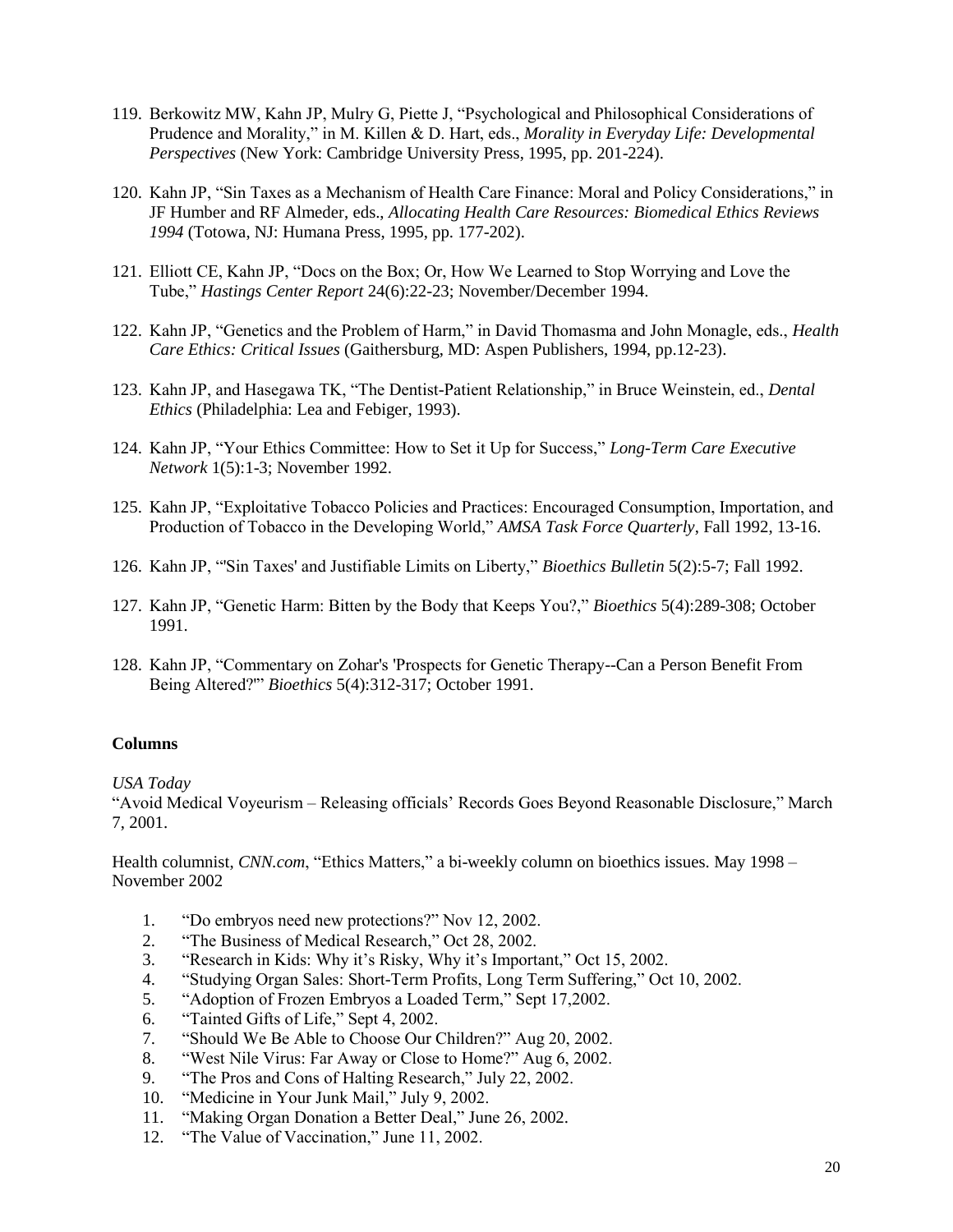- 13. "New Ways to Play with Your Food," May 29, 2002.
- 14. "Implanting Ideas to Store Medical History," May 13, 2002.
- 15. "Building Public Trust in Research," Apr 30, 2002.
- 16. "What's at Stake in the 'Cloning Wars'?" Apr 16, 2002.
- 17. "No litmus tests?" Apr 2, 2002.
- 18. "The New Personal Code," Mar 19, 2002.
- 19. "Choosing Our Children's Future or Choosing Our Future Children?" Mar 4, 2002.
- 20. "The Questionable Future of Unrelated Reproduction," Feb 18, 2002.
- 21. "Prisoners and Transplants," Feb 4, 2002.
- 22. "Dying to Donate" Jan 21, 2002.
- 23. "Cloning Pigs for Parts," Jan 7, 2002.
- 24. "If it Looks Like a Clone and Acts Like a Clone, isn't it a Clone?" Dec 10, 2001.
- 25. "On the Path to Cloning?" Nov 26, 2001.
- 26. "Don't Ask, Don't Tell?" Nov 12, 2001.
- 27. "High-Tech Sex Selection," Oct 1, 2001.
- 28. "Parents From Prison," Sept 17, 2001.
- 29. "Regulating Fertility," Sept 5, 2001.
- 30. "Missing the Mark on Stem Cells," Aug 20, 2001.
- 31. "A Clone by Any Other Name?" Aug 6, 2001.
- 32. "Stem Cells and a New Brain Drain," July 9, 2001.
- 33. "Listening to the Tin Man," July 9, 2001.
- 34. "Looking for Middle Ground in a Minefield," June 25, 2001.
- 35. "Choosing what Kind of People there Should be," June 11, 2001.
- 36. "ISO Healthy Kidney; Top Dollar Paid," May 29, 2001.
- 37. "Three Parents and a Baby," May 14, 2001.
- 38. "Where Have all the Organs Gone," Apr 30, 2001.
- 39. "You, Me and Foot-and-Mouth Disease," Apr 2, 2001.
- 40. "Transplanting Risk," Mar 19, 2001.
- 41. "Transplants and Personal Responsibility," Mar 5, 2001.
- 42. "Your Boss May be Looking Inside Your Genes," Feb 19, 2001.
- 43. "Whose Twins are they Anyway?" Jan 22, 2001.
- 44. "The Gift of Life Doesn't Have to Hurt," Jan 8, 2001.
- 45. "Protected to Death," Dec 25, 2000.
- 46. "Cloning Man's Best Friend," Dec 11, 2000.
- 47. "Placebos: Deceptive Benefits," Nov 27, 2000.
- 48. "The President's Science Policy," Nov 14, 2000.
- 49. "Criminally Pregnant," Oct 30, 2000.
- 50. "A Modern Solomon's Baby," Sept 18, 2000.
- 51. "Making a Market for Human Embryos?" Sept 4, 2000.
- 52. "Falling Behind in the Stem Cell Race," Aug 22, 2000.
- 53. "Public Office and Private Lives: Do Politicians Deserve Medical Privacy?" Aug 6, 2000.
- 54. "Genetic Testing is all in the Family," July 25, 2000.
- 55. "Over the Counter or Over-Regulated," July 3, 2000.
- 56. "Taking Managed Care to Court," June 21, 2000.
- 57. "Free-Riding Microbes: Stronger, More Powerful, and Our Fault," June 5, 2000.
- 58. "Public (Health) Enemy No. 1?" May 22, 2000.
- 59. "The Fall and Rise of Gene Therapy," May 8, 2000.
- 60. "States Rights' or Patients' Rights? The New Politics of Organ Allocation," Apr 17, 2000.
- 61. "Exploitation or Salvation?" Apr 3, 2000.
- 62. "Who Owns your Genes?" Mar 21, 2000.
- 63. "Shopping for Clinical Trials," Mar 6, 2000.
- 64. "Guinea Pig Soldiers?" Feb 21, 2000.
- 65. "Patience for Practice?" Jan 25, 2000.
- 66. "Too Old to Benefit? Why are so Few Seniors in Cancer Research?" Jan 10,2000.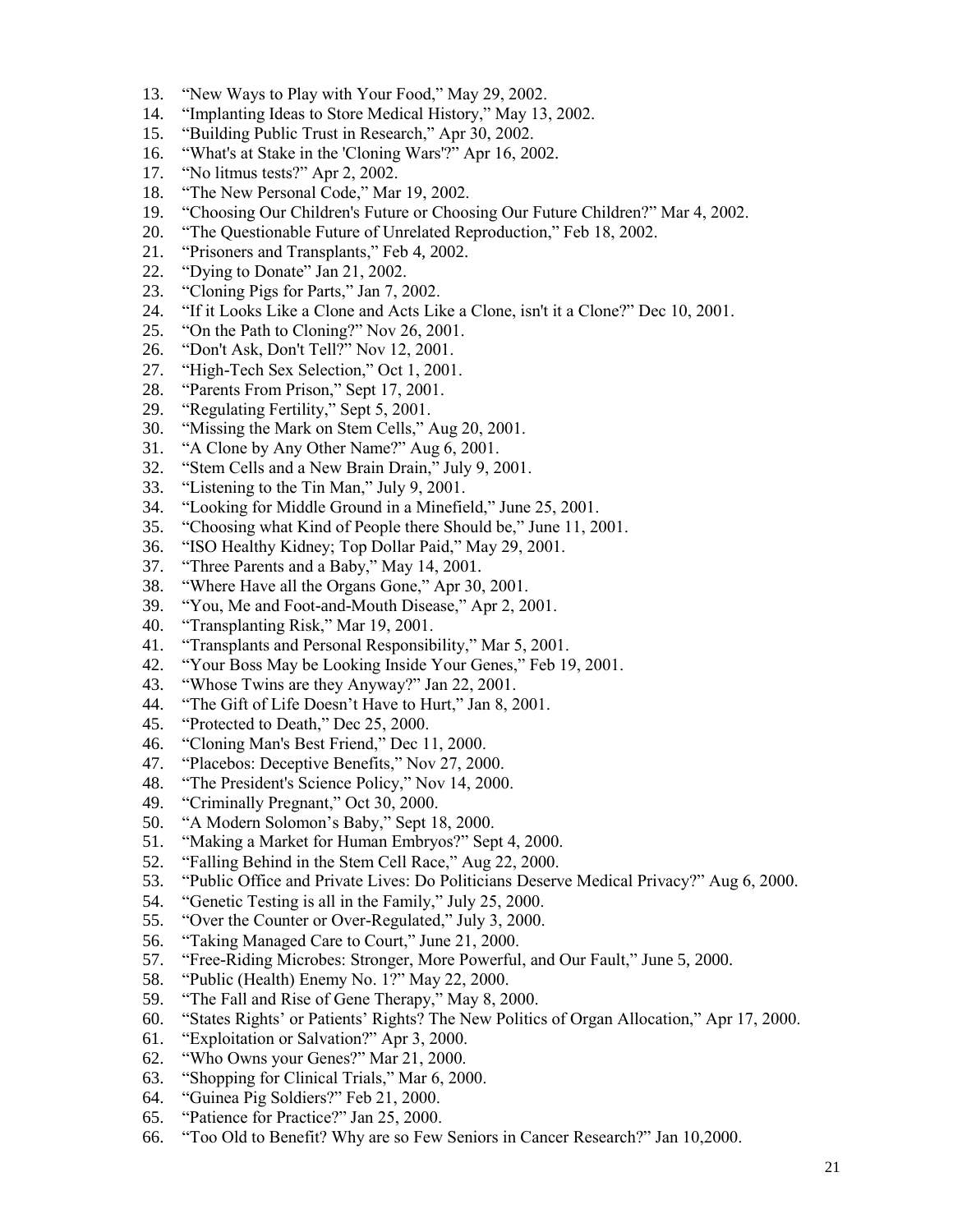- 67. "Bioethics for the New Millennium," Dec 27, 1999.
- *68.* "Back Seat Doctors," Dec 13, 1999.
- 69. "Genetic Fixes and Future Generations," Dec 6, 1999.
- 70. "Seeds of Discontent: Plant Biotech and World Trade," Nov 29, 1999.
- 71. "Genetic Fixes and Future Generations," Nov 15, 1999.
- 72. "Beauty by the Dozen?" Nov 1, 1999.
- 73. "Giving 'Til it Hurts: How Far to Go in Living Organ Donation," Oct 18, 1999.
- 74. "Good News, Bad News: The Mixed Bag of Research Advances," Oct 4, 1999.
- 75. "The Littlest Patients," Sept 20, 1999.
- 76. "Prison Research: Does Locked Up Mean Locked Out," Sept 6, 1999.
- 77. "Turning a Blind Eye," Aug 23, 1999.
- 78. "The Double-Edged Sword of Drug Marketing," Aug 9, 1999.
- 79. "Who Needs Bionics? Recycled Humans Are Here," July 26,1999.
- 80. "Risky Business: Helping the HIV-Infected Have Babies," July 12, 1999.
- 81. "We'll Pay You Not To Have Kids," June 28, 1999.
- 82. "Choosing Sides in the Sperm Race," June 15, 1999.
- 83. "Embryonic Ethics," June 1, 1999.
- 84. "In Research We Trust?" May 18, 1999.
- 85. "Organ Donation-We'll Make It Worth Your While," May 4, 1999.
- 86. "Riskier, Costlier, No Better –And We Want It," Apr 20, 1999.
- 87. "Forced Fatherhood," Apr 6, 1999.
- 88. "Blinded by Hope, Dazzled by Detail," Mar 23, 1999.
- 89. "No Free Lunch: Managing Care, Paying for Research," Mar 9, 1999.
- 90. "Attention Shoppers: Special Today—Iceland's DNA," Feb 23, 1999.
- 91. "Dying to Know," Feb 9, 1999.
- 92. "Little Cells, Big Issues," Jan 26, 1999.
- 93. "Take My Kidney, Please," Jan 11, 1999.
- 94. "Eight is Enough," Dec 28, 1998-Jan 10, 1999.
- 95. "Whose Cord Blood is it Anyway?" Dec 14, 1998.
- 96. "Dr. Kevorkian's Latest Release: Death, Crimes and Videotape," Nov 30, 1998.
- 97. "Doctor Knows Best? The Ethics of Self-Prescription," Nov 16, 1998.
- 98. "And This Little Piggy Went to the OR," Nov 2, 1998.
- 99. "Changing the Face of an Epidemic: Screening Pregnant Women for HIV," Oct 19, 1998.
- 100. "When the Cure Seems Worse Than the Disease," Oct 5, 1998.
- 101. "Through the Looking Glass: Making Sense of Genetic Tests," Sept 21, 1998.
- 102. "Nature's Genes, but Whose Profits, Whose Labor?," Sept 7, 1998.
- 103. "Genetic Testing and Insurance," Aug 24, 1998.
- 104. "Genetic Testing: The Future is Here," Aug 10, 1998.
- 105. "National Health Identifier: Big Help of Big Brother?," July 27, 1998.
- 106. "Raising the issue of Viagra costs-who should pay?," July 13, 1998.
- 107. "Would You Give a Stranger Your Kidney? The Ethics of 'Unknown' Kidney Donors," July 6, 1998.
- 108. "HIV Test Reporting: Public Protection or Individual Punishment?," June 23, 1998
- 109. "AIDS vaccines: immune to quick success?," June 8, 1998
- 110. "Is There a Difference between Selling Eggs and Selling Kidneys?," May 25, 1998.

### **Book Reviews**

1. Kahn JP. "A Multi-Faceted History," review of *Useful Bodies: Humans in the Service of Medical Science in the Twentieth Century*, edited by J Goodman, A McElligott and L Marks (Baltimore, MD: Johns Hopkins University, 2003); *IRB* 27(5):19; 2005.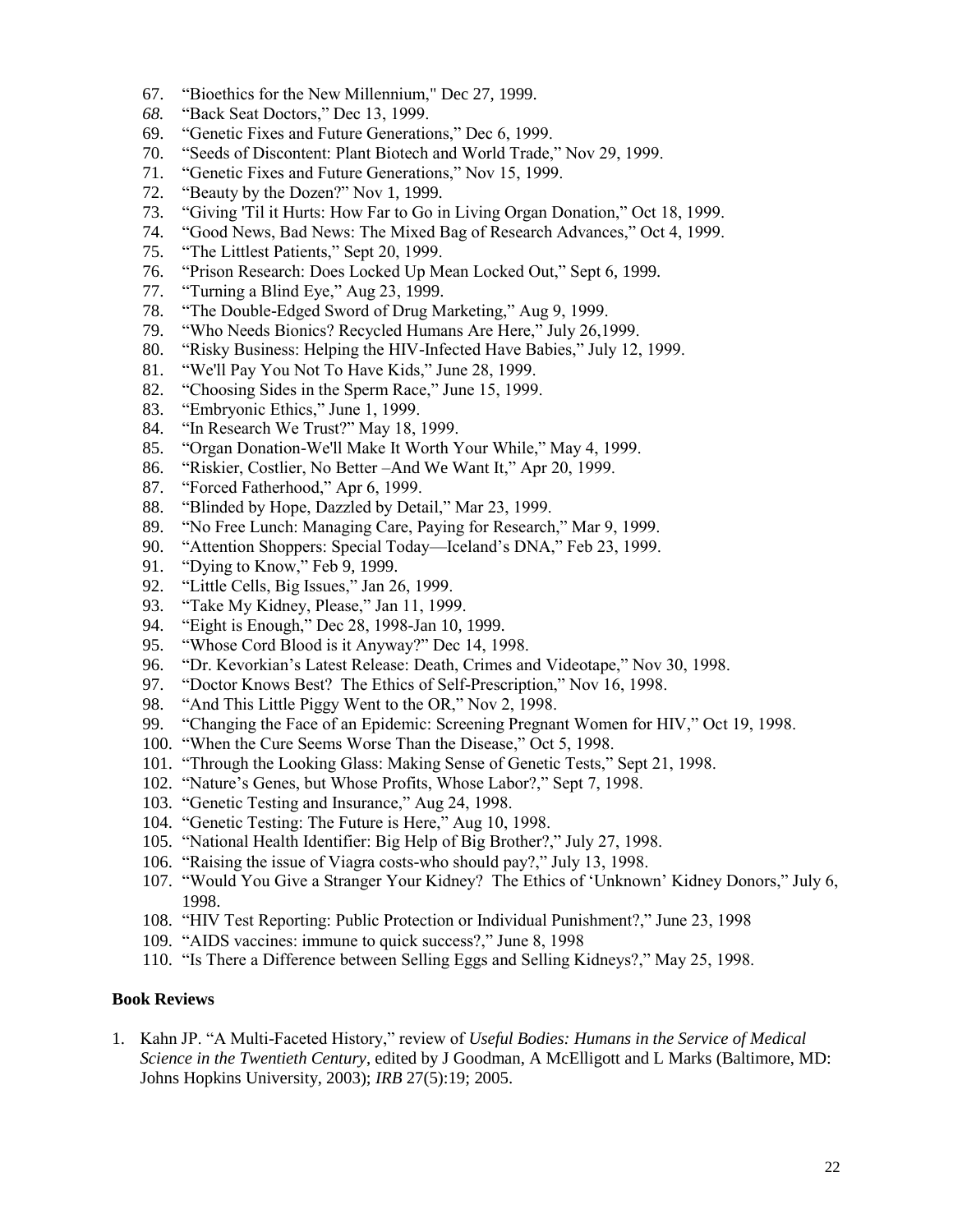2. Kahn JP, "Transplant Policy with a Market Flavor," review of *Organ Transplantation Policy: Issues and Prospects*, edited by JF Blumstein and FA Sloan (Durham, NC: Duke University Press, 1989); *Bioethics Books* 2(1):11-13; 1991.

## **Proceedings**

- 1. Kahn JP, "Ethics of Allocation: Should Increasing Waiting Times Change the Allocation? Should We "Ration"?, *Selected Highlights: Transplant Immunosuppression 2001 – The Complete Care of the Transplant Recipient* (Minneapolis, MN: University of Minnesota Medical School).
- 2. Kahn JP, "Ethical Issues in Genetic Testing by Life Insurers," *Medical Section Proceedings*, Seventeenth Annual Meeting of the Medical Section of the American Council of Life Insurance (Washington, DC: American Council of Life Insurance, 1992).

### **Abstracts**

- 1. Weed DL, Kahn JP, McKeown R, Stoto M, "American College of Epidemiology Ethics Guidelines: Foundations and Dissemination," *Abstracts of the American Association for the Advancement of Science Conference on the Role and Activities of Scientific Societies in Promoting Research Integrity,* (Washington, DC, April 10-11, 2000).
- 2. Kahn JP, "The Ethics of Art," *Abstracts of the Society for the Study of Reproduction* (Center for Reproductive Biology – Washington State University/University of Idaho,  $32<sup>nd</sup>$  Annual Meeting, Pullman, WA, August 3, 1999).
- 3. Kahn JP, "Ethical Issues in Clinical Research: Lessons of Hope and Opportunity," *Abstracts of the Critical Reviews in Biomedical Engineering,* (Transactions of the First International Conference on Bioengineering, Clemson, SC, September 28, 1997), pp. 83-84.
- 4. Sugarman J, Kahn JP, Mastroianni AC, "Practical Clinical Research Ethics," *Abstracts of the Journal of General Internal Medicine,* (Society of General Internal Medicine, 20th Annual Meeting, Washington, DC, May 1-3, 1997).
- 5. Sugarman J, Kahn JP, Mastroianni AC, "Staff Report from the Advisory Committee on Human Radiation Experiments: Implications for Human Subjects Research," *Abstracts of the American Public Health Association 123rd Annual Meeting and Exhibition*, (Washington: American Public Health Association, October 29-November 2, 1995), p. 8.
- 6. Coughlin SS, Kahn JP, Goodman KW, Weed DL, "Practical Methods for Ethical Decision-Making in Public Health," *Abstracts of the American Public Health Association 123rd Annual Meeting and Exhibition*, (Washington: American Public Health Association, October 29-November 2, 1995), p. 163.
- 7. Kahn JP, "Moral Issues in the Use of Excise Taxes on Tobacco," *Abstracts of the American Public Health Association 122nd Annual Meeting and Exhibition*, (Washington: American Public Health Association, October 30-November 3, 1994).
- 8. Kahn JP, "The Shift from Autonomy to Community: Implications for Geriatrics," *Abstracts of the American Public Health Association 121st Annual Meeting and Exhibition*, (Washington: American Public Health Association, October 24-28, 1993), p. 368.
- 9. Wertz DC, Glantz LH, Juengst E, Kahn JP, "Ethical Issues in Predictive Genetic Screening," *Abstracts of the American Public Health Association 119th Annual Meeting and Exhibit, World*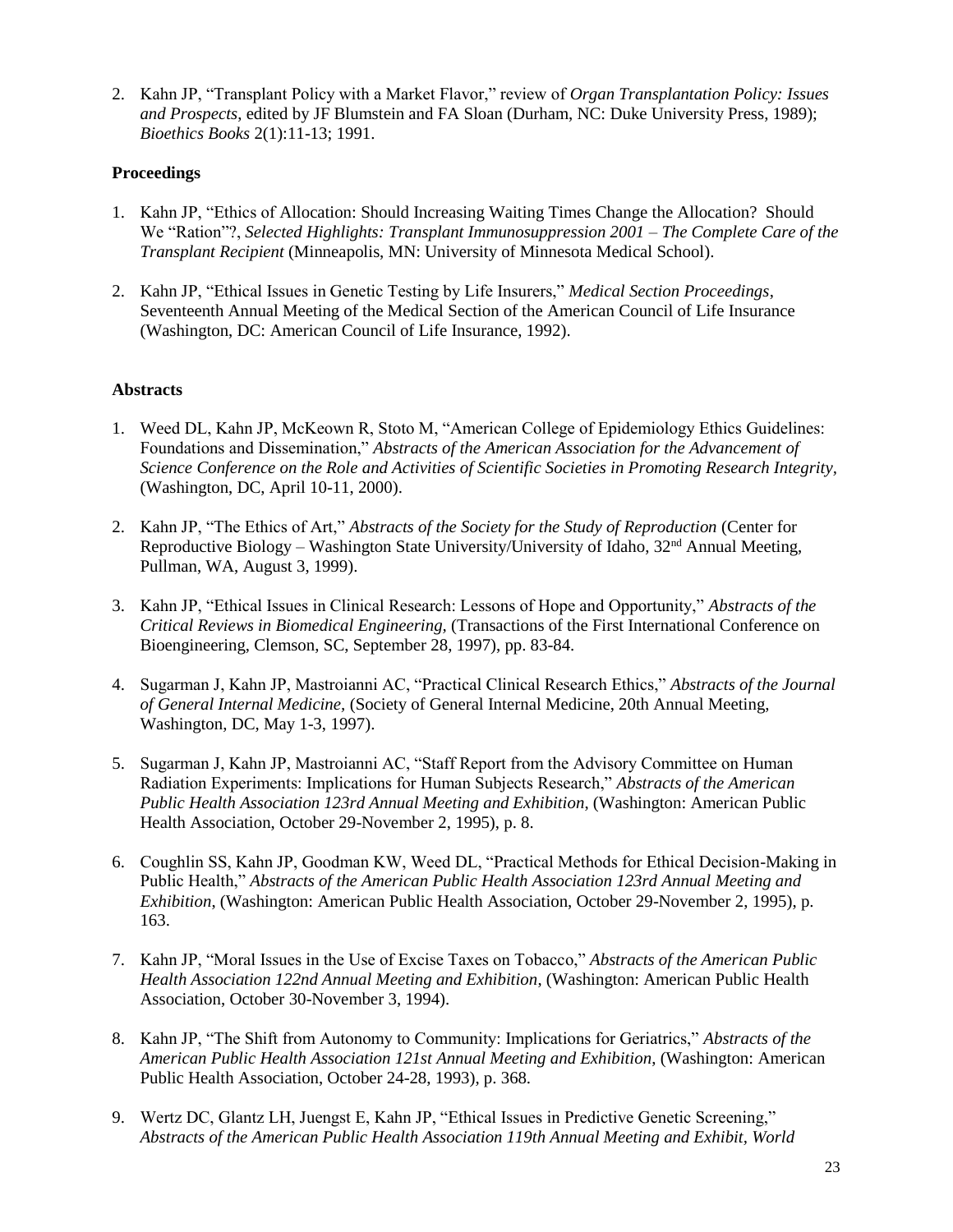*Federation of Public Health Associations Sixth International Congress*, (Washington: American Public Health Association, November 10-14, 1991), p. 109.

- 10. Kahn JP, "International Issues in Justice, Health, and Tobacco Policy," *Abstracts of the 118th Annual Meeting of the American Public Health Association and Related Organizations*, (Washington: American Public Health Association, September 30-October 4, 1990), p. 135.
- 11. Kahn JP, "Decision Analysis and HIV Seropositive Pregnancy," *American Public Health Association 117th Annual Meeting Abstracts*, (Washington: American Public Health Association, October 22-26, 1989), p. 88.

### **SELECTED PROFESSIONAL PAPERS AND LECTURES**

#### **Visiting Professorships**

- 1. Frederic Wipperman Visiting Professor, Dept. of Ophthalmology, University of Minnesota Medical School, June 9, 2012.
- 2. Institute for Biomedical Ethics, University of Zurich, Zurich, Switzerland, March 29-April 2, 2010.
- 3. University of Toronto Joint Centre for Bioethics, Toronto, Ontario, Canada, April 23-24, 1996.
- 4. University of Pittsburgh Medical Center, Center for Medical Ethics, Pittsburgh, PA, February 7-8, 1996.

#### **Presentations and Lectures**

- 1. "Ethics and the Risk to Human Health of Long Duration Spaceflight," invited presentation, Radiation Research Society, Big Island, HI, October 19, 2016.
- 2. "Critical Distance" from Emergent Infectious Diseases: Ethical Challenges in Public Health Containment," American Society of Bioethics and Humanities Annual Meeting, Washington, DC, October 8, 2016.
- 3. "Societal Perspectives on Development and Oversight of Novel Cell-Based Therapies," invited presentation for FDA Workshop on Scientific Evidence in Development of Human Cells, Tissues, and Cellular and Tissue-Based Products Subject to Premarket Approval, Silver Spring, MD, September 8, 2016.
- 4. "Genetics, Ethics, and Human Spaceflight," invited presentation as part of Personal Genetics Education Briefing, US House of Representatives, Rayburn House Office Building, Washington, DC, April 3, 2016.
- 5. "Mitochondria Replacement: Ethics, Policy, and Implications," invited presentation for Berman Institute Seminar Series, Johns Hopkins University, Baltimore, MD, March 28, 2016.
- 6. "The Ethics of Big Data Research," invited presentation for NHGRI IRB Retreat, Bethesda, MD, March 24, 2016.
- 7. "Informed Consent and the Ethical Boundaries of Human Research," invited presentation for UCI Gross Stem Cell Research Center and UCI Law School Symposium on Informed Consent and Human Research Trials, Irvine, CA, November 13, 2015.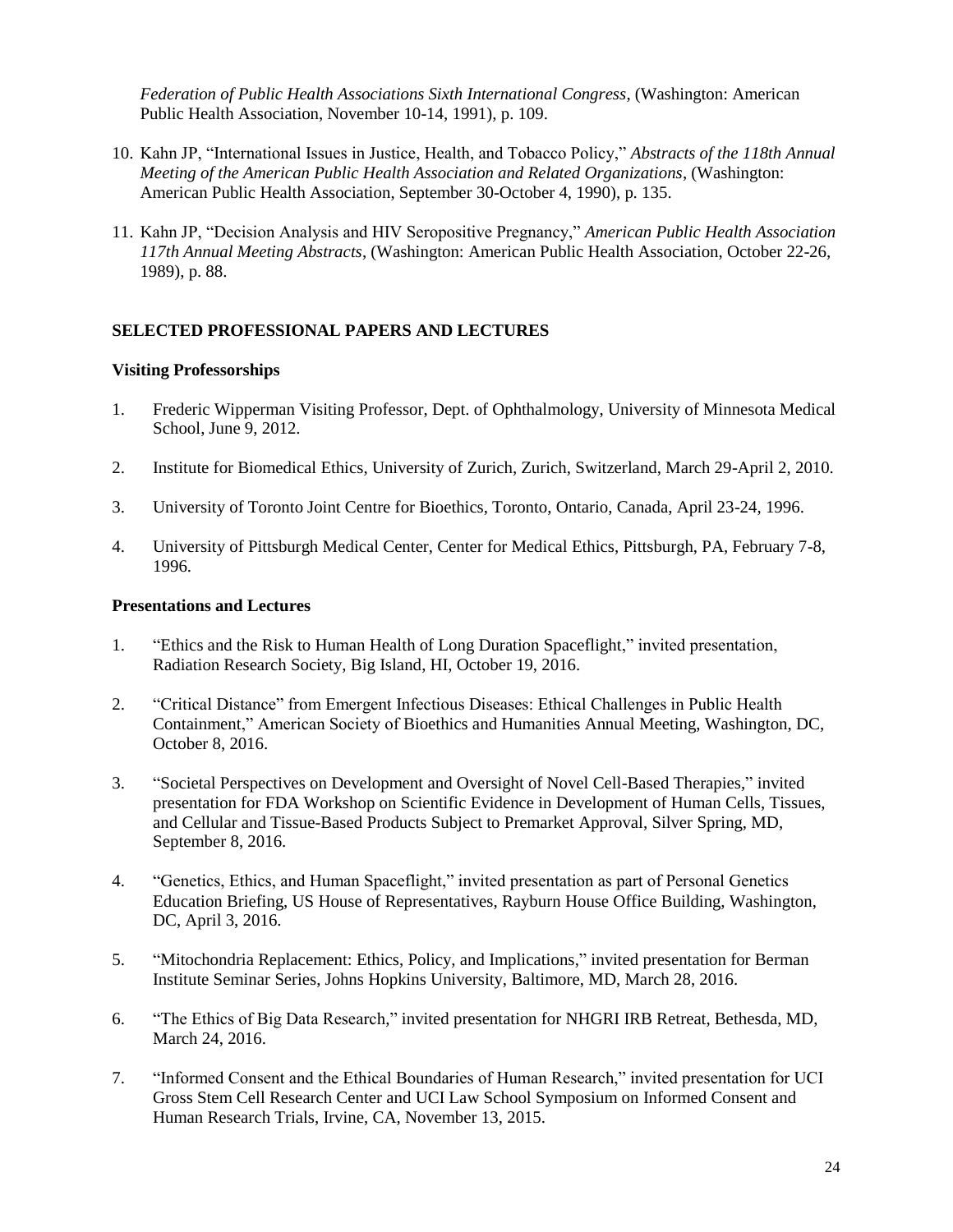- 8. "Ethics and Big Data Research in HIV," invited presentation and panelist, NIAID Workshop on Big Data and HIV, Bethesda, MD, July 14, 2015.
- 9. "Ethical and Social Policy Considerations of Novel Techniques for Prevention of Maternal Transmission of Mitochondrial DNA Diseases," invited presentation, International Conference on Ethics of Human Germline Modification, National Bioethics Committee of Singapore, Singapore, July 2, 2015.
- 10. "Sustainable Public Health Ethics Infrastructure and Guidance Following Epidemics," invited plenary presentation, 4<sup>th</sup> Annual Stavros Niarchos Foundation International Conference on Philanthropy, Athens, Greece, June 25, 2015.
- 11. "Challenges for the Role of Law and Policy in Clinical Research—A Global Perspective," Keynote Address, International Conference on Justice in Clinical Research, Nagoya University, Nagoya, Japan, March 13, 2015.
- 12. "Ethics and Citizen Science," workshop presentation, NIH Workshop on Citizen Science, Bethesda, MD, January 13, 2015.
- 13. "Ethics and Biotechnology," invited lecture, National Defense University, Washington, DC, January 9, 2015.
- 14. "Ethics and Penile Transplants," invited presentation, Intimacy After Injury Conference, Washington, DC, December 12, 2014.
- 15. "A Critical Conversation: Ethics and the Ebola Response," Johns Hopkins Bloomberg School of Public Health Dean's Alumni Reception, Washington, DC, November 5, 2014.
- 16. "Chimpanzee Research: Ethics and Policy," invited lecture, University of Wisconsin, Madison, WI. October 9, 2014.
- 17. "Animal Research Ethics: Maternal Deprivation Studies on Infant Monkeys," invited lecture, University of Wisconsin, Madison, WI. October 9, 2014.
- 18. "Ethics and Philanthropy," invited panel presentation, 3rd Annual Stavros Niarchos Foundation Philanthropy Conference, Athens, Greece. June 27, 2014.
- 19. "Emerging Issues in Research Integrity," AAAS Train the Trainers Workshop, Annapolis, MD. June 11, 2014.
- 20. "Genomics, Public Health, and Big Data: What's Ethics Got to Do with It?" Keynote Address, Medical College of Wisconsin Genomics and Ethics Conference, Milwaukee, WI. May 19, 2014.
- 21. "*Prometheus* and Bioethics," invited panel presentation for NAS Science and Entertainment Network Science Café DC, Washington, DC. May 15, 2014.
- 22. "Health Care Reform: Nanny State or Responsible Stewardship?" Keynote Address, Peninsula Medical Center Medical Ethics Forum, Salisbury, MD. May 1, 2014.
- 23. "Humans First? On the Use of Chimpanzee vs Human Subjects in Biomedical Research," NIH Grand Rounds (with Francis Collins), Bethesda, MD. April 30, 2014.
- 24. "Ethics and Research on non-Human Primates," invited presentation for NRC Workshop on Biodemography, Washington, DC. April 8, 2014.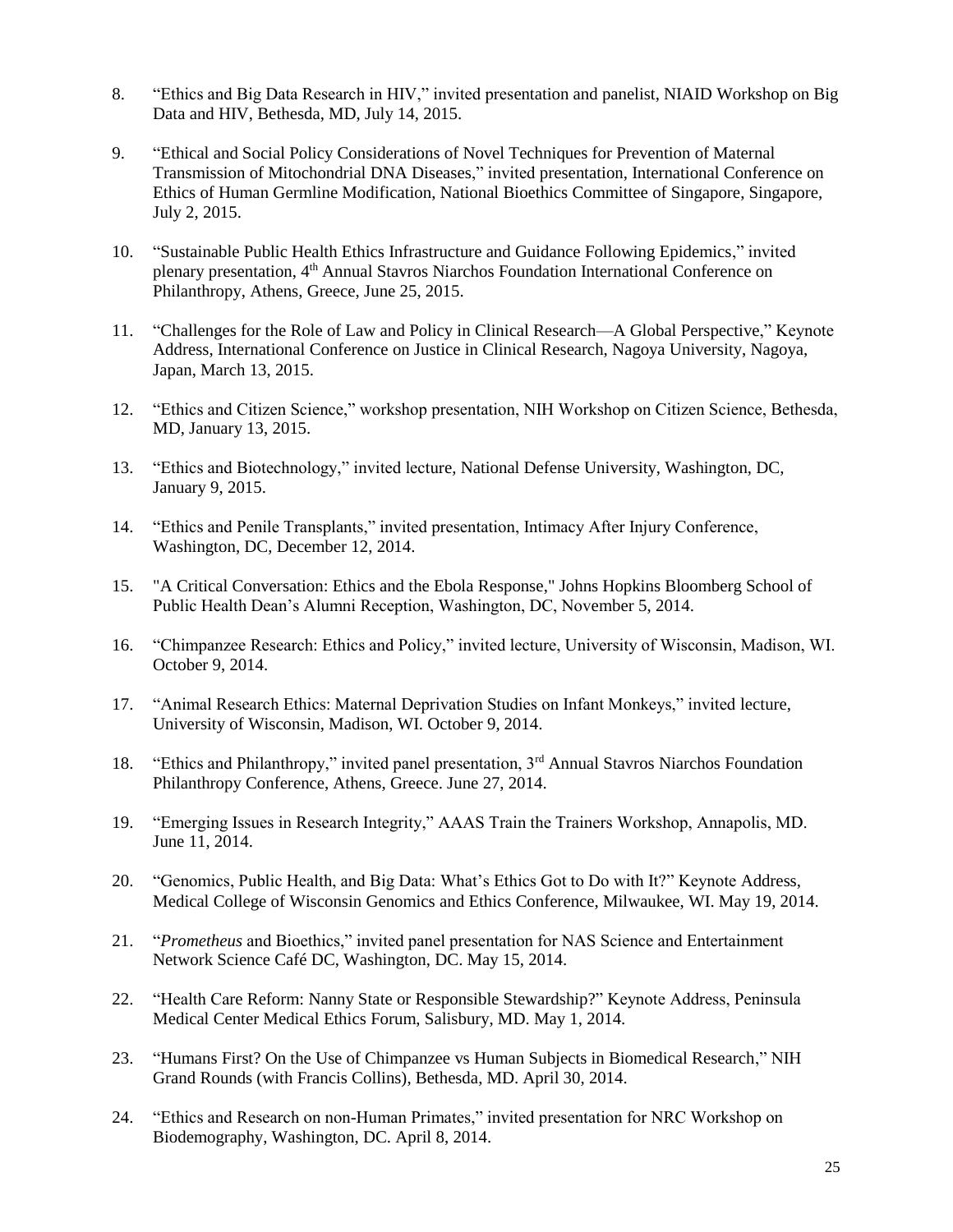- 25. "The Future of Genetic Testing: From the Supreme Court to Personalized Medicine," Mt. Sinai Community Foundation Annual Event Keynote Address, Minneapolis, MN. November 3, 2013
- 26. "Bioethics: Killer Conundrums, Deadly Dilemmas," panel event for NAS Science and Entertainment Network, Los Angeles, CA. October 8, 2013.
- 27. "Informed Consent and Health Research Online," panel presentation at Medicine 2.0, London, England. September 23, 2013.
- 28. "Informed Consent for Research in Online Environments," invited presentation to Secretary's Advisory Committee on Human Research Protections, Washington, DC. July 11, 2013.
- 29. "Preparing Trainees for Future Ethical Challenges," AAAS Train the Trainers Workshop, Annapolis, MD. June 6, 2013.
- 30. "Choppy Waters: Doing Bioethics in the Policy Arena," Dean's Lecture, Johns Hopkins Bloomberg School of Public Health, Baltimore, MD. May 8, 2013.
- 31. "Managing Incidental Findings and Research Results in Genomic Research: Ethics and the Responsibilities of Biobanks and Researchers," Plenary Address, AAHRPP Annual Meeting, Miami, FL. April 4, 2013.
- 32. "Ethics, Big Data, and Public Health," Invited Presentation, Big Data and Public Health Workshop, University of Pennsylvania, Philadelphia, PA. March 19, 2013.
- 33. "Raising the Bar: Changing US Policy on the Use of Chimpanzees in Research and Implications for the Future," Invited Seminar, University of Manchester, Manchester, England. March 4, 2013.
- 34. "Chimpanzees and Moral Status," Bioethics Fellows Seminar, Dept. of Clinical Bioethics, NIH, Washington, DC. January, 30, 2013.
- 35. "Ethics and Genetic Testing Technologies," Noon Ethics Conference, Dept. of Population, Reproductive and Family Health, Johns Hopkins Bloomberg School of Public Health, Baltimore, MD. January 23, 2013.
- 36. "Health Care, Bioethics and the Implications of the 2012 Elections," Ethics Rounds, Cedars-Sinai Medical Center, Los Angeles, CA. December 19, 2012.
- 37. "The Use of Chimpanzees in Research," Plenary Address, Scientists Committee on Animal Welfare Annual Meeting, San Antonio, TX. December 4, 2013.
- 38. "Chimpanzees in Biomedical and Behavioral Research: Limits and Protections," Ethics Grand Rounds, University of Kentucky Medical School, Lexington, KY. November 14, 2012.
- 39. "Ethical Issues in Pharmacogenomics," Optum Medical Directors Forum, Las Vegas, NV. November 8, 2012.
- 40. "The Ethics of Research on Chimpanzees," American Society of Bioethics Annual Meeting 2012, Washington, DC. October 19, 2012.
- 41. "The Morality of Responsibility: What We Know, How We Act," The Anne Frank Project 2012, Buffalo State University, Buffalo, NY. September 15, 2012.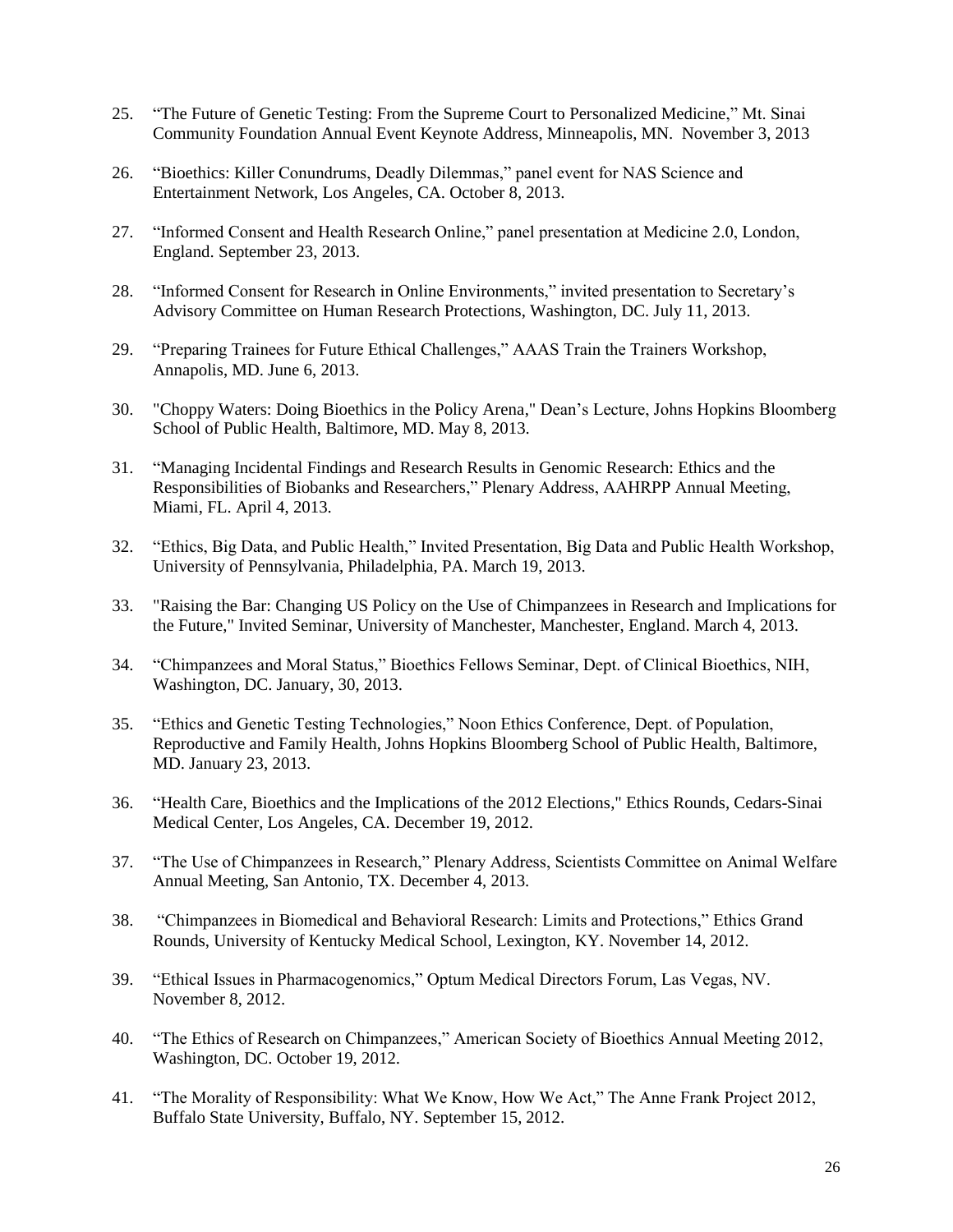- 42. "Health-Related Research on the Web: Challenges for Global Research Protection Policies," Law and Global Health Colloquium, Faculty of Laws, University College London, London, England. July 3, 2012.
- 43. "NIH and the Future Use of Animals in Biomedical Research," Frederic Wipperman Lecture, Department of Ophthalmology, University of Minnesota Medical School, Minneapolis, MN. June 8, 2012.
- 44. "Bioethics Education and Training in the U.S.," Ethical Issues in Medicine and Surgery: A Cross-Cultural Exploration, Beijing, China. May 18, 2012.
- 45. "Research on Chimpanzees: Limits, Ethics and Necessity," Temple University, Philadelphia, PA. February 28, 2012.
- 46. "Who's Afraid of the Personal Genome? Ethics in an Era of Personalized Medicine," Albrink Lecture, West Virginia University School of Medicine, Morgantown, WV. January 31, 2012.
- 47. "Human Subjects Research Oversight and the Challenge of Leading Edge Technologies," Wake Forest Research Ethics Conference, Wake Forest University, Winston-Salem, NC. November 10, 2011.
- 48. "Dialogue: A Regulated System of Incentives for Living Donation," Transplant Immunosuppression 2011 Conference, University of Minnesota, Minneapolis, MN. October 12, 2012.
- 49. "Ethical and Policy Issues in Nano-Medical Research," invited Keynote Speaker, 2011 Medical Devices Conference, University of Minnesota, Minneapolis, MN. April 14, 2011.
- 50. "Who Lives and Who Dies: Rationing Health Care," invited presentation, School of Public Health Annual Film Festival, University of Minnesota, Minneapolis, MN. April 6, 2011.
- 51. "The Immortal Life and Troubling Ethical Issues of Henrietta Lacks," invited presentation, LearningLife Short Course, University of Minnesota, St. Paul, MN. February 24, 2011.
- 52. "Individual Interests and Society Concerns The Ethics of Creating a Stem Cell Donor," invited Grand Rounds, Park Nicollet Institute, St. Louis Park, MN, January 26, 2011.
- 53. "Ethics and Public Policy in Genomics," invited presentation, Genomics Clinical Applications: Validity, Utility and Public Policy, LifeScience Alley; University of Minnesota Co-sponsored Conference, Minnetonka, MN, January 14, 2011.
- 54. "Ethics in the Genomic Era," invited Grand Founds, Dessert Regional Medical Center, Palm Springs, California, January 5, 2011.
- 55. "Gene Transfer Research on Children: A View from the RAC," FDA Workshop on Cell and Gene Therapy Clinical Trials in Pediatric Patients, Bethesda, MD, November 2, 2010.
- 56. "Nanomedicine Research Ethics: Oversight Challenges," panel presentation, American Society for Bioethics and Humanities Annual Meeting, San Diego, CA, Oct. 22, 2010.
- 57. "When Art and Science Collide," invited keynote presentation, Montagna Symposium, Portland, OR, October 9, 2010.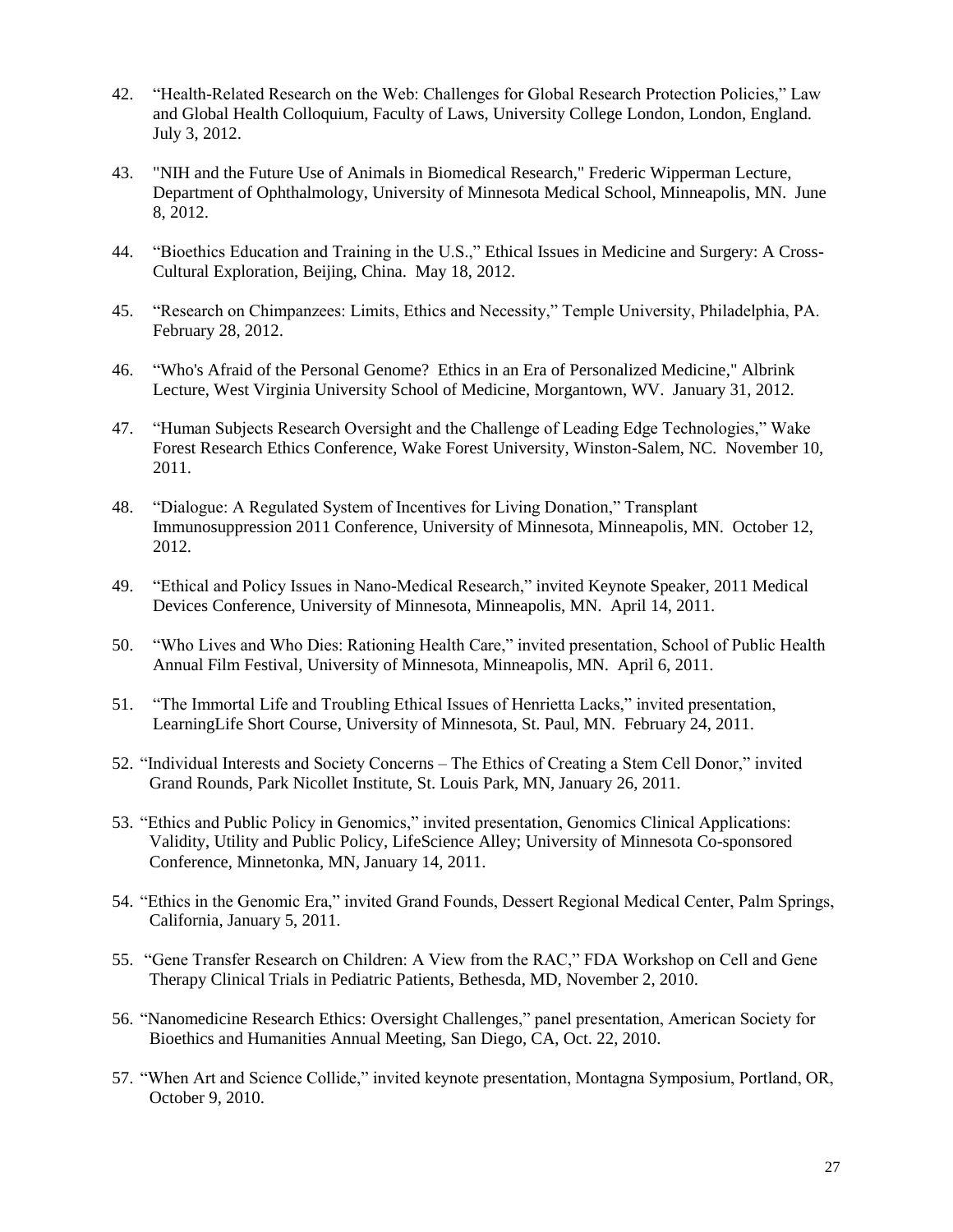- 58. "Ethical Issues in the Follow-up of Living Kidney Donors," invited presentation, Follow-up of Living Donors Conference, National Kidney Foundation, Washington, DC, September 27, 2010.
- 59. "Ethical Issues in Emerging Technologies," invited presentation, Teaching Survival Skills and Ethics Conference, Santa Fe, NM, June 25, 2010.
- 60. "Ethical and Policy Issues in Incidental Findings and Research," and "Ethics of Creating a Stem Cell Donor," invited presentations, Annual Symposium on Ethics of Research on Human Subjects, The Latin American School of Social Sciences (FLASCO) Argentina, Buenos Aires, Argentina, May, 2010.
- 61. "Give to Life: Organ Donation and Transplantation," invited panelist, sponsored by LifeSource. St. Olaf College, Northfield, MN, April 22, 2010.
- 62. "Research Integrity Week," invited keynote speaker, "Ethics and the Oversight of Research," University of Puerto Rico, San Juan, PR, March 12, 2010.
- 63. "Minnesota Health Care Roundtable: Health Care Reform: Ready, Fire, Aim," invited panelist, Minnesota Physician Publishing. Minneapolis Hilton and Towers, Minneapolis, MN, November 20, 2009.
- 64. "Ethics and the Health Care Reform Debate," invited presentation, Twin Cities Maimonides Society, Minneapolis, MN, November 3, 2009.
- 65. "Individual Interests and Societal Concerns--The Ethics of Creating a Stem Cell Donor," invited presentation, "First Year Seminar Convocation," University of Minnesota—Morris, Morris, MN September 2, 2009.
- 66. "Ethical and Policy Issues in Stem Cell Research An Update," invited presentation, "Stem Cells and Cell Therapies in Lung Biology and Lung Diseases," The University of Vermont, College of Medicine, Burlington, VT, July 29, 2009.
- 67. "Ethical and Policy Issues in Translational Research," invited presentation, "International Workshop on Genetics, Medical Technologies and Health Policies," The Johns Hopkins University School of Advanced International Studies Bologna Center, Bologna, Italy, March 7, 2009.
- 68. "Synthetic Genomics: Risks and Benefits for Science & Society," invited panelist, co-sponsored by the Consortium on Law and Values in Health, Environment and the Life Sciences, the Joint Degree Program in Law, Health and the Life Sciences. University of Minnesota, Minneapolis, MN. October 8, 2008.
- 69. "Challenges and Tension in International Research Collaborations," Making International Collaborations Work, invited presentation, "Insights, Themes and Lessons," University of Minnesota, Minneapolis, MN. October 3, 2008.
- 70. "Medical Ethics on the Frontiers of Science," invited presentation, OptumHealth Care Solutions' *17th Annual National Clinical Conference,* Minneapolis, MN, September 23, 2008.
- 71. "Research on Informed Consent: What do we know? How can it be improved?" invited keynote presentation "Informed Consent and More: Improving Human Research Protection," Virginia Commonwealth University, Richmond, VA. September 16, 2008.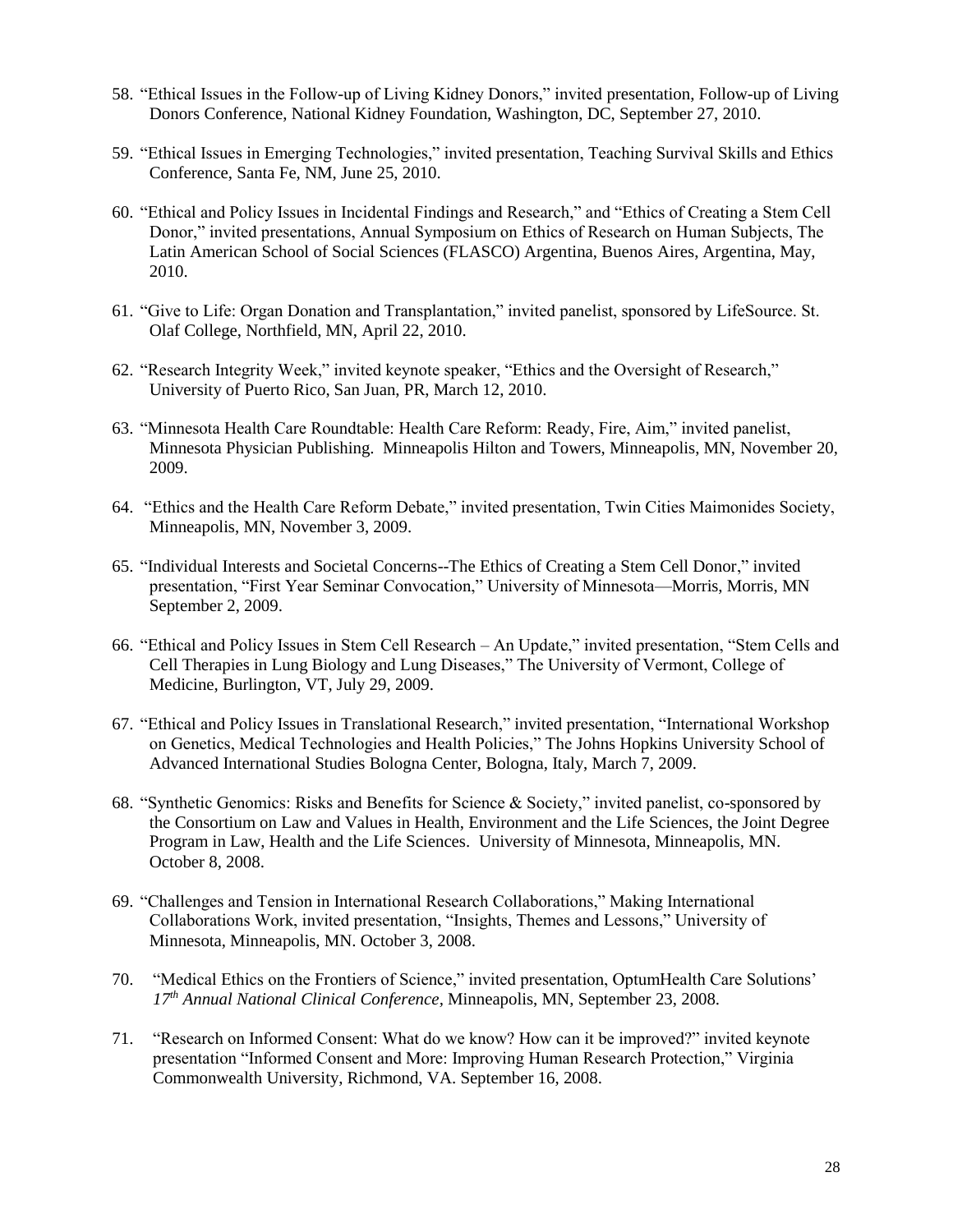- 72. "Evaluating the Consent Process: What do Participants Understand and Retain?" invited panelist for "Informed Consent and More: Improving Human Research Protection," Virginia Commonwealth University, Richmond, VA. September 16, 2008.
- 73. "First-Year Reading Experience," invited keynote speaker, University of South Carolina, Columbia, SC. August 18, 2008.
- 74. "Transplantation in China Ethics and Oversight," invited presentation, Surgical Transplant Conference, University of Minnesota, Minneapolis, MN. July 16, 2008.
- 75. "Professional Ethics," invited presentation, University of Minnesota School of Dentistry, White Coat Ceremony, Coffman Memorial Union, Great Hall, Minneapolis, MN. June 13, 2008.
- 76. "Ethics and Policy Issues In Stem Cell Research," invited presentation, Teaching Survival Skills and Ethics Conference, The Silvertree Hotel, Snowmass, CO, June 8, 2008.
- 77. "Ethical Issues in Emerging Technologies," invited presentation, Teaching Survival Skills and Ethics Conference, The Silvertree Hotel, Snowmass, CO, June 8, 2008.
- 78. "Incommensurable views: how should the tensions between a utilitarian approach to science and other moral and religious belief systems be approached?", invited presentation, Science and the Citizen,  $21^{st}$  Century Trust and Salzburg Global Seminar, Salzburg, Austria, May  $19 - 21$ , 2008.
- 79. "Panacea or Pandora's Box: The Ethics of Genetic Research," invited presentation, SMDC, annual IRB meeting, Duluth, MN, May 13, 2008.
- 80. "Ethical issues and development of emerging technologies," invited presentation, American Physiological Society, San Diego, CA, April 5, 2008.
- 81. "Stem Cell Therapies and the Ethics of Medicine on the Frontiers of Science," invited presentation, OptumHealth and Well-Being, "The 10<sup>th</sup> Annual Evolving Science of Cancer Treatments and Blood/Marrow Transplantation," Scottsdale, AZ, March 31, 2008.
- 82. "Incidental Findings in Research," invited presentation, Bioethics Institute Colloquium, Johns Hopkins University, Baltimore, MD. March 10, 2008.
- 83. "Informed Consent Should be Obtained for All Procedures in the ICU," invited presentation, Society of Critical Care Medicine, 37<sup>th</sup> Critical Care Congress, Honolulu, HI. February 4, 2008.
- 84. "Ethics of Death and Dying," invited presentation, Eisenhower Medical Center's Grand Round Series, Annenberg Center for Health Sciences, Rancho Mirage, CA. January 3, 2008.
- 85. "Bioethics," invited presentation, Mentor Connection Seminar Speaker Series. Plymouth, MN. December 17, 2007.
- 86. "Ethics of Xenotransplantation," invited presentation, Office of Clinical Research, University of Minnesota, St. Paul, MN. October 29, 2007.
- 87. "Ethics and Policy Issues Around Human Embryonic Stem Cell Research," invited lecture, Eden Prairie High School, Salon Night, Eden Prairie, MN. October 22, 2007.
- 88. "Ethical Issues in Emerging Technologies," invited presentation, Teaching Survival Skills and Ethics Conference, The Silvertree Hotel, Snowmass, Co. June 11, 2007.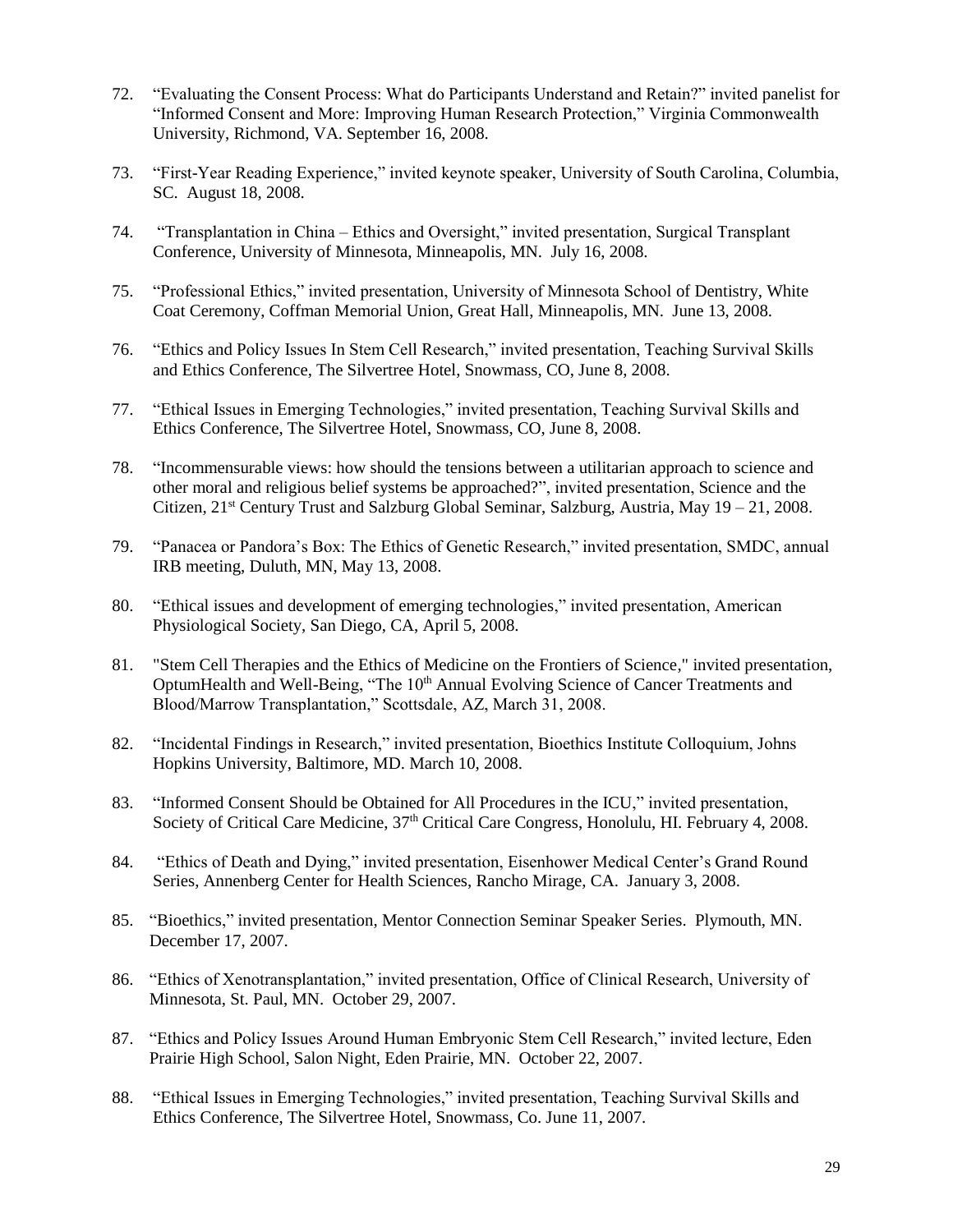- 89. "Models and Strategies for Implementing Ethics Instruction," invited presentation, Teaching Survival Skills and Ethics Conference, The Silvertree Hotel, Snowmass, Co. June 12, 2007.
- 90. "Ethics, Decision making, and Public Health Emergencies," invited presentation, Public Health Institute, Carlson School of Management, University Of Minnesota, Minneapolis, MN. June 5, 2007.
- 91. "Ethical Challenges in Academic Medicine--Some Glimpses of the Future," invited presentation, Association of Psychologists in Academic Health Centers, University of Minnesota, Minneapolis, MN. May 4, 2007.
- 92. "Managing Incidental Findings in Human Subject Research: From Imaging to Genomics," invited lecture, Hubert H. Humphrey Center Cowles Auditorium, University of Minnesota, Minneapolis, MN. May 1, 2007.
- 93. "Creating a Stem Cell Donor: Ethics, Policy and Emerging Biotechnologies," invited lecture, Howard Hughes Medical Institute Distinguished Lecture Series, Davidson College, Charlotte, NC. April 24, 2007.
- 94. "Human Embryonic Stem Cell Research: An Ethics and Policy Update," invited lecture, Howard Hughes Medical Institute Distinguished Lecture Series, Davidson College, Charlotte, NC. April 23, 2007.
- 95. "Conflicts of Interest in Biomedical Research," invited presentation, President's 21<sup>st</sup> Century Interdisciplinary Conference on Medical Devices, Conflicts of Interest in Biomedical Research, University of Minnesota, Minneapolis, MN. April 19, 2007.
- 96. "Genetic Technologies: New Issues and Old Ethics," invited presentation, 2007 Research Forum, Rush Creek Golf Club, Maple Grove, MN. March 24, 2007.
- 97. "Ethics on Cutting-Edge Practices for Organ Transplantation," invited presentation, United Resource Networks 8th Annual, Management of Transplantation and Other Complex Medical Conditions Conference, Las Vegas, NV. March 22, 2007.
- 98. "Benefits to Patients, Risks to Donors: Ethical Considerations," invited presentation, Hematopoietic Growth Factor conference, Hyatt Bethesda Hotel, Bethesda, Maryland. March 15, 2007.
- 99. "Human Embryonic Stem Cell Research: An Ethics and Policy Update," invited presentation, Medicine Grand Rounds, Moos Tower, University Of Minnesota – TC, Minneapolis, MN. March 8, 2007.
- 100. "Human Embryonic Stem Cells Ethics and Policy," invited presentation, Pediatric Grand Rounds, Saint Paul Children's Hospitals and Clinics, Saint Paul, MN. March 8, 2007.
- 101. "Human Embryonic Stem Cells Ethics and Policy," invited presentation, Pediatric Grand Rounds, Minneapolis Children's Hospitals and Clinics, Minneapolis, MN. March 6, 2007.
- 102. "Little Cells, Big Issues: Ethics and Policy Issues in Human Embryonic Stem Cell Research," invited presentation, Heintz Center, University Of Minnesota – Rochester, Rochester, MN. February 12, 2007.
- 103. "Novel Approaches to Increasing Organs for Transplant: Ethical and Policy Issues," invited presentation, Mayo Transplant Ethics Conference, Rochester, MN. February 9, 2007.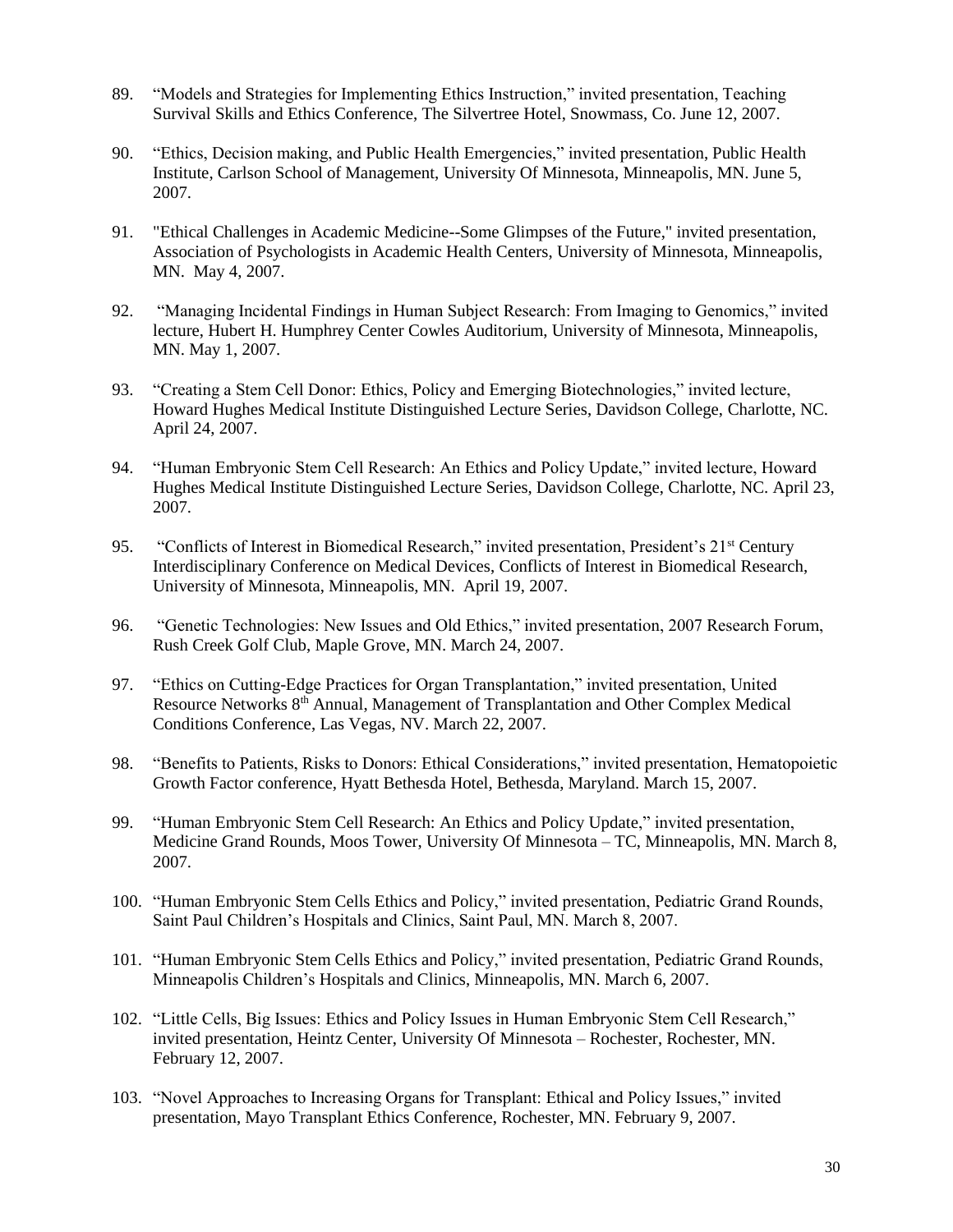- 104. "Bioethics and Public Health Emergencies," invited moderator, Bioethics & Biodefense Meeting, Johns Hopkins School of Advanced International Studies, Washington, D.C. February 5, 2007.
- 105. "The First Face Transplant: Clinical, Ethical, and Media Perspectives," invited presentation, Department of Surgery, Coffman Memorial Union Theater, University Of Minnesota – TC, Minneapolis, MN. February 1, 2007.
- 106. "Medical Ethics, Stem Cell Research," invited presentation, Lutheran Church of the Good Shepherd, Over Coffee, Minneapolis, MN. February 1, 2007.
- 107. "Innocents Abroad? The Ethics of 'Outsourcing' Clinical Research", invited presentation, The MacLean Center for Clinical Medical Ethics 24<sup>th</sup> Interdisciplinary Faculty Seminar, Controversies in Research Ethics, University of Chicago, IL. January 31, 2007.
- 108. "Ethics-Systems and Enforcements," invited presentation, Council of Scientific Society Presidents National meeting, Washington, DC. December 3, 2006.
- 109. "Ethical Issues at the End of Life," invited presentation, Eisenhower Medical Center's Grand Round Series, Annenberg Center for Health Sciences, Rancho Mirage, CA. November 16, 2006.
- 110. "Ethics of creating a stem cell donor," invited presentation, UCLA Colloquium, UCLA Center for Society and Genetics, Los Angeles, CA. November 9, 2006.
- 111. "Ethical issues surrounding Transgenic and Biological art," invited presentation, Art department, University Of Minnesota – TC, Minneapolis, MN. November 1, 2006.
- 112. "The Ties that Bind? Academic Medical Centers and Industry," 2006 Association of American Medical Colleges Annual meeting, Seattle Convention Center, Seattle, WA. October 28, 2006.
- 113. "Bioethics and Public Health Ethics: Theory Building in Policy Contexts," invited presentation, 8th Annual Meeting American Society for Bioethics and Humanities, Marriott Denver City Center, Denver, CO. October 27, 2006.
- 114. "Ethics of Clinical Research," invited presentation, Lecture for PubH 6301 Fundamentals of Clinical Research, University Of Minnesota – TC, Minneapolis, MN. October 19, 2006.
- 115. "Little Cells, Big Issues: An Ethics and Policy Update," Continuing Education Conference in Health Care Ethics, Augustana College, Sioux Falls, SD. October 18, 2006.
- 116. "Medical Ethics," Freshman Seminar-Genomics, Moos Tower, University Of Minnesota TC, Minneapolis, MN. October 17, 2006.
- 117. "Stem Cell Research: An Ethics and Policy Update," invited presentation, Bioethics Conference, Cedars-Sinai Medical Center, Los Angeles, CA. October 4, 2006.
- 118. "Overview of Vulnerability: What it means to be vulnerable," invited presentation, Crossing the Line Conference, Durham, NC. September 25, 2006.
- 119. "Guidelines and performance: Creating a Culture of Ethics," National Dialogue on Biomedical Conflicts of Interest and Innovation Management, InterContinental Hotel & MBNA Conference Center, Cleveland, OH. September 20, 2006.
- 120. "Ethical considerations surrounding multi-vital organ transplants: should three organs be used to save three lives or one?" Hyatt Regency on Nicollet Mall, Minneapolis, MN. September 11, 2006.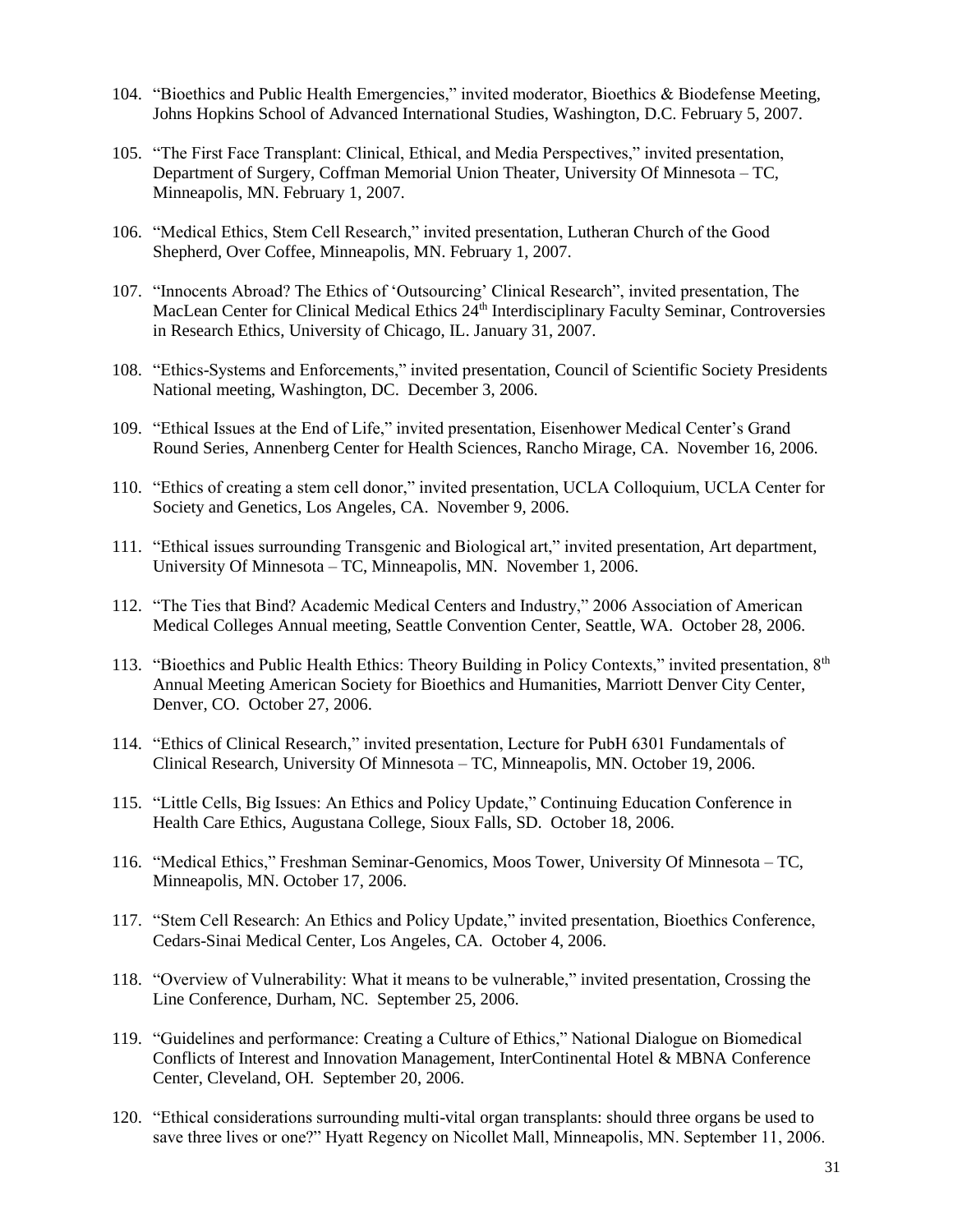- 121. "Health Professions Education within the Northwestern region of the state," NW AHEC site selection forum, Best Western Inn, Thief River Falls, MN. September 15, 2006.
- 122. "Working Group Human Trials for Cell Based Interventions," Johns Hopkins, Baltimore, MD. September 7, 2006.
- 123. "U.S. Health Care," invited presentation, Mayo Medical building, University of Minnesota, Minneapolis, MN. August 29, 2006.
- 124. "Ethical Issues in Living Organ Transplantation," invited presentation, World Congress of Bioethics Beijing, Beijing, China. August 6, 2006.
- 125. "Ethics, Policy, and Human Embryonic Stem Cell Research," invited presentation, 2006 University of Minnesota Life Sciences Summer Undergraduate Research Program, Minneapolis, MN. July 26, 2006.
- 126. "Stiff Morality: The Ethics of using Bodies," invited presentation, Weisman Art Museum Body on Display, Minneapolis, MN. July 19, 2006.
- 127. "Can We Talk and Can We Listen: Making Peace and Finding Common Ground in Bioethics," invited panelist, The Summer Conference of the American Society of Bioethics and Humanities: Bioethics and Politics: The Future of Bioethics in a Divided Democracy, Albany, NY. July 14, 2006.
- 128. "Ethical Issues in Emerging Technologies," invited presentation, University of Pittsburgh  $12<sup>th</sup>$ Annual Teaching Survival Skills and Ethics Conference, Snowmass, CO. June 12, 2006.
- 129. "Accountability and Leading Edge Biotechnology: The Ethics of Creating Stem Cell Donors," invited presentation, Office for Human Research Protections National Education Conference, Denver, CO. June 1, 2006.
- 130. "The Ethics of Creating a Stem Cell Donor: Are We Ready for New Genetic Technologies?" invited presentation, University of Minnesota Center for Bioethics "Mini-Bioethics" Series, Minneapolis, MN. May 25, 2006.
- 131. "Should Organ Donors be Paid," invited presentation, 1<sup>st</sup> Global Leadership Conference on Transplantation: Focus on Low-Toxicity Immunosuppressive Regimens, Montréal, Canada. May 20, 2006.
- 132. "Human Embryos, Stem Cells and other Ethical Issues," invited presentation, OSHER Life Long Learning Institute, University of Minnesota, Minneapolis, MN. May 3, 2006.
- 133. "Stem Cell Research: An Ethics and Policy Update," invited presentation, Max and Rose Sadoff Symposium, University of Minnesota College of Pharmacy, Minneapolis, MN. May 1, 2006.
- 134. "Bioethics: Past, Present and Future," invited presentation, The College of St. Scholastica Minnesota Dialogue 2006, Duluth, MN. April 26, 2006.
- 135. "Ethical Issues Surrounding Cellular Therapy," invited presentation, United Resource Networks 8th Annual Convention, Scottsdale, AZ. April 7, 2006.
- 136. "Ethics of Stem Cell Research," invited presentation, American Academy of Audiology: Audiology Now! Convention, Minneapolis, MN. April 6, 2006.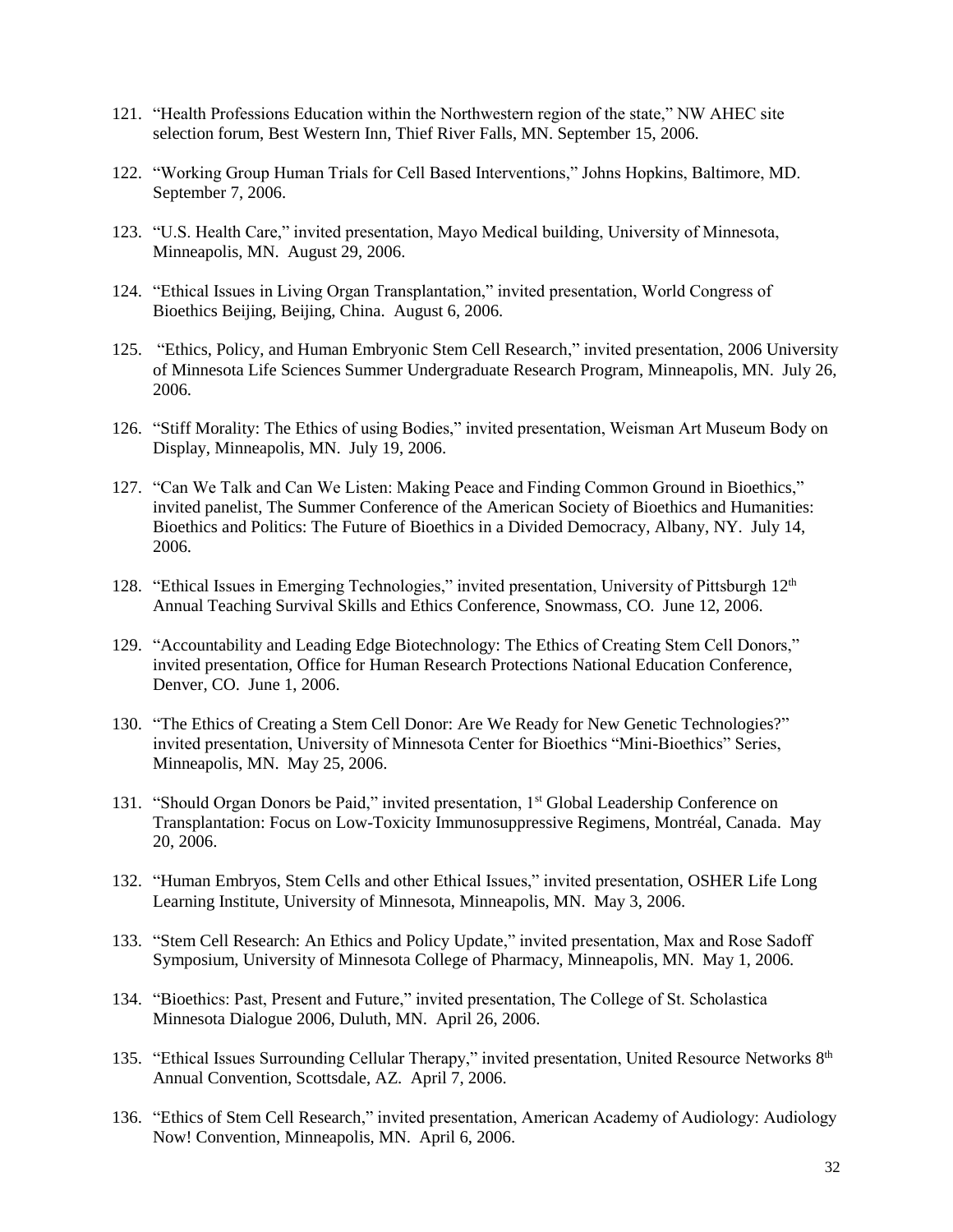- 137. "Stem Cell Research: An Ethics and Policy Update," invited presentation, Eye Meeting of the Twin Cities: A Community Collaboration for Continuing Medical Education in Ophthalmology Conference, Minneapolis, MN. March 10, 2006.
- 138. "Soliciting Organ Donors-- In This Together or Free for All?" invited presentation, University of Minnesota Medical Center, Fairview and the University of Minnesota  $6<sup>th</sup>$  Annual Cutting Edge in New Frontiers in Transplantation Conference, Minneapolis, MN. February 22, 2006.
- 139. "Genetic Technology," invited presentation, South High School Biology Class, Minneapolis, MN. February 13, 2006.
- 140. "Ethics of Living Organ Donation," invited presentation, University of Minnesota Student Committee on Bioethics Seminar, Minneapolis, MN. February 9, 2006.
- 141. "Individual and the Public Health Code of Ethics," invited presentation, American Public Health Association Annual Meeting, Philadelphia, PA. December 13, 2005.
- 142. "Civil Rights, Ethics and Public Health," invited presentation, American Public Health Association Annual Meeting, Philadelphia, PA. December 12, 2005.
- 143. "The State of the Ethics and Policy Debates Related to Embryonic Stem Cell Research," invited presentation, University of Minnesota Children's Foundation Event, Minneapolis, MN. December 5, 2005.
- 144. "Who Says No? Decision Making and Ethical Considerations in Assisted Reproduction," invited panelist, Minnesota Section of the American College of Obstetrics and Gynecology Annual Fall Meeting, Minneapolis, MN. December 2, 2005.
- 145. "Little Cells, Big Issues--Ethics and Policy Issues in Stem Cell Research," invited presentation, University of Minnesota Retirees Association Lunch Seminar, Minneapolis, MN. November 22, 2005.
- 146. "Stem Cell Research: An Ethics and Policy Update," invited presentation, Annenberg Center for Health Sciences at Eisenhower Medicine Grand Rounds, Rancho Mirage, CA. November 17, 2005.
- 147. "Little Cells, Big Issues: the Ethics of Stem Cell Research," invited presentation, The Forum for Medical Affairs and the Oklahoma State Medical Association, Dallas, TX. November 6, 2005.
- 148. "Ethics of Stem Cell Research," invited presentation, St. Paul Heart Clinic Insights and Outlooks Conference, Saint Paul, MN. November 4, 2005.
- 149. "Little Cells, Big Issues: The Ethics and Policy Debate Around Embryonic Stem Cell Research," invited keynote presentation, The Woodside Center for Interdisciplinary Studies National Conference on The Ethics of Biomedical Research and Practice, Grand Forks, ND. October 25, 2005.
- 150. "The Ethics of Paying for Organs," invited presentation, The Eye-Bank for Sight Restoration, Inc. Insights into Cultural, Ethical, and Medical Issues of Anatomical Donation Colloquium, New York, NY. September 30, 2005.
- 151. "Ethics of Allocation of Nondirected Kidneys," invited presentation, University of Minnesota Medical School Transplant Immunosuppression 2005 Conference: Improving Recipient Outcome, Minneapolis, MN. September 28, 2005.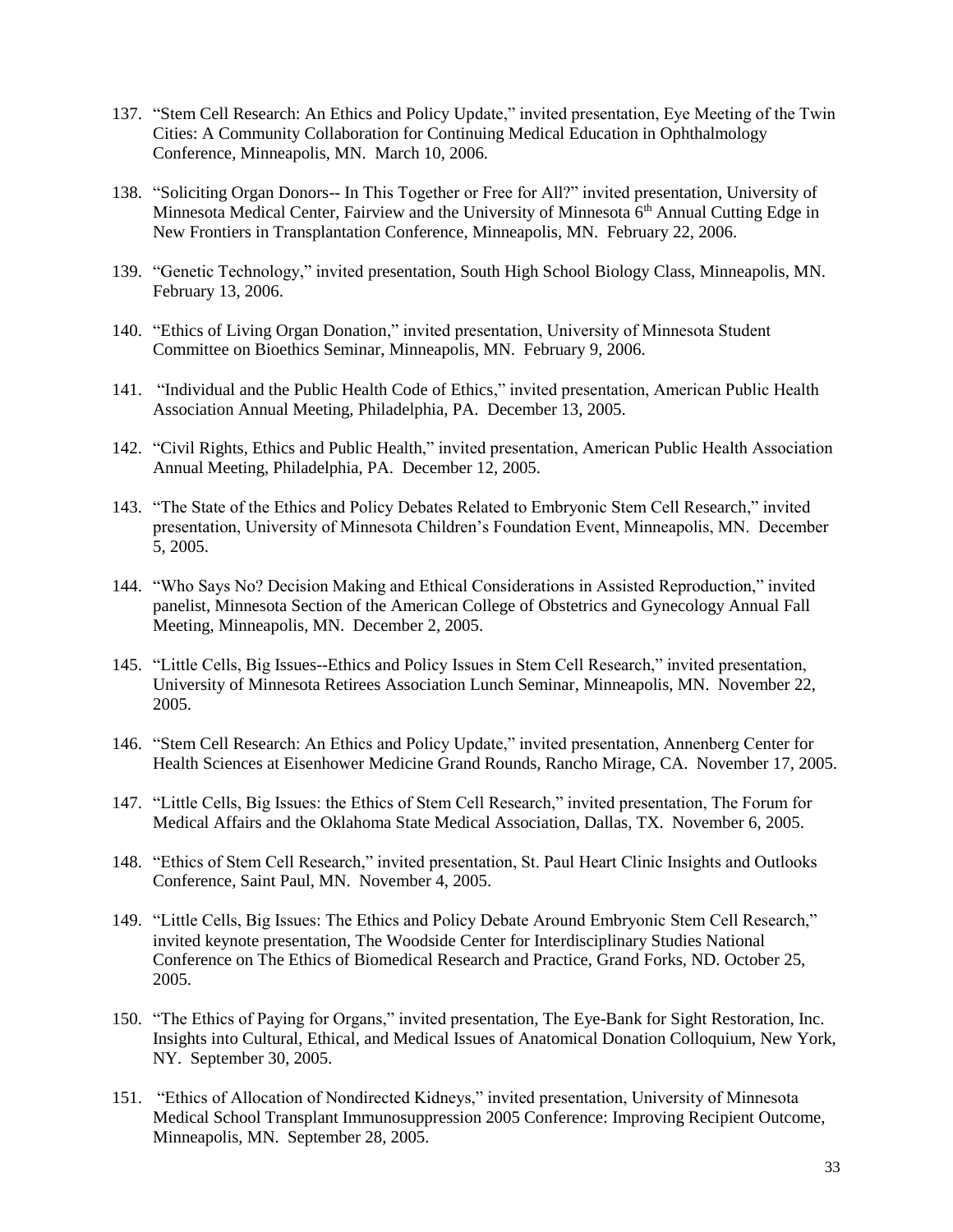- 152. "Little Cells, Big Issues: Ethics and Policy Issues in Embryonic Stem Cell Research," invited presentation, University of Minnesota Alumni Association St. Croix Valley Chapter Fall 2005 Lecture Series, Oak Park Heights, MN. September 8, 2005.
- 153. "Accountability and Leading Edge Biotechnology: The Ethics of Creating Stem Cell Donors," invited lectures, Research Ethics Day, University of Washington, and Fred Hutchinson Cancer Institute, Seattle, WA. July 14, 2005.
- 154. "Ethics of Living Organ Donation," and "Ethical Issues in Human Embryonic Stem Cell Research," invited lectures, Keio University School of Medicine, Tokyo, Japan. June 27-28, 2005.
- 155. "Ethics of Research on Vulnerable Subjects," and "Use of PGD in Creating Stem Cell Donors," lectures at Sino-US Conference on Research Ethics, hosted by Peking University Health Sciences Center, Xi'an, China. June 23-34, 2005.
- 156. "Beyond Bioethics: Thinking about Ethics in Public Health," keynote presentation, Teaching Public Health Ethics Symposium, University of Washington School of Public Health and Community Medicine, Seattle, WA. May 12, 2005.
- 157. "Ethical Issues in Emerging Technologies--The Case of Creating a Stem Cell Donor," invited speaker, University of Louisville Medical School, Louisville, KY. April 29, 2005.
- 158. "Maimonides and Contemporary Research Ethics," invited speaker, the first International Maimonides Conference on Medicine and Ethics, Tiberius, Israel. March 23, 2005.
- 159. "Cutting Edge Debate: Organ Sales," invited speaker, University of Minnesota Transplant Conference, Minneapolis, MN. March 16, 2005.
- 160. "Organ Donation: Updating the AMA Code of Ethics," invited panelist, AMA Ethics Seminar, Georgetown University Medical Center, Washington, DC. March 14, 2005.
- 161. "Ethical Issues in Emerging Technologies," keynote presentation at University of Nebraska Research Fair, University of Nebraska, Lincoln. March 10, 2005.
- 162. "Ethical Issues Surrounding Cellular Therapy," invited presentation for United Resource Networks Spring Conference, Miami, FL. March 2, 2005.
- 163. "Exploiting Digital Technology for Practical Ethics: Report of Scholarly Communication Institute Projects," invited panelist, Association of Practical and Professional Ethics Annual Meeting, San Antonio, TX. February 26, 2005.
- 164. "The Stem Cell Research Debate: What it Means for Ethics and Public Health Policy," invited presentation, National Bioethics Center, Tuskegee University, Tuskegee, AL. February 14, 2005.
- 165. "Recent Developments in Research on Human Subjects," invited presentation, National Bioethics Center, Tuskegee University, Tuskegee, AL. February 15, 2005.
- 166. "At the Tipping Point: Public Trust and the Ethics of Clinical Research," invited presentation, Society of Clinical Research Associates Seminar. Minneapolis, MN. February 8, 2005.
- 167. "Ethical Issues Pertaining to Stem Cell Research," invited presentation, Minnesota Medical Association Committee on Ethics and Medical-Legal Affairs. Minneapolis, MN. February 7, 2005.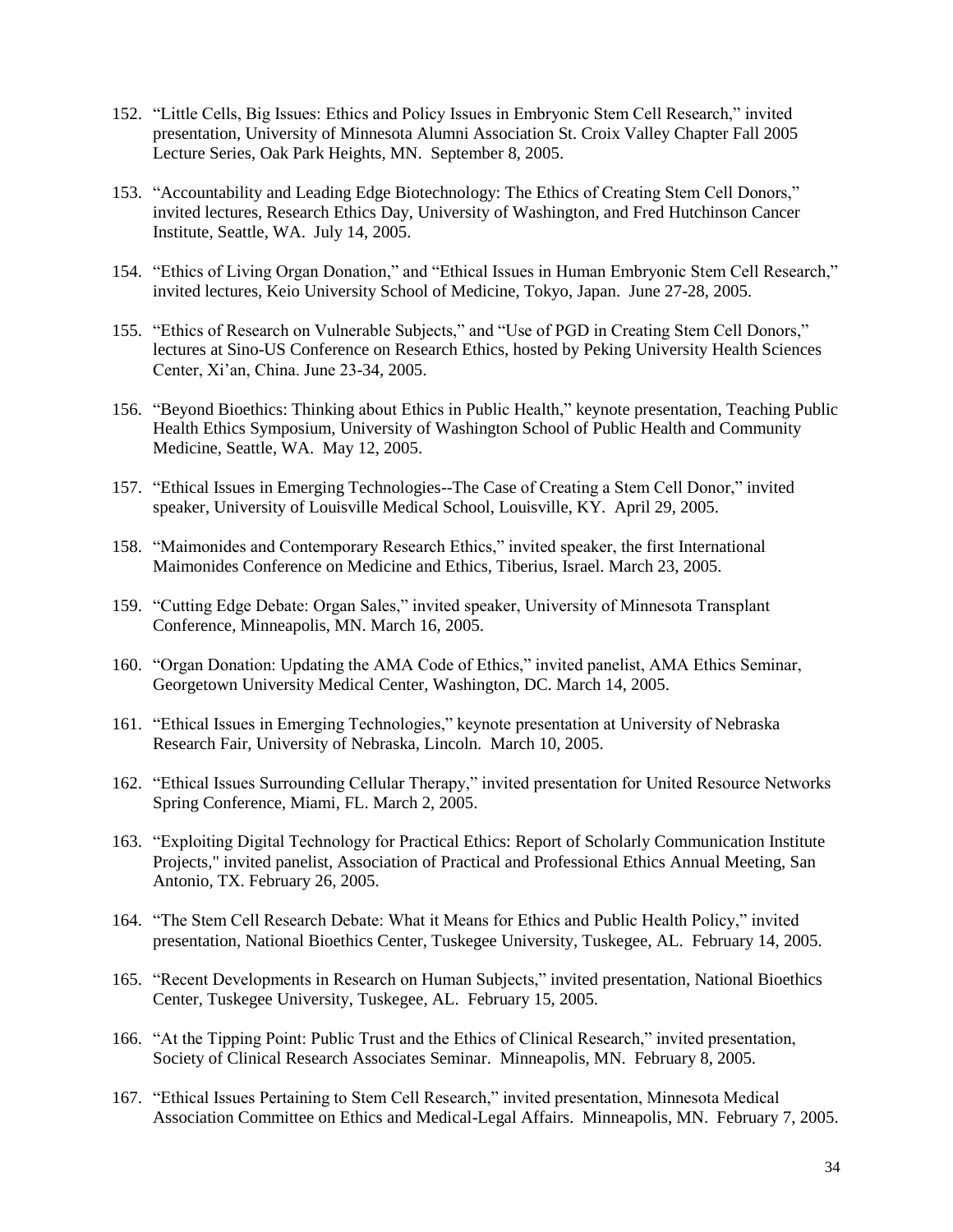- 168. "Bioethics in the National Spotlight," invited presentation with President Bob Bruininks, "Great Conversations on the Road." Naples, FL. January 29-30, 2005.
- 169. "Ethical Issues Raised By Advances in Genetics as they Relate to Disability and Disability Policy," Panel Moderator, "University of Minnesota Ethics, Genetics and Disability Conference." Minneapolis, MN. January 20, 2005.
- 170. "Ethical Issues in Embryonic Stem Cell Research," invited presentation, Medical Alley Clinical Studies SIG Conference. St. Louis Park, MN. December 15, 2004.
- 171. "Embryonic Stem Cell Research: The US Policy Context", invited presentation, University of Tasmania Faculty of Law. Hobart, Tasmania, Australia. November 16, 2004.
- 172. "Ethics and the Protection of Vulnerable Research Subjects," and "The Ethics of Creating a Stem Cell Donor," invited presentations, China Medical Board Project. Chengdu, China. November 5, 2004.
- 173. "Ethics and the Disclosure of Genetic Research Results," panel presentation, Annual Meeting of the American Society of Bioethics and Humanities. Philadelphia, PA. October 31, 2004.
- 174. "Promise and Controversy: Ethical Issues and the Future of Medicine," invited presentation, Minnesota Medical Foundation Heritage Society Banquet. Minneapolis, MN. May 20, 2004.
- 175. "Commentary from an Ethicist," invited panelist, WORLD Lysosomal Disease Clinical Research Network Annual Symposium. Minneapolis, MN. May 14, 2004.
- 176. "Little Cells, Big Issues: Ethics of Stem Cell Research," invited keynote presentation, University of Minnesota Elder Learning Institute. Minneapolis, MN. May 13, 2004.
- 177. "The Ethics of Creating Stem Cell Donors," invited keynote presentation, Pediatric Grand Rounds, Memorial Sloan-Kettering Cancer Center, Department of Pediatrics. New York, NY. May 6, 2004.
- 178. "Caring or Conflict at the End of Life? The Case of Proxy Consent for Organ Donation" invited keynote presentation, 7th Annual Florence Schorske Wald Lectureship, University of Minnesota School of Nursing. Minneapolis, MN. May 3, 2004.
- 179. "Ethics and the Use of PGD: From Avoiding Disease to Creating Donors," invited keynote presentation, Third Annual International Bioethics Forum: Who Knows? Who Needs to Know? Madison, WI. April 23, 2004.
- 180. "Ethics and Research Protections: Where We've Been and Where We're Going," invited presentation, Federation of American Societies For Experimental Biology Annual Meeting "Translating the Genome." Washington, DC. April 19, 2004.
- 181. "Bioethics in the National Spotlight," invited presentation, University of Minnesota's College of Continuing Education's "Great Conversations." Minneapolis, MN. March 23, 2004.
- 182. "Stem Cell Research: The State of Policy Debate," invited presentation, 10<sup>th</sup> Annual Kansas Health Ethics Conference. Wichita, KS. March 19, 2004.
- 183. "Little Cells, Big Issues--The Ethics of Stem Cell Research," invited keynote, Wisconsin Society of Science Teachers 2004 Convention "Building New Avenues." Appleton, WI. March13, 2004.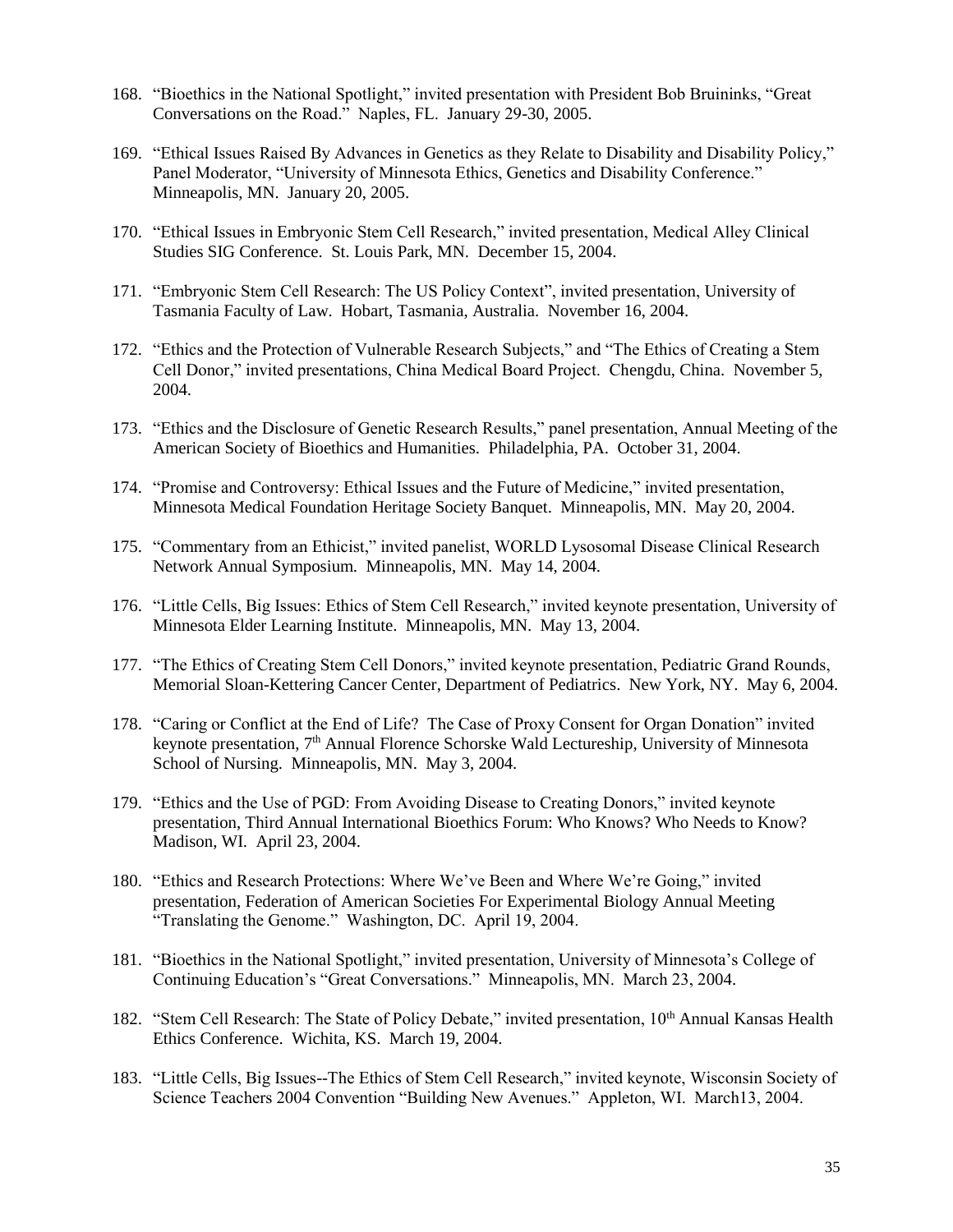- 184. "What are the Boundaries of Artistic and Scientific Freedom?" Panel Moderator, Gene(sis): Contemporary Art Explores Human Genomics Town Hall Meeting. Minneapolis, MN. February 28, 2004.
- 185. "Primum Non Nocere: Medical Errors and Improving Quality Care," invited panelist, University of Minnesota Medical School On Doctoring Program. Minneapolis, MN. February 26, 2004.
- 186. "Ethics and the Protection of Vulnerable Research Subjects," invited presentation, China Medical Board Project. Beijing, China. February 13-22, 2004.
- 187. "Ethical Issues and Living Organ Donation," invited presentation, United Resource Networks 5<sup>th</sup> Annual Emerging Technologies and Innovative Approaches for Managing Patients with Complex Medical Conditions Conference. New Orleans, LA. February 4, 2004.
- 188. "Ethics of Creating a Stem Cell Donor," invited presentation, 44th Annual Meeting of the American Society of Hematology. San Diego, CA. December 7, 2003.
- 189. "Ethics and Public Health Curriculum Development Project: Use and Dissemination of Teaching Methods," invited presentation, American Public Health Association 131<sup>st</sup> Annual Meeting and Exposition. San Francisco, CA. November 17, 2003.
- 190. "Ethics of cloning and embryonic stem cell research," invited presentation, Minneapolis-University Rotary Club. Minneapolis, MN. November12, 2003.
- 191. "Ethical Issues in Emerging Technologies," invited presentation, University of Michigan Medical School. Ann Arbor, MI. November 7, 2003.
- 192. "Human Embryo Research: Examining the Policy Environment," invited panel presentation, Joint American Society of Bioethics and Humanities/Canadian Bioethics Society Conference: Bioethics Across the Borders. Montreal, Canada. October 24, 2003.
- 193. "Bioethics in the New Millennium," invited keynote presentation, St. Joseph's Hospital 150<sup>th</sup> Anniversary Event. St. Paul, MN. October 9, 2003.
- 194. "The Human Cloning Controversy and the Law," invited presentation, American Bar Association/Section of Science and Technology Law "Working at the Frontier of Law and Science: Applications for the Human Genome" Conference. Chapel Hill, NC. October 3, 2003.
- 195. "At the Tipping Point: Public Trust and the Ethics of Clinical Research," invited co-keynote presentation, Society of Clinical Research Associates 12<sup>th</sup> Annual Conference. Rancho Mirage, CA. Sept 19, 2003.
- 196. "Ethics of Creating a Stem Cell Donor: A Case Study in the New Genetics," invited presentation, Minneapolis Society of Internal Medicine Fall Event. Minneapolis, MN. September 17, 2003.
- 197. "Organ Allocation: What is Justice?" invited presentation, United Resource Networks 12<sup>th</sup> Annual National Clinical Conference. Minneapolis, MN. September 15, 2003.
- 198. "Cutting Edge Issues in Human Subject Research," invited presentation, Law, Health and the Life Sciences: Joint Degree Program Pro-seminar Series. Minneapolis, MN. Sept 10, 2003.
- 199. "Ethics, Law and Policy in Cancer Prevention and Control Module," invited presentation, National Institutes of Health/National Cancer Institute NCI Summer Curriculum in Cancer Prevention. Rockville, MD. July 28, 2003.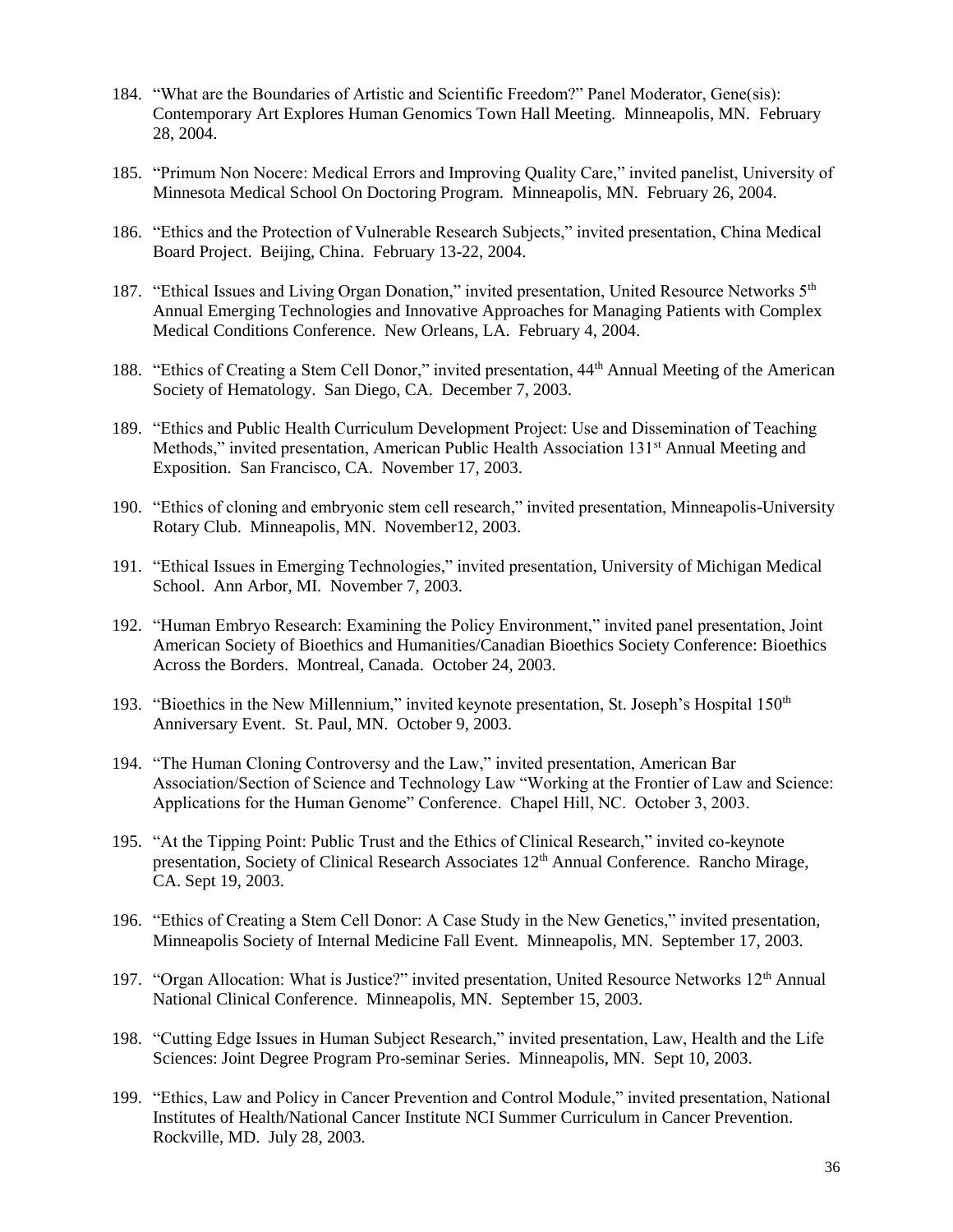- 200. "Ethics, Human Pesticide Testing, and EPA Policy," invited presentation, Minnesota Department of Health Brown Bag Lunch Series. St. Paul, MN. July 24, 2003.
- 201. "Post Market Issues: Engaging the Physicians and Patients in Continuous Data Collection and Analysis," invited presentation, Medical Technology Leadership Forum. Minneapolis, MN. July 18, 2003.
- 202. "The Shift From Protection to Access in Clinical Research," and "Ethics, Policy and Stem Cell Research," invited presentations, University of Iowa Human Subjects Office Seminar Series. Iowa City, IA. June 23, 2003.
- 203. "Little Cells, Big Issues: Ethics and Stem Cell Research and Therapy," invited presentation, Minnesota Medical Foundation Medical School Alumni Day. University of Minnesota. Minneapolis, MN. June 6, 2003.
- 204. "Ethical Issues in Emerging Technologies" invited presentation, 9<sup>th</sup> Annual Teaching Survival Skills and Ethics Conference. Snowmass, CO. June 4, 2003.
- 205. "Ethics, Pharmacogenetics and DNA Banking," invited presentation, Minneapolis VA Medical Center Seminar Series. Minneapolis, MN. May 27, 2003.
- 206. "Bioethics and Pharmacogenetics," invited presentation, Saint Luke's Hospital and the University of Minnesota—Duluth School of Medicine. Duluth, MN. May 23, 2003.
- 207. "Protection vs. Access: Navigating the Ethical Tensions in Clinical Research," invited keynote presentation, Contemporary Issues in Clinical Research, Park Nicollet Institute. St. Louis Park, MN. May 16, 2003.
- 208. "Ethical Issues: Lessons from Pharmacogenetics," invited presentation, National Academy of Sciences Food Forum Symposium. Washington, DC. May 6, 2003.
- 209. "Biomedical Ethics in the 21<sup>st</sup> Century," invited presentation, Program in Ethical Reflection at Carleton, Carleton College. Northfield, MN. April 28, 2003.
- 210. "Ethical Issues in Preimplantation Genetic Diagnosis," invited presentation, International Symposium on Umbilical Cord Blood Transplantation: New Insights and Future Directions. City of Hope National Medical Center, Monrovia, CA. April 26, 2003.
- 211. "Ethics, Policy, and the Challenges of the New Biology" invited presentation, San Diego Science and Technology Council – UCSD. San Diego, CA. April 10, 2003.
- 212. "Ethical Issues in Adolescent Health: Considerations for the Clinician," University of Minnesota Medical School "On Doctoring" Program. Minneapolis, MN. April 8, 2003.
- 213. "Ethics and Pharmacogenetics," visiting professor at Greenwall Fellowship Program, Phoebe Berman Bioethics Institute, Johns Hopkins University, Baltimore, MD. March 31, 2003.
- 214. "Ethics of Using PGD to Create Stem Cell Donors," Bioethics Interest Group, Phoebe Berman Bioethics Institute, Johns Hopkins University, Baltimore, MD. March 31, 2003.
- 215. "Ethics and Institutional Advancement: What are the Issues You Face," invited presentation, Group on Institutional Advancement National Professional Development Conference, (Association of American Medical Colleges). Memphis, TN. March 28, 2003.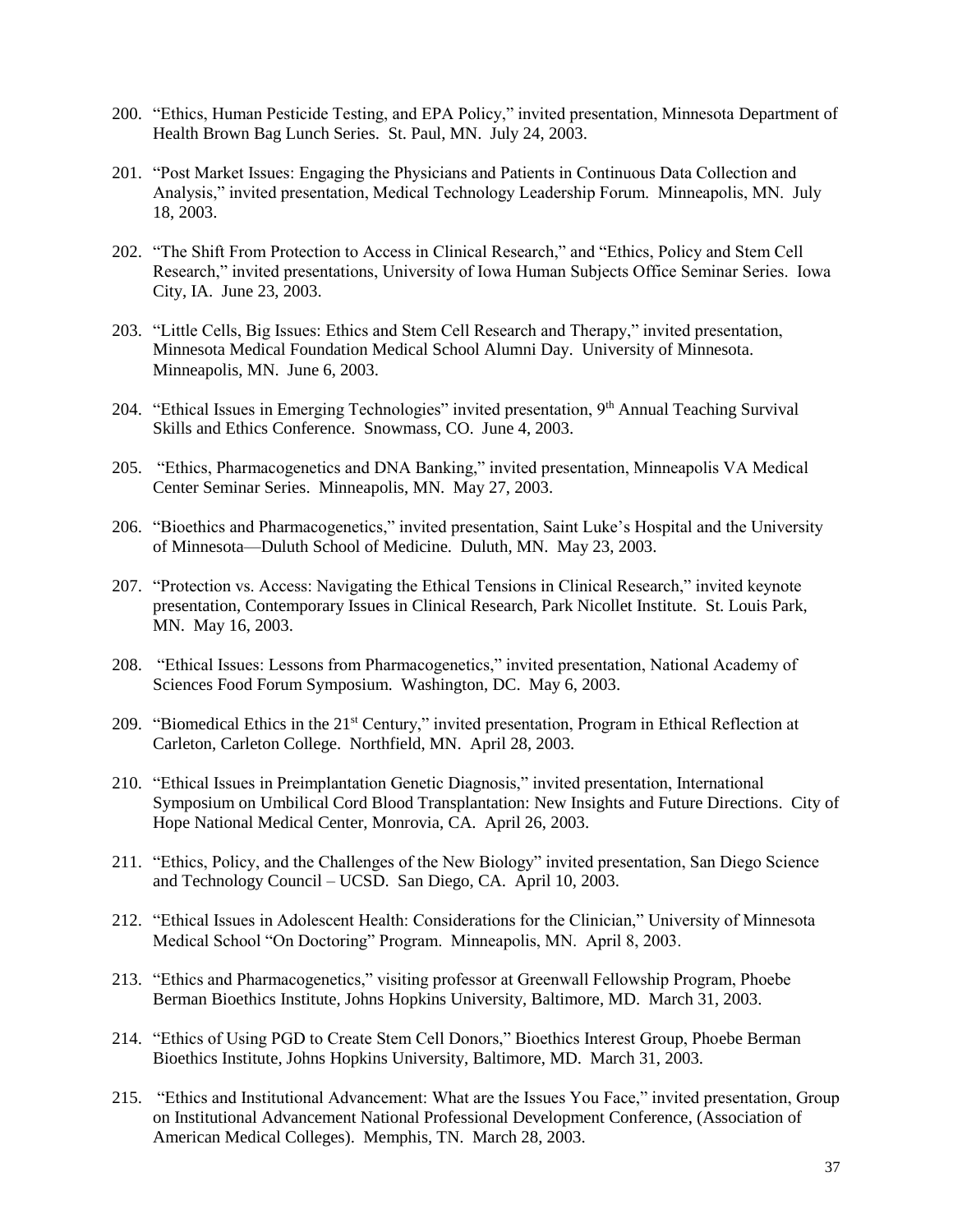- 216. "Ethical Issues Associated with Intentional Dosing of Human Research Participants with Toxicants," invited panelist, Third Meeting of the Committee on the Use of Third Party Toxicity Research with Human Participants, Science, Technology and Law Program of the National Academies. Washington, DC. March 19, 2003.
- 217. "Ethical Issues in Research Involving Communities," invited presentation, University of Illinois— Chicago International Center for Health Leadership Development Workshop. Chicago, IL. March 18, 2003.
- 218. "Ethical Issues in Stem Cell Transplant and Gene Therapy," invited presentation,  $5<sup>th</sup>$  Annual Evolving Science of Blood/Marrow Transplantation Conference, sponsored by United Resource Networks. New Orleans, LA. March 12, 2003.
- 219. "Cover the Uninsured Week University of Minnesota Medical School Seminar," invited moderator, Cover the Uninsured Week, sponsored by the Robert Wood Johnson Foundation. Minneapolis, MN. March 11, 2003.
- 220. "Stem Cell Research and the Current Policy Environment," invited presentation, Bone Marrow Transplantation Seminar, University of Minnesota Cancer Center. Minneapolis, MN. March 10, 2003.
- 221. "Cover the Uninsured Week Town Hall Meeting," invited panelist, Cover the Uninsured Week, sponsored by the Robert Wood Johnson Foundation. St. Paul, MN. March 10, 2003.
- 222. "Ethics in Clinical Research," invited presentation, PubH 5550, School of Public Health, University of Minnesota. Minneapolis, MN. February 24, 2003.
- 223. "Stem Cell Research and the Current Policy Climate," invited presentation, Medical Grand Rounds, Department of Medicine, University of Minnesota Medical School. Minneapolis, MN. February 13, 2003.
- 224. "Sources and Stem Cells: Ethics and the Future of BMT," invited keynote speaker, American Society for Blood and Marrow Transplantation Society Annual Conference. Keystone, CO. January 31, 2003.
- 225. "Bioethics and Politics The Current Climate," University of Minnesota Student Committee on Bioethics Seminar. Minneapolis, MN. January 30, 2003.
- 226. "Driven to Excel: Performance Enhancing Drugs and Sports, Evidence, Practice and Ethics," invited moderator, University of Minnesota Medical School On Doctoring Series: Science, Medicine and the Social Fabric. Minneapolis, MN. January 15, 2003.
- 227. "Ethics and Stem Cell Research," invited presentation, Elder Learning Institute, University of Minnesota. Minneapolis, MN. January 9, 2003.
- 228. "Inclusion: Policy, Ethics, or Justice? Is it Time to Re-examine the Guidelines?" invited panelist, Office of Research on Women's Health, National Institutes of Health Scientific Workshop. Washington, DC. January 7, 2003.
- 229. "Teaching Ethics in Public Health: A New Curriculum," invited panelist, American Public Health Association 130<sup>th</sup> Annual Meeting. Philadelphia, PA. November 12, 2002.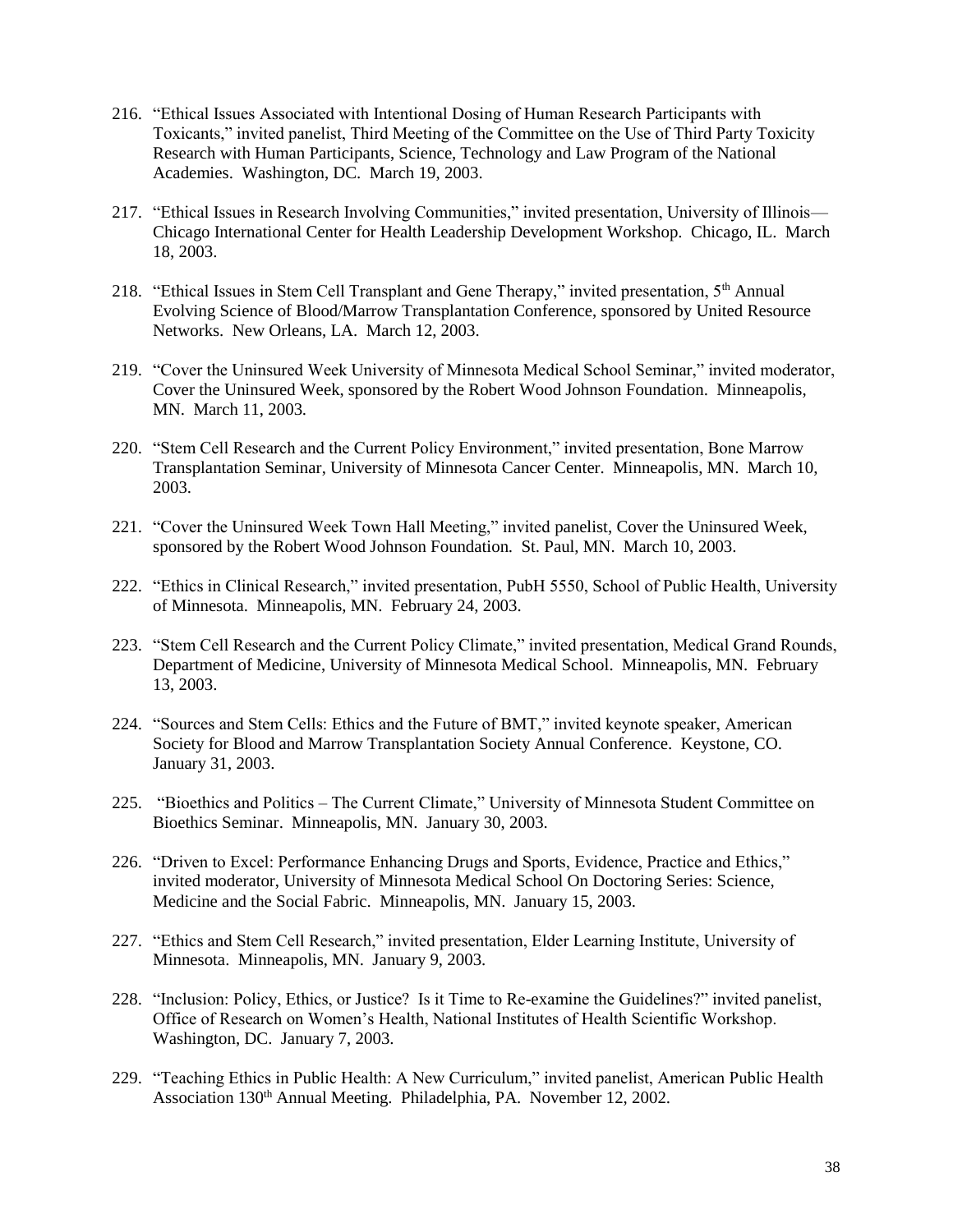- 230. "Payment for Living Kidney Donation: The Pros and Cons," invited presentation, Transplantation Conference Debate, Department of Surgery, University of Minnesota Medical School. Minneapolis, MN. November 6, 2002.
- 231. "Ethics in Public Health: A New Curriculum," invited presentation, American Society for Bioethics and Humanities 5<sup>th</sup> Annual Meeting. Baltimore, MD. October 24, 2002.
- 232. "Ethics, Genetics and Public Policy for the Future," invited presentation, National Council of Women Judges Conference on Genome Justice: The Disparate Impacts of Genetic Testing on Women and Vulnerable Populations. Minneapolis, MN. October 17, 2002.
- 233. "Future of Molecular Genetic Testing and Bioethical Issues," invited presentation, 3M Corporation, Seminar on Biotechnology. St. Paul, MN. October 16, 2002.
- 234. "Ethics of Stem Cell Research," invited presentation, Lawrence University, Program in Biomedical Ethics. Appleton, WI. October 9, 2002.
- 235. "Institutional Environments for RCR Education and Training: The University of Minnesota Experience," invited presentation, Office of Research Integrity: The Role of Institutional Rules, Guidelines, and Education in Promoting the Responsible Conduct of Research Conference. Philadelphia, PA. September 24, 2002.
- 236. "Ethics of Living Organ Donation," invited presentation, 5<sup>th</sup> International Congress on Lung Transplantation. Paris, France. September 20, 2002.
- 237. "Biomedical Ethics of Genetic Testing and Pharmacogenetics," invited presentation, Spang Lectureship, St. Mary's/Duluth Clinic Health System Division of Education and Research. Duluth, MN. September 13, 2002.
- 238. "The Ethics of Conceiving a Stem Cell Donor," invited presentation, Department of Medical Humanities, East Carolina University Brody School of Medicine Perspectives Lecture Series. Greenville, NC. September 10, 2002.
- 239. "Ethical Issues in Transfusion Medicine," invited presentation, 27th Congress of the International Society of Blood Transfusion. Vancouver, Canada. August 26, 2002.
- 240. "Ethics, The Human Genome and Stem Cell Research: Where We Are and Where We're Going," invited presentation, 18<sup>th</sup> Annual ROSE Seminar. St. Paul, MN. July 30, 2002.
- 241. "Little Cells, Big Issues: The Ethics of Stem Cell Research," invited presentation, Aspen Allergy Conference 2002. Aspen, CO. July 27, 2002.
- 242. "Ethics and Public Health Research," invited presentation, Center for Bioethics Exploring Ethics and Public Health Intensive Workshop. Ruttgers Bay, MN. July 14-17, 2002.
- 243. "Ethics and Conflict of Interest in Clinical Research A Policy Context," invited presentation, National Association of College and University Attorneys (NACUA) 42<sup>nd</sup> Annual Conference. Boston, MA. June 29, 2002.
- 244. "Ethical Issues In Radiation Research," invited presentation, American Radiation Safety Conference and Exposition. Tampa, FL. June 18, 2002.
- 245. "Ethical Issues In Stem Cell Research," invited presentation, American Diabetes Association 62nd Scientific Sessions. San Francisco, CA. June 15, 2002.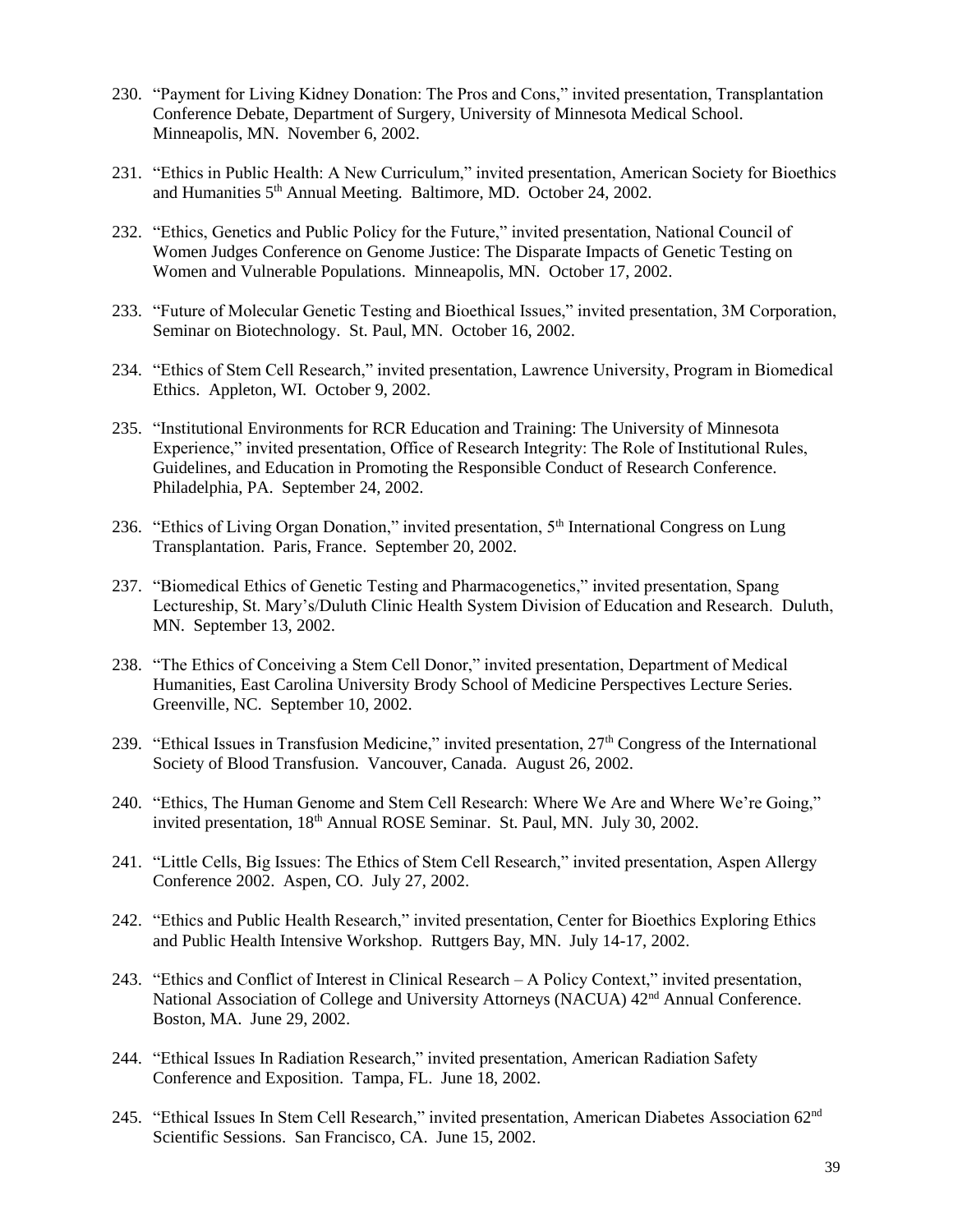- 246. "Little Cells, Big Issues: Ethics and Stem Cell Research," invited presentation, Medical Alley Clinical Studies Conference. Minneapolis, MN. May 15, 2002.
- 247. "Innovations and IRB Challenges: Stem Cell Research," invited presentation, Innovation, Inclusiveness, and Informed Consent: Current Challenges for Institutional Review Boards and Researchers, Office of Human Research Protections, DHHS. Minneapolis, MN. May 13, 2002.
- 248. "Identifying and Managing Conflicts of Interest in Clinical Research," invited presentation, Promoting Integrity in Clinical Research, Office of Research Integrity and the Cleveland Clinic Foundation. Cleveland, OH. May 3, 2002.
- 249. "Living Donation How Far Should We Go?" invited presentation, Issues in Transplantation and Organ Procurement 2002, National Kidney Foundation of Middle Tennessee and Vanderbuilt University. Nashville, TN. May 2, 2002.
- 250. "Is Payment for Organ Donation Ethical?" invited presentation, American Transplant Congress: Transplant 2002. Washington, DC. April 29, 2002.
- 251. "Too Many Masters? Ethics and Conflicts of Interest in Clinical Research," invited presentation, Accountability in Clinical Research: Balancing Risk and Benefit, Annenberg Center for Health Sciences at Eisenhower. Indianapolis, IN. April 26, 2002.
- 252. "Little Cells, Big Issues: Ethics of Stem Cell Research", invited presentation, Elder Learning Institute, University of Minnesota. Minneapolis, MN. April 18, 2002.
- 253. "Ethics and Conflicts of Interest in Clinical Research," invited presentation, Conflicts of Interest and Research Integrity Conference, Washington University in St. Louis. St. Louis, MO. April 17, 2002.
- 254. "Pre-implantation Genetic Diagnosis and the Ethics of the New Genetics," invited presentation, Middlebury College, Middlebury, VT. April 15, 2002.
- 255. "Little Cells, Big Issues: Ethics of Embryonic Stem Cell Research," invited presentation, Hennepin Medical Society Physicians Association. Minneapolis, MN. April 9, 2002.
- 256. "Multi-cultural Issues: Health Care Policy and Bioethics," invited presentation, United Theological Seminary. St. Paul, MN. March 26, 2002.
- 257. "The Regulatory Challenges Testing, Approval, Labeling, and Post-Marketing Surveillance," invited panelist, Pharmacogenomics: the Legal, Ethical and Clinical Challenges, University of Minnesota Joint Degree Program in Law, Health, and the Life Sciences. Minneapolis, MN. February 26, 2002.
- 258. "Case Presentation: An Unethical Clinical Trial for Hepatitis C," invited panelist, The St. Francis International Center for Healthcare Ethics. Honolulu, HI. February 14, 2002.
- 259. "Stem Cells, Embryos, and Ethics in Research," invited presentation, The St. Francis International Center for Healthcare Ethics. Honolulu, HI. February 14, 2002.
- 260. "Ethics, Genetics and the Challenges of New Medical Technologies," invited presentation, The St. Francis International Center for Healthcare Ethics. Honolulu, HI. February 14, 2002.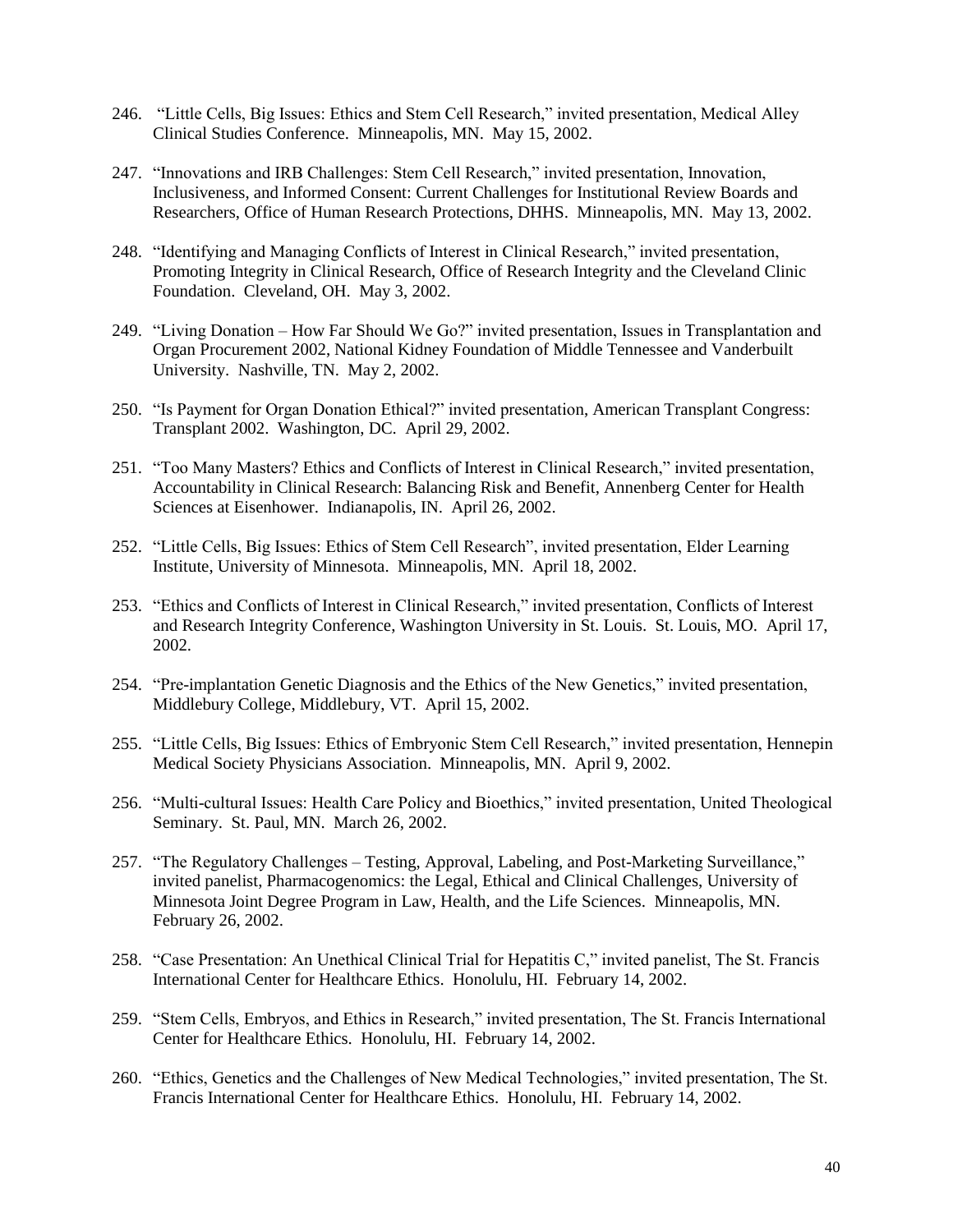- 261. "Ethical Issues in Cancer Clinical Trials," invited presentation, Metro Minnesota Chapter of the Oncology Nursing Society. Minneapolis, MN. February 12, 2002.
- 262. "Experimental Treatments in Stroke: Research Protocol or Off-Label Use," invited presentation, American Stroke Association's 27<sup>th</sup> International Stroke Conference. San Antonio, TX. February 8, 2002.
- 263. "Bioethics in the 21<sup>st</sup> Century," invited presentations, Rice Memorial Hospital Ethics Committee and Hospital Staff. Willmar, MN. February 4, 2002.
- 264. "Ethics, Public Health and Medical Practice," invited panelist, University of Minnesota Law and Ethics of Public Health: Responses to Bioterrorism. Minneapolis, MN. January 29, 2002.
- 265. "Ethics, Genetics and the Challenges of New Medical Technologies," invited presentation, Minnesota Hospital and Healthcare Partnership 10<sup>th</sup> Annual Trustee Conference. Plymouth, MN. January 18, 2002.
- 266. "Stem Cells, Human Subjects, Conflict of Interest and Cloning: Examining the Frontiers of the Implications of these Front Burner Ethical Issues for Universities, and Hearing how Campuses Have Handled Them," Association of American Universities Council on Federal Relations Annual Retreat. Tucson, AZ. January 14, 2002.
- 267. "Ethical Considerations in Covering Bioterrorism," invited panelist, Journalism and Bioterrorism Conference. Minneapolis, MN. December 10, 2001.
- 268. "Ethics and Consent Issues," invited panelist, National Institute of Drug Abuse (NIDA) Genetics Consortium. Rockville, MD. December 4-5, 2001.
- 269. "Ethical Issues in Stem Cell Therapies," invited presentation, Annenberg Center for Health Sciences Islet Transplantation 2001 and Beyond: From Research to Clinical Application. Rancho Mirage, CA. December 1, 2001.
- 270. "Little Cells, Big Issues: The Ethics of Stem Cell Research," University of Minnesota Cancer Biology and Therapy Seminar Series 2001-2002. Minneapolis, MN. November 16, 2001.
- 271. "Little Cells, Big Issues: The Ethics of Stem Cell Research," invited presentation, The 19th Annual Terry C. Shackelford, MD, Memorial Lecture. Plymouth, MN. November 15, 2001.
- 272. "Ethics, Genetics and Stem Cells: Where we are and Where we're Going", invited presentation, MNBIO Conference on Biotech to the Future: How Biotech will Change our Lives. Bloomington, MN. November 15, 2001.
- 273. "Ethical Issues Surrounding Adult Volunteer Stem Cell Donors", invited presentation, National Marrow Donor Program 14th Annual Council Meeting. Minneapolis, MN. November 11, 2001.
- 274. "Ethical Challenges to Fulfilling the Promise of Stem Cells", invited presentation, AAMC Group on Institutional Advancement (GIA) 2001 Annual Meeting. Washington, DC. November 3, 2001.
- 275. "Ethics, Genetics and the Challenges of New Medical Technologies", invited presentation, St. Louis Park Rotary Club, St. Louis Park, MN. October 29, 2001.
- 276. "Ethical Issues in Schizophrenia Research", invited presentation, Second Annual Psychiatry Review Schizophrenia, sponsored by the University of Minnesota's Department of Psychiatry and the Medical School. Minneapolis, MN. October 29, 2001.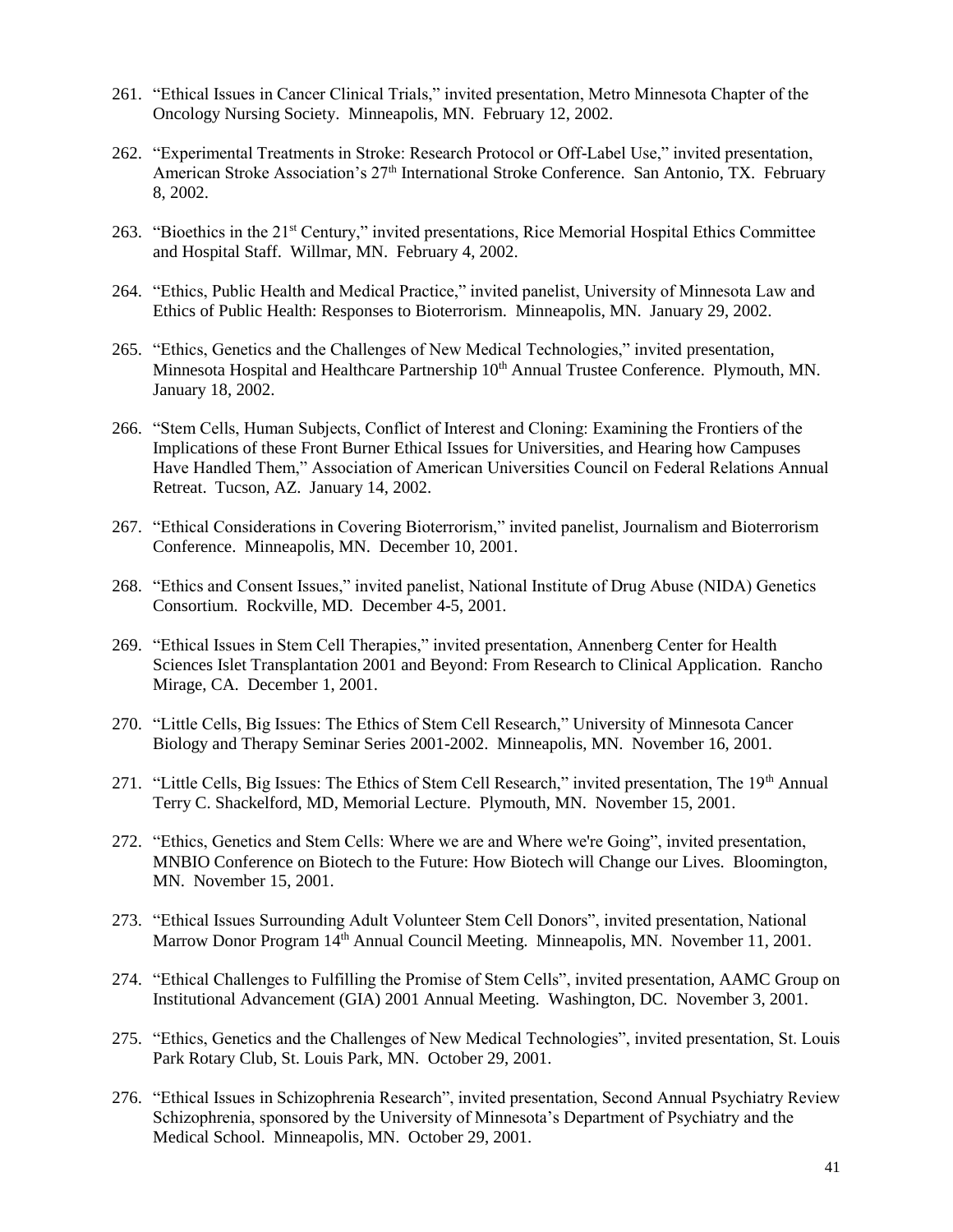- 277. "Preimplantation Genetic Diagnosis and the Ethics of Creating Donors", invited panelist, American Society for Bioethics and Humanities 4<sup>th</sup> Annual Meeting, Nashville, TN. October 25, 2001.
- 278. "Bioethics as Policy: Experiences from Federal Advisory Committees", invited panelist, American Society for Bioethics and Humanities 4<sup>th</sup> Annual Meeting, Nashville, TN. October 25, 2001.
- 279. "Ethics of Allocation: Should the Increasing Waiting Time Change the Allocation? Should We Ration?", invited presentation, Transplant Immunosuppression 2001: the Compleat Care of the Transplant Recipient Conference, sponsored by the University of Minnesota Department of Surgery and the Medical School. Minneapolis, MN. October 24, 2001.
- 280. "Conflicts of Interest in Clinical Research: Ethical and Policy Issues", invited presentation, Sino-U.S. Conference on the Protection of Human Subjects in Clinical Trials and Biomedical Research. Kunming, China. October 21, 2001.
- 281. "Pre-implantation Genetic Diagnosis and the Ethics of the New Genetics", invited presentation, Salzburg Seminar Session 392: Biotechnology: Ethical, Legal, and Social Issues, Salzburg, Austria. October 14-21, 2001.
- 282. "Creation of a Donor", invited presentation, Medical College of Wisconsin Research Day. Milwaukee, WI. October 5, 2001.
- 283. "Creation of a Donor," invited Keynote presentation, United Resource Networks 10<sup>th</sup> Annual National Clinical Conference: Beyond the Horizon: Exploring Scientific Advances in Transplantation. Minneapolis, MN. September 10, 2001.
- 284. "Little Cells, Big Issues: Stem Cells, Embryos, and Ethics in Research," invited presentation, National Jewish Medical Center. Denver, CO. September 7, 2001.
- 285. "Public Policy and Ethical Concerns and Debate over Cloning and stem Cell Research and the Use of Personal Genetic/Genomic Sequence Information," invited panelist, Aventis Pharmaceuticals. Bridgewater, NJ. August 15, 2001.
- 286. "Designer Babies: Reproduction in the Genomic Age," invited panelist, National Conference of State Legislatures. San Antonio, TX. August 14, 2001.
- 287. "Ethical Issues in Emerging Technologies," invited presentation, University of Pittsburgh 7<sup>th</sup> Annual Workshop on Teaching Survival Skills and Ethics. Snowmass, CO. June 5, 2001.
- 288. "Research Ethics," invited presentation, Iowa State University Biotechnology Conference, Iowa State University Bioethics Institute. Ames, IA. May 30, 2001.
- 289. "Bioethical Issues Associated with Stem Cell Research," invited presentation, University of Minnesota Stem Cell Institute Executive Briefing. Minneapolis, MN. May 16, 2001.
- 290. "Bioethics and Policy of Biotechnology Roundtable Discussion," invited moderator, Dept. of Agronomy and Plant Genetics, University of Minnesota. St. Paul, MN. May 16, 2001.
- 291. "Ethics of Pre-Implantation Genetic Diagnosis and Creating Stem Cell Donors," invited presentation, HealthPartners Ob/Gyn Update 2001. Bloomington, MN. April 6, 2001.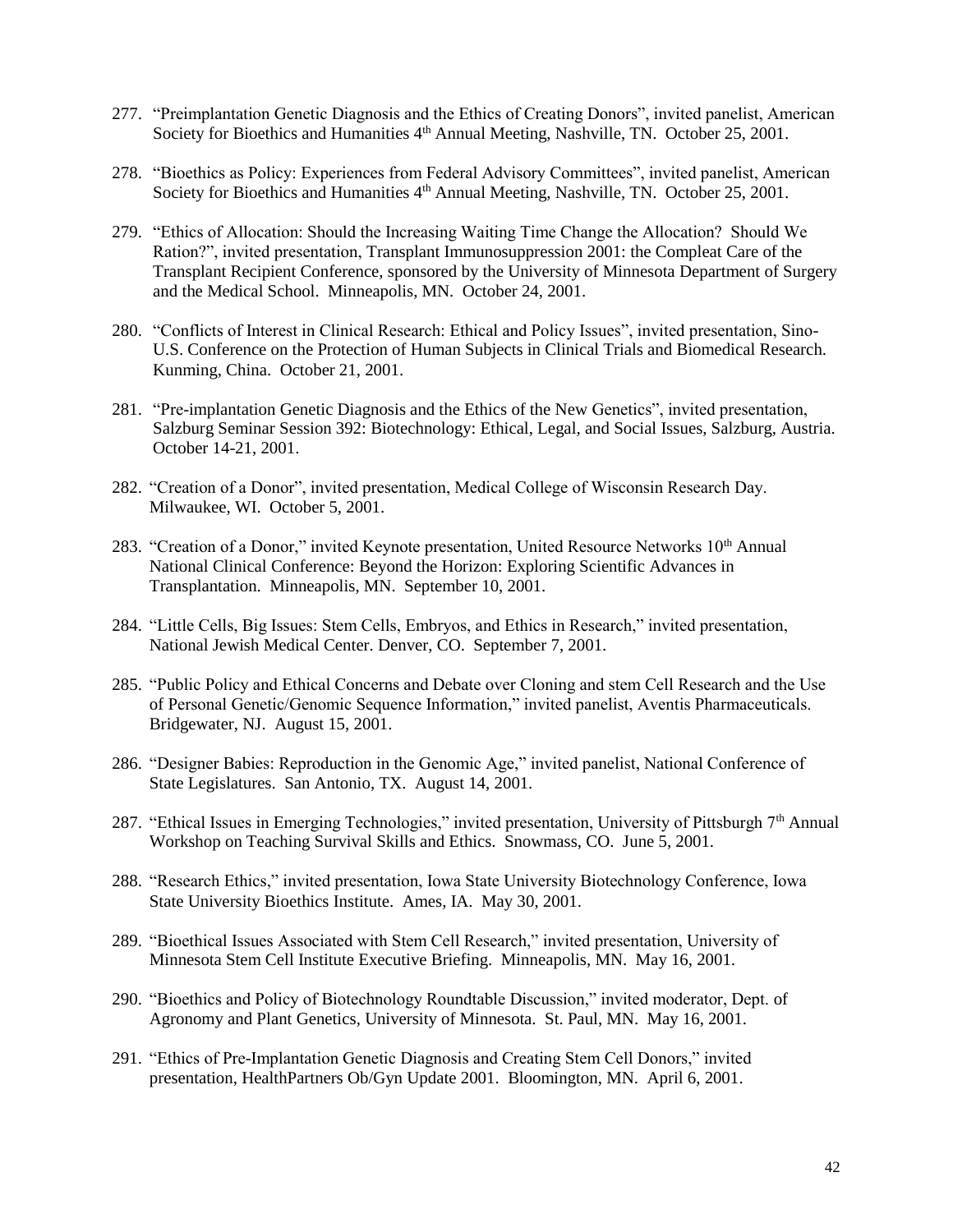- 292. "Ethical Issues in Living Donation," invited presentation, United Resource Networks 2nd Annual Conference: Exploring Organ Transplantation – Current Issues, Emerging Technologies and Innovative Approaches. Scottsdale, AZ. March 29, 2001.
- 293. "Justice: Thinking About Benefits and Burdens," invited presentation, Short Course on Racial and Ethnic Minorities as Research Subjects: Challenges for Research Ethics. Gallaudet University, Washington, DC. March 16, 2001.
- 294. "Bioethics in the 21<sup>st</sup> Century," invited presentation, Committee on Institutional Cooperation (CIC) Academic Leadership Program Spring Seminar. University of Iowa, Iowa City, IA. March 14, 2001.
- 295. "Ethics, Genetics and the Challenges of New Medical Technologies," invited panelist, Minnesota Hospital and Healthcare Partnership (MHHP) 53rd Annual Healthcare Executives' Institute. Plymouth, MN. March 8, 2001.
- 296. "Reconciling the Irreconcilable," invited panelist, "Irreconcilable Differences: Profits, Conflicts and Best Therapies – A Guide for Health Professionals' Interactions with the Pharmaceutical Industry," sponsored by the On Doctoring: Science, Medicine and the Social Fabric Series, University of Minnesota. Minneapolis, MN. February 15, 2001.
- 297. "Governing Genetically Modified Organisms (GMOs): Developing Policy in the Face of Scientific and Public Debate," invited panelist, co-sponsored by the Consortium on Law and Values in Health, Environment and the Life Sciences, the Joint Degree Program in Law, Health and the Life Sciences, and the College of Agricultural, Food and Environmental Sciences. Minneapolis, MN. February 1, 2001.
- 298. "Stem Cells and Genomics," invited panelist, CASE Media Fellowship on Genomics,, University of Minnesota News Service. Minneapolis, MN. January 25, 2001.
- 299. "PGD and Creating Stem Cell Donors: Ethical Implications," invited keynote address, United Resource Networks 3rd Annual Evolving Blood/Marrow Transplantation Conference. Naples, FL. January 22, 2001.
- 300. "The Human Genome, Stem Cells and Embryos," invited presentation, Women's Division of the Minneapolis Jewish Federation. Minnetonka, MN. February 5, 2000.
- 301. "Stem Cells, Embryos, and Ethics in Research," invited presentation, JDP Proseminar, University of Minnesota Law School. Minneapolis, MN. November 22, 2000.
- 302. "Fostering Research Integrity Through Educational Programs," invited panelist, "Lessons Learned at the University of Minnesota," Office of Research Integrity, Research Conference on Research Integrity. Bethesda, MD. November 18-20, 2000.
- 303. "Assessing Training Efforts in the Responsible Conduct of Research: Status, Challenges, and Future Directions," invited presentation, Office of Research Integrity, Research Conference on Research Integrity. Bethesda, MD. November 18-20, 2000.
- 304. "Ethical and Policy Issues in Development and Use of GMOs: The Evolution of the Debate," invited presentation, Plant Molecular Genetics Institute Annual Retreat, Minneapolis, MN. November 11, 2000.
- 305. "Ethical Issues Related to Mapping the Human Genome," invited presentation, 21st Annual St. Luke's Biomedical Ethics Seminar, St. Luke's Hospital, Duluth, MN. November 1, 2000.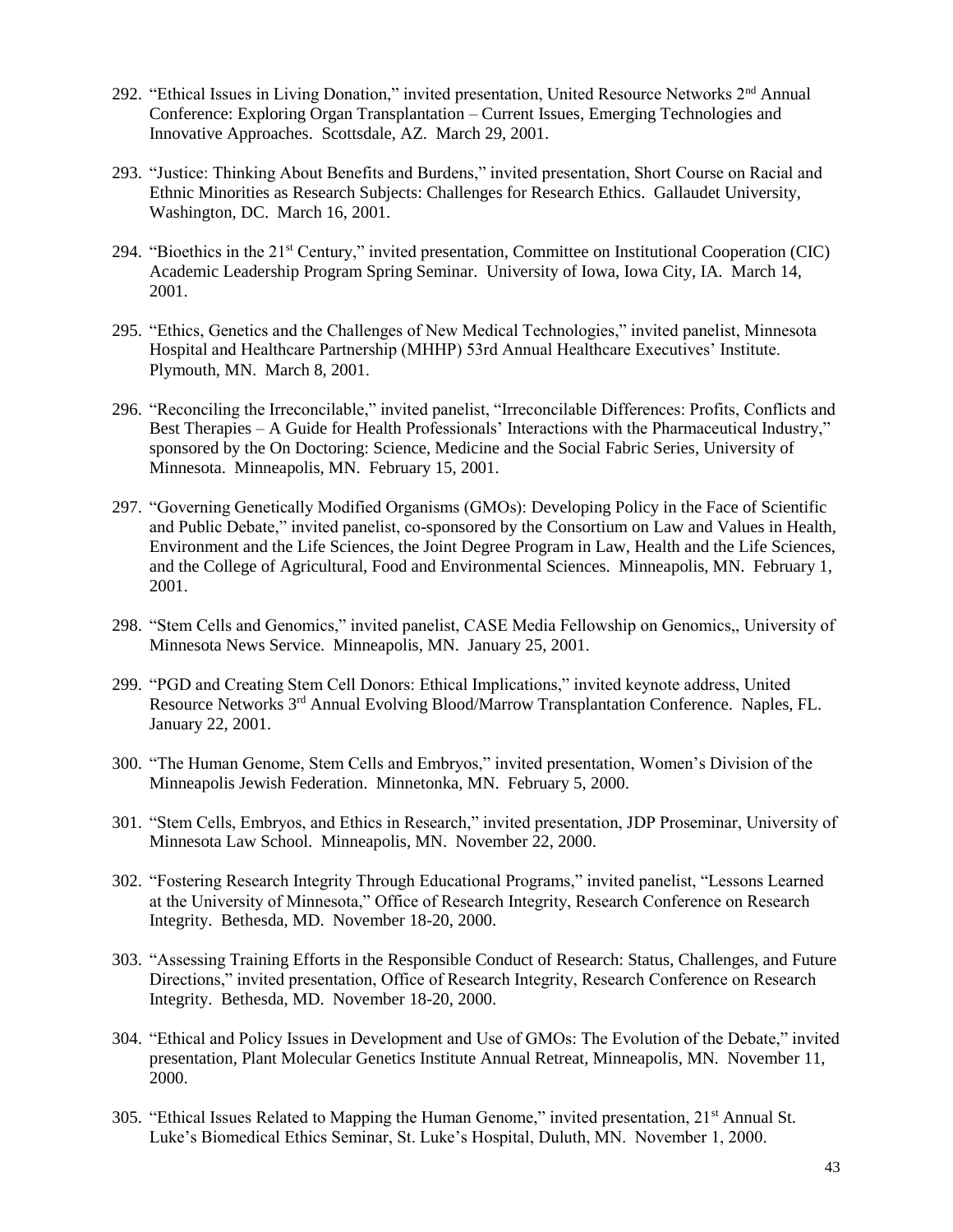- 306. "Ethical Issues in Assisted Reproductive Technologies," invited presentation, American Society for Reproductive Medicine Conference. San Diego, CA. October 21, 2000.
- 307. "Preimplantation Genetic Diagnosis and Creating Stem Cell Donors: Ethical Implications," invited presentation, University of Minnesota Pediatric Grand Rounds. Minneapolis, MN. October 18, 2000.
- 308. "Ethical Issues in Clinical Research: Moving from Protection to Access," invited presentation, University of Minnesota Cancer Center Seminar Series. Minneapolis, MN. September 26, 2000.
- 309. "Live Donation: An Innovative Approach to the Organ Donor Shortage," invited keynote presentation, 9th Annual National Clinical Conference. Minneapolis, MN. September 11, 2000.
- 310. "Beyond Consent Forms: Looking to the Future in Protecting Human Subjects," invited presentation, National Jewish Medical and Research Center: Protection of Human Subjects Seminar. Denver, CO. September 7, 2000.
- 311. "Ethics and Human Subjects Research," invited panelist, U.S. EPA Children's Health Protection Advisory Committee, Science and Research Work Group (RESOLVE). Washington, DC. August 24, 2000.
- 312. "Food Production will be Revolutionized by Biotechnology," invited presentation, Allen D. Leman Swine Conference, College of Veterinary Medicine, University of Minnesota. Minneapolis, MN. August 15, 2000.
- 313. "Overview: The Ethics of Human Subject Research," invited presentation, Veterans Affairs Intensive Ethics Training Program. Park City, UT. July 26, 2000.
- 314. "Ethics and Genetics Privacy and Healthcare Policy," invited presentation, HealthPartners Institute for Medical Education Conference: Genetics and the Future. St. Paul, MN. June 13, 2000.
- 315. "How Far Should We Go? The Ethical Limits of Living Organ Donation," invited presentation, British Columbia Transplant Society Annual Provincial Renal Transplant Day. Vancouver, British Columbia, Canada, June 9, 2000.
- 316. "Responsible Research in the Age of Biotechnology," invited presentation, Samuel G. Dunn Lectureship for the Humanities in the Practice of Medicine. University of Texas Medical Branch at Galveston. Galveston, TX, May 23, 2000.
- 317. "Clinical Research Ethics: The Move from Protection to Access," invited presentation, HealthSystem Minnesota Conference on Ethics and the Patient Experience in Clinical Research. St. Louis Park, MN, May 19, 2000.
- 318. "Deciding for Others: the Ethics of Research in Emergency Settings," invited keynote presentation, Medical Alley's Clinical Studies Special Interest Group. St. Louis Park, MN, May 17, 2000.
- 319. "Living Donation," invited panelist, Transplant 2000: First Joint Meeting of the American Society of Transplant Surgeons and American Society of Transplantation. Chicago, IL, May 13, 2000.
- 320. "Justice and the Transplant Organ Distribution System," invited presentation, Children's Hospitals and Clinics Ethics Committee Recognition Event. Edina, MN, May 11, 2000.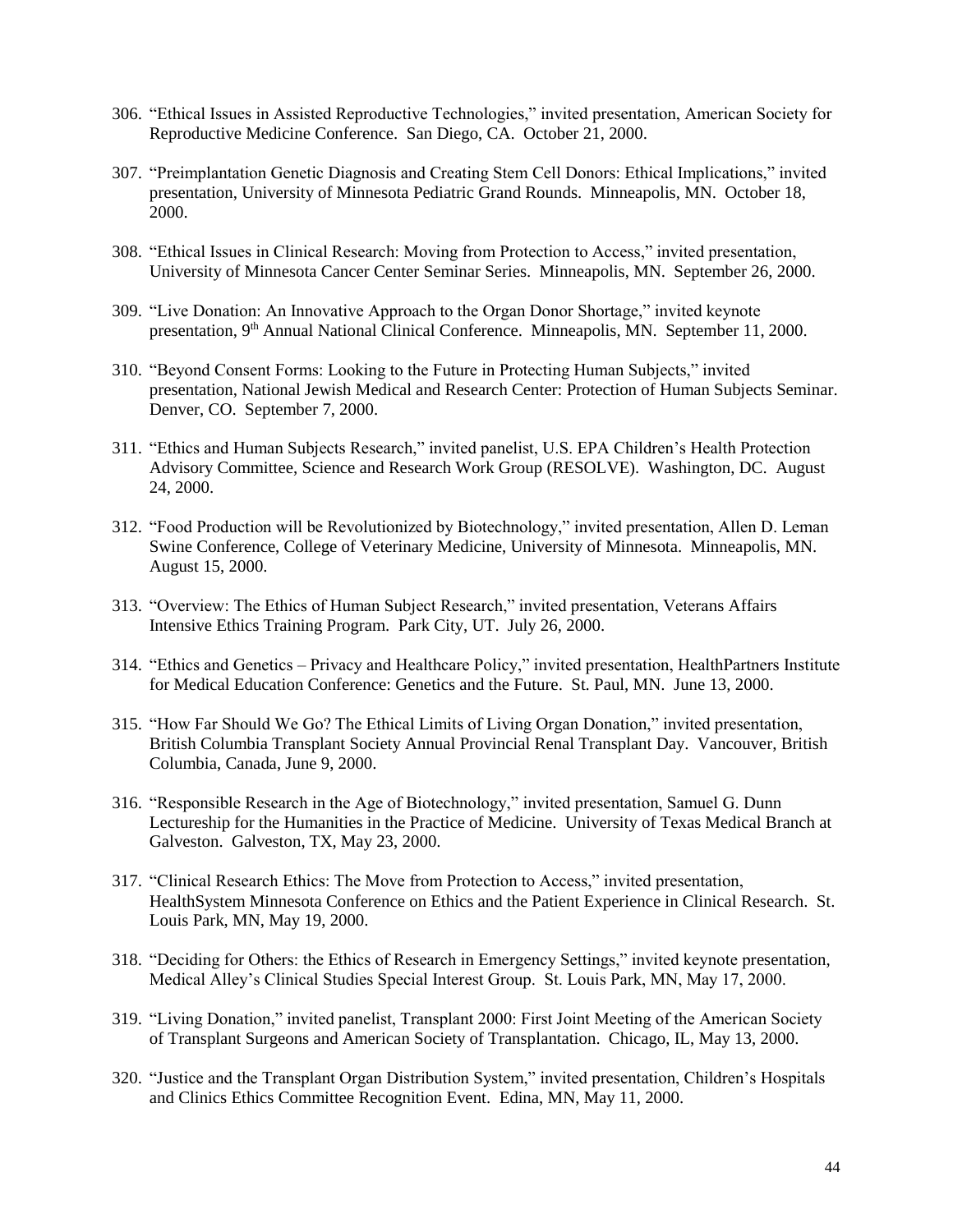- 321. "Ethics in Healthcare and their Role in Quality of Life Products," invited presentation, Medical Alley Seminar on Ethics in Healthcare. St. Louis Park, MN, May 3, 2000.
- 322. "Bioethics in the New Millennium," invited presentation, Minneapolis Branch American Association of University Women. Minneapolis, MN, April 24, 2000.
- 323. "How Will the Science of Biotechnology Develop in response to growing public concern," invited panelist, Biotechnology and Genomics Extension Conference, University of Minnesota. St. Paul, MN, April 3, 2000.
- 324. "Ethics, Genetics and the Challenges of New Medical Technologies," invited keynote presentation for Ethics Week at The Minnesota Academy of Mathematics and Science. Winona, MN, March 27, 2000.
- 325. "Frankenstein Food or Better Living Through Chemistry? The Ethics of Genetically Modified Plants," invited keynote presentation, 2000 Kermit A. Olson Memorial Lecture , University of Minnesota. St. Paul, MN, March 23, 2000.
- 326. "Ethical Issues in 'Creating' a Transplant Donor," Mentor Connection Seminar Speaker Series. Plymouth, MN, March 6, 2000.
- 327. "Iceland DNA Project," invited presentation, Dept. of Biochemistry, Molecular Biology and Biophysics, College of Biological Sciences, University of Minnesota. Minneapolis, MN, February 29, 2000.
- 328. "Ethical Issues in Biotechnology," invited presentation, Minnesota Agri-Growth Council Annual Meeting. Bloomington, MN, November 9, 1999.
- 329. "Hot Topics in Bioethics," invited presentation, House of Hope Presbyterian Church Adult Education Group. St. Paul, MN, November 7, 1999.
- 330. "New Millennium Issues in Ethics," keynote speaker and panelist, United Theological Seminary of the Twin Cities Annual Benefit. St. Paul, MN, November 5, 1999.
- 331. "Bioethics and the Law: Oil and Water or Vinaigrette," keynote address, Law, Medicine and Biomedical Ethics in Patient Care Decisions Conference, St. Luke's Hospital and Regional Trauma Center. Duluth, MN, November 3, 1999.
- 332. "Ethical Implications of Gene Patenting," invited panelist, American Society for Bioethics and Humanities Second Annual Meeting. Philadelphia, PA, October 28-31, 1999.
- 333. "Current Controversies and Future Directions in Contemporary Research," invited presentation, Conference on Research Ethics: Confronting Challenges in the Next Millennium. University of Illinois at Chicago. Chicago, IL, October 15, 1999.
- 334. "Attention Shoppers: Special Today Iceland's DNA." invited presentation, Fall 1999 Health Informatics Seminar Series, University of Minnesota. Minneapolis, MN, October 7, 1999.
- 335. "Ethical Issues in 'Creating' a Transplant Donor," invited presentation, United Resource Network National Conference. Bloomington, MN, October 5, 1999.
- 336. "Current Ethical Challenges in Clinical Research," invited presentation, Veterans Health Administration Ethics Center Conference on Ethical Issues Within the Continuum. Minneapolis, MN, September 10, 1999.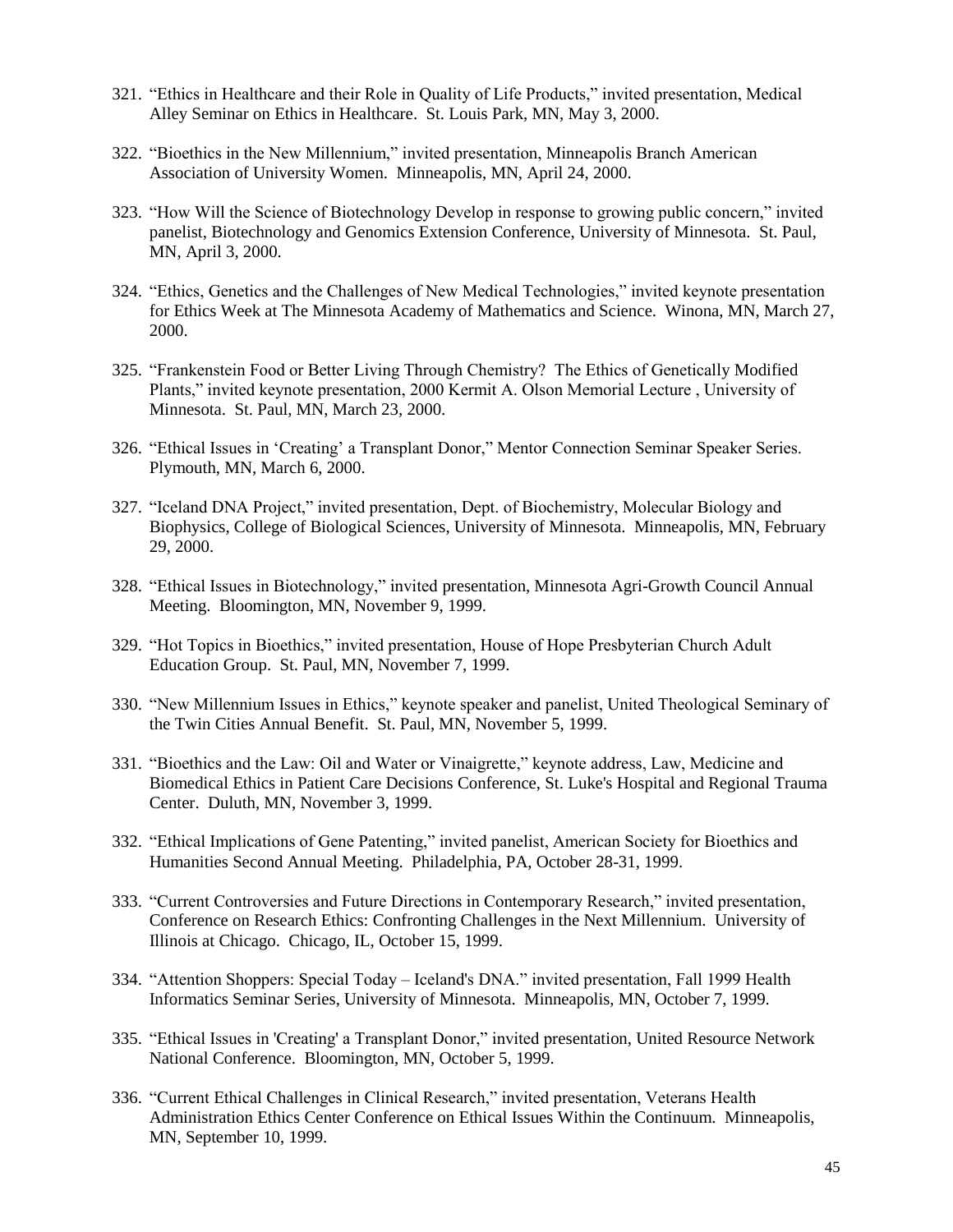- 337. "The Ethics of Art," invited presentation, 32nd Annual Meeting of the Society for the Study of Reproduction*,* Center for Reproductive Biology – Washington State University/University of Idaho. Pullman, WA, August 3, 1999.
- 338. "Is Managed Care an Oxymoron? Ethical Issues in the Changing Healthcare System," invited presentation, 46<sup>th</sup> Annual Meeting of the Society of Nuclear Medicine. Los Angeles, CA, June 7, 1999.
- 339. "Ethical Issues in Organ Transplantation," invited presentation, On Doctoring: Science, Medicine and the Social Fabric, University of Minnesota Medical School. Minneapolis, MN, May 4, 1999.
- 340. "How Far Should We Go? Public Policy and Human Cloning," invited presentation, Andrews University. Berrien Springs, MI, April 8, 1999.
- 341. "Toward a Better Death: End-of-Life Care Issues," invited panelist, Covering Health Care for Older Americans conference, Co-sponsored by the Minnesota Journalism Center, Journalists' Exchange on Aging and the Association of Health Care Journalists and the American Society on Aging. Minneapolis, MN, March 12, 1999.
- 342. "Of Cowboys and Embryos: Ethics and Embryonic Stem Cells," invited presentation, CHIP Winter Lecture Series, University of Minnesota. Minneapolis, MN, March 11, 1999.
- 343. "Assisted Reproductive Technologies: Septuplets, Octuplets, and the Problem of Multiple Births," invited panelist, Law & Medicine Society's Law, Medicine, and Bioethics Awareness Week. University of Minnesota Law School. Minneapolis, MN, March 10, 1999.
- 344. "Ethical Issues in Human Subject Research," invited presentation, Division of Epidemiology, School of Public Health, University of Minnesota. Minneapolis, MN, March 9, 1999.
- 345. "Genetic Testing for Breast Cancer: Implications for Jewish Women," invited presentation, Minneapolis Jewish Federation Women's Political Awareness lecture. Minneapolis, MN, February 16, 1999.
- 346. "Ethics & AIDS: Risks in the Changing Epidemic," invited presentation, Third in the Series On Doctoring: Science, Medicine and the Social Fabric, University of Minnesota Medical School. Minneapolis, MN. February 12, 1999.
- 347. "Ethical Issues in Genetic Epidemiology Research," invited presentation, University of Washington School of Public Health. Seattle, WA, January 27, 1999.
- 348. "Medicating the Media," invited presentation, Program in Clinical, Biomedical, and Public Health Ethics, College of Medicine, University of Illinois at Chicago. Chicago, IL, January 13, 1999.
- 349. "Ethical Issues in the New Reproductive Technologies from Jewish and secular perspectives," invited presentation, Minneapolis/St. Paul Chapter of Brandeis University Women. St. Paul, MN, December 3, 1998.
- 350. "Teaching Research Ethics: A Status Report," invited presentation, American Public Health Association 126<sup>th</sup> Annual Meeting and Exposition. Washington, DC, November 16, 1998.
- 351. "Decision Making Capacity and the Equipoise of Research Subjects," invited presentation, Friends Research Institute, Inc. 2nd National Ethics Conference. Baltimore, MD, November 14, 1998.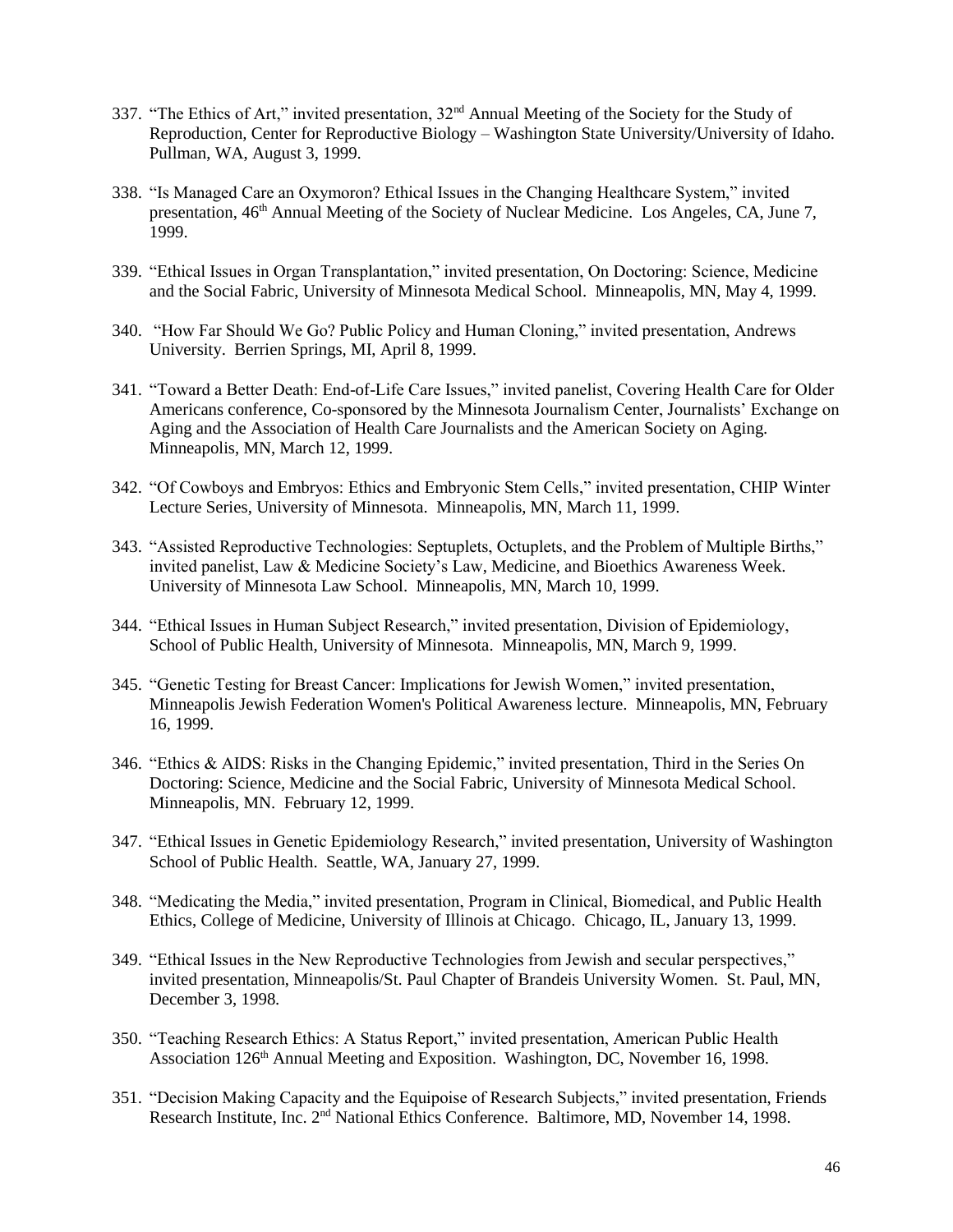- 352. "Promoting Patient Confidentiality," invited presentation, Third District Nurses Continuing Education Program. St. Louis Park, MN, November 5, 1998.
- 353. "Brave New World or Same Old Song? Confronting Ethical Issues in Medicine in the 21st Century," invited presentation, Minnesota Medical Foundation Annual Dinner Meeting. Minneapolis, MN, October 26, 1998.
- 354. "Introduction: What Responsibilities, Whose Ethics?" invited presentation, On Doctoring: Science, Medicine and the Social Fabric, University of Minnesota. Minneapolis, MN, October 16, 1998.
- 355. "AIDS Vaccine: Is It For You?," invited presentation, A Minnesota AIDS Project Lifeline Forum, Minnesota AIDS Project. Minneapolis, MN, October 15, 1998.
- 356. "End of Life Care Issues," invited presentation, University of South Dakota School of Medicine Board of Visitors Meeting. Sioux Falls, SD, October 10, 1998.
- 357. "The Limits of Altruism: The Ethics of Encouraging Donation," invited presentation, National Marrow Donor Annual Council Meeting. Minneapolis, MN, September 18, 1998.
- 358. "Ethical, Legal and Public Policy Issues of Tissue Engineering and Genomics," invited presentation, Institute of Technology's Fall 1998 Management of Technology Program, University of Minnesota Center for the Development of Technological Leadership. Chaska, MN, September 11, 1998.
- 359. "The Ethics of Emergency Research," invited presentation, Department of Surgery, ICU conference, University of Minnesota. Minneapolis, MN, September 8, 1998.
- 360. "Science and Ethics at a Crossroads: Basic and Applied Science in Cloning," invited panelist, 1998 Life Sciences Summer Undergraduate Research Programs, University of Minnesota. Minneapolis, MN, July 23, 1998.
- 361. "Current Ethical Issues in Organ Transplantation," invited presentation, Second Chance for Life Foundation Scientific Session. St. Louis Park, MN, July 17, 1998.
- 362. "Traumatic Birth Injuries," invited presentation, Minnesota Law and Politics Medical Malpractice Seminar. Minneapolis, MN, June 29, 1998.
- 363. "Why Public Health Needs Bioethics," Commencement Address, School of Public Health, University of Minnesota. St. Paul, MN, June 12, 1998.
- 364. "Ethics of Managed Care," invited panelist, Shalom Home West. St. Louis Park, MN, May 21, 1998.
- 365. "Ethics and Managed Care," invited presentation, Back to Basic Sciences, Program for 3rd and 4th Year Medical Students, University of Minnesota Medical School. Minneapolis, MN, May 21, 1998.
- 366. "The Promise and Pitfalls of Genetic Testing: Confidentiality, Discrimination, and Informed Consent," invited lecture, University of Minnesota, Duluth, Medical School. Duluth, MN, May 12, 1998.
- 367. "Justice in Research and the Limits of Informed Consent," invited presentation to the St. Mary's/Duluth Clinic Health System Institutional Review Board. Duluth, MN, May 12, 1998.
- 368. "Animal Research Ethics Issues," invited presentation, Animal Science and Veterinary Medicine, University of Minnesota. St. Paul, MN, May 6, 1998.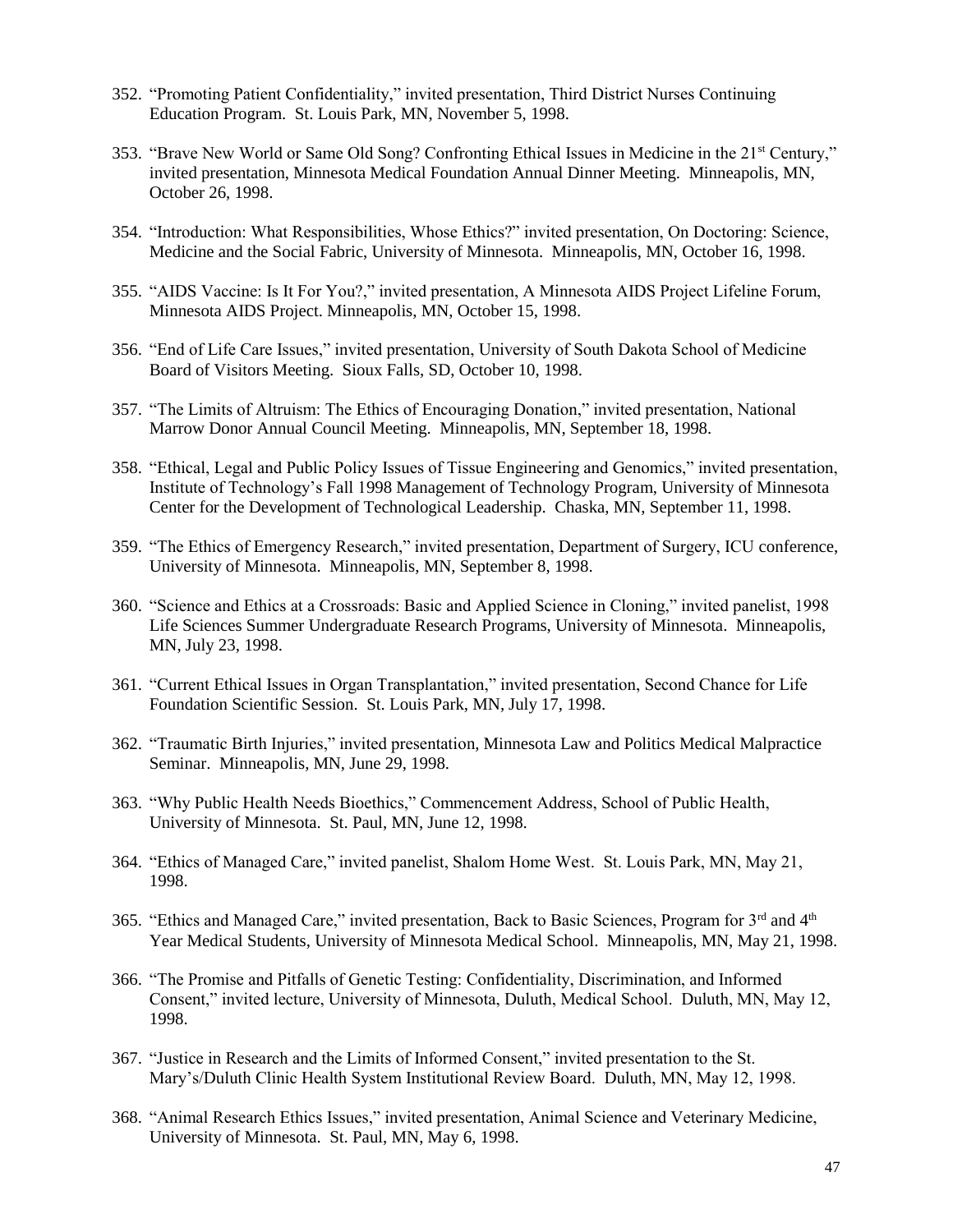- 369. "Dealing with Today's Bioethical Issues," invited presentation, Annual Initiation and Recognition Banquet of the Honor Society of Agriculture, University of Minnesota Chapter. St. Paul, MN, April 30, 1998.
- 370. "Future Horizons in Public Sector Health Insurance-Ethical and Policy Issues," invited keynote address, Setting the Course: Health Care Purchasing for year 2000 and beyond symposium, Minnesota Department of Employee Relations. Bloomington, MN, April 29, 1998.
- 371. "Genetics, Identity and Justice," invited panelist, 21st Century Trust Conference, Merton College, Oxford, England. March 27-April 4, 1998.
- 372. "A Healing Journey," invited panelist, Jewish Community Center of the Greater St. Paul Area. St. Paul, MN, March 20, 1998.
- 373. "Withholding and Withdrawing Treatment: Implications for Organizational Management," "From Protection to Access: Evolving Issues in the Ethics of Research in Human Subjects," and "Individual Rights and the Public Good: Ethical Issues in Public Health," invited presentations, Critical Issues in Bioethics Conference and Public Lectures, University of Minnesota—Crookston. Crookston, MN, March 8-13, 1998.
- 374. "Bioethics: Where we've been & where we're going," invited presentation, Biology Seminars at the University of St. Thomas. St. Paul, MN, February 20, 1998.
- 375. "Where Marketing and Medicine Meet," invited presentation, Department of Medicine Grand Rounds, University of Minnesota. Minneapolis, MN, February 19, 1998.
- 376. "From Protection to Access: Rethinking Justice in the Context of Human Subjects Research," invited presentation, Studies of Science and Technology, University of Minnesota Colloquium. Minneapolis, MN, February 13, 1998.
- 377. "Ethics in Health Care," invited presentation, Leadership Minneapolis Health Care Day, Greater Minneapolis Chamber of Commerce. Minneapolis, MN, February 12, 1998.
- 378. "Governments Role in Bioethics," invited presentation, National Conference on Catholic & Jewish Perspectives on Bioethics. Saint Leo, FL, February 10, 1998.
- 379. "How Close Is the Brave New World?: Ethical Issues in Reproduction," invited presentation, Minneapolis Jewish Federation Political Awareness Study Series, Shalom Home West. St. Louis Park, MN, January 20, 1998.
- 380. "Ethics Considerations," invited presentation, White Coat Ceremony, University of Minnesota Medical School. Minneapolis, MN, January 10, 1998.
- 381. "Ethics of Clinical Residents: Past and Present Lessons," invited presentation, University of Minnesota ICU conference. Minneapolis, MN, December 12, 1997.
- 382. "Genetic Testing," invited presentation, Science Museum of Minnesota. St. Paul, MN, November 18, 1997.
- 383. "Assisted Suicide," invited presentation, Orono High School. Orono, MN, November 18, 1997.
- 384. "Human Radiation Studies," invited presentation, International Partners Workshop Human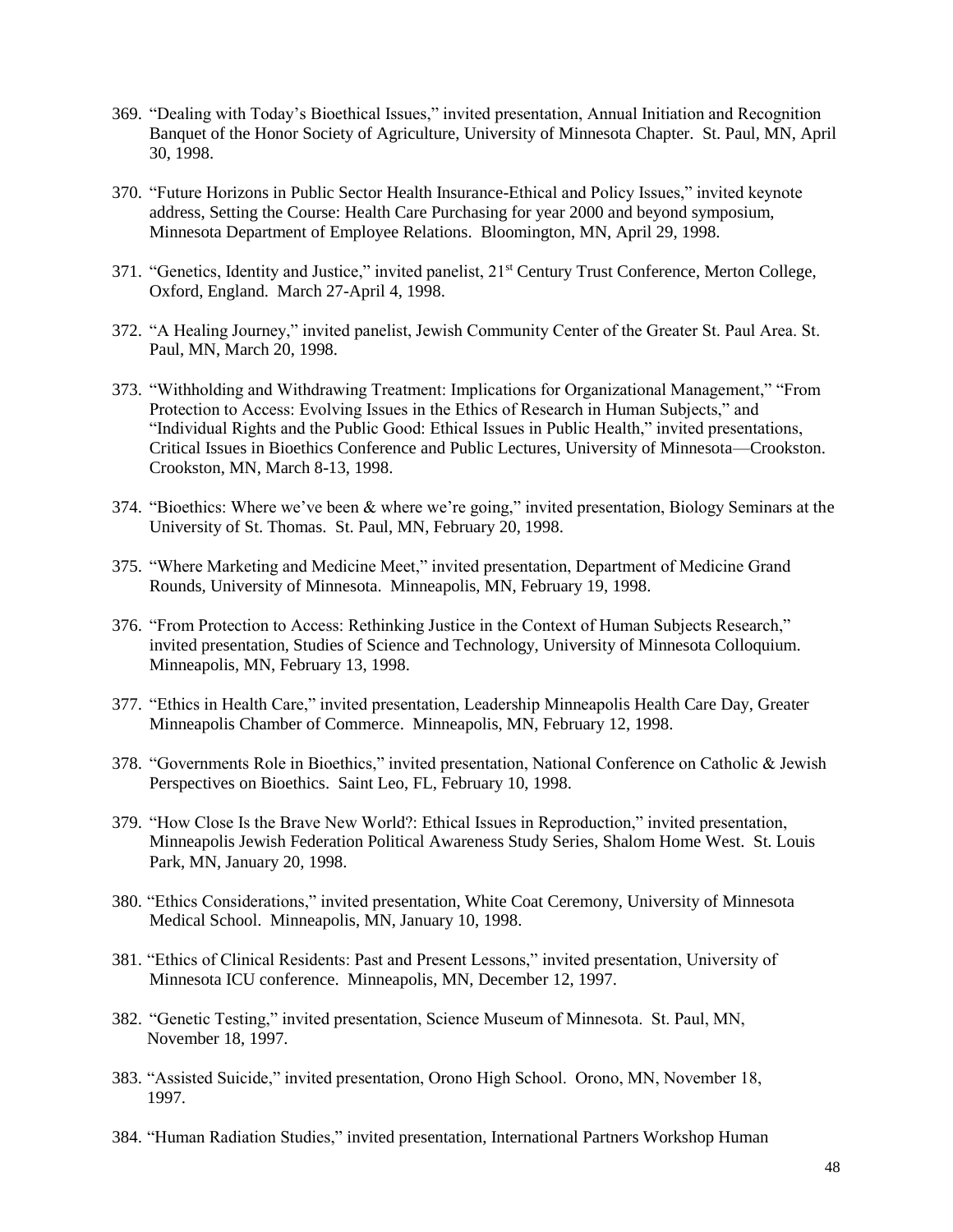Research Multilateral Review Board, Center for Advanced Studies, NASA. Houston, TX, November 13, 1997.

- 385. "The Unkindest Cuts: The History of Radiation Research on Children and Lessons for Clinical Research," invited presentation, Pediatric Grand Rounds, University of Minnesota Medical School. Minneapolis, MN, October 29, 1997.
- 386. "Past and Present Lessons in the Ethics of Clinical Research," invited presentation, Millard Fillmore Health Center. Buffalo, NY, October 24, 1997.
- 387. "Ethical Issues in Managed Care: Lessons from Minnesota," invited presentation, Millard Fillmore Health Center. Buffalo, NY, October 24, 1997.
- 388. "Ethical Issues in Clinical Research: Lessons of Hope and Opportunity," invited presentation, The First International Conference on Ethical Issues in Biomedical Engineering, Clemson University. Clemson, SC, September 28, 1997.
- 389. "Bioethics Consequences of ART," invited presentation, A Foundation for the Next Millennium: Principles for Nurses Specializing in Reproductive Medicine and the ARTs, Medical Education Collaborative. New Orleans, LA, September 11-13, 1997.
- 390. "Informed Consent: Past, Present and Future," invited presentation, Unity Hospital. Fridley, MN, September 9, 1997.
- 391. "Ethical Issues in the Development and Testing of New Medical Technology," invited presentation, Medical Alley. St. Louis Park, MN, August 20, 1997.
- 392. "The Moral, Ethical & Technological Complications session," invited presentation, Confidentiality of Substance Abuse Patient Records, Medical Educational Services, Inc., June 18, 1997.
- 393. "Practical Clinical Research Ethics," presentation-workshop, Society of General Internal Medicine. Washington, DC, May 1-3, 1997.
- 394. "Ethical Issues in Genetic Testing for Alzheimer's Disease," invited presentation, Geriatric Research, Education, & Clinical Center (GRECC). Minneapolis, MN, April 28, 1997.
- 395. "Ethical Issues, Assisted Suicide and Disability," invited presentation, Minnesota State Council on Disability Annual Conference. St. Paul, MN, April 5, 1997.
- 396. "The Lessons of Hope and Opportunity: Past and Future Issues in the Ethics of Clinical Research," invited presentation, 1997 General Clinical Research Centers (GCRC) Annual Meeting. Washington, DC, March 7, 1997.
- 397. "Research Ethics and a Crisis of Trust: Black and Blue at the University of Minnesota," invited presentation, East Carolina University School of Medicine, Duke University Medical Center. Durham, NC, February 20, 1997 and Greenville, NC, February 21, 1997.
- 398. "The Unkindest Cuts: Radiation Experiments on Children During the Cold War," invited Grand Rounds, Children's Healthcare. St. Paul, MN, February 13, 1997 and Minneapolis, MN, December 10, 1996.
- 399. "Ethics of Reproductive Medicine: A Discussion of the Money Back Guarantee," invited presentation, Annual Meeting of the Minnesota Chapter of the American College of Obstetricians and Gynecologists. Minneapolis, MN, December 7, 1996.